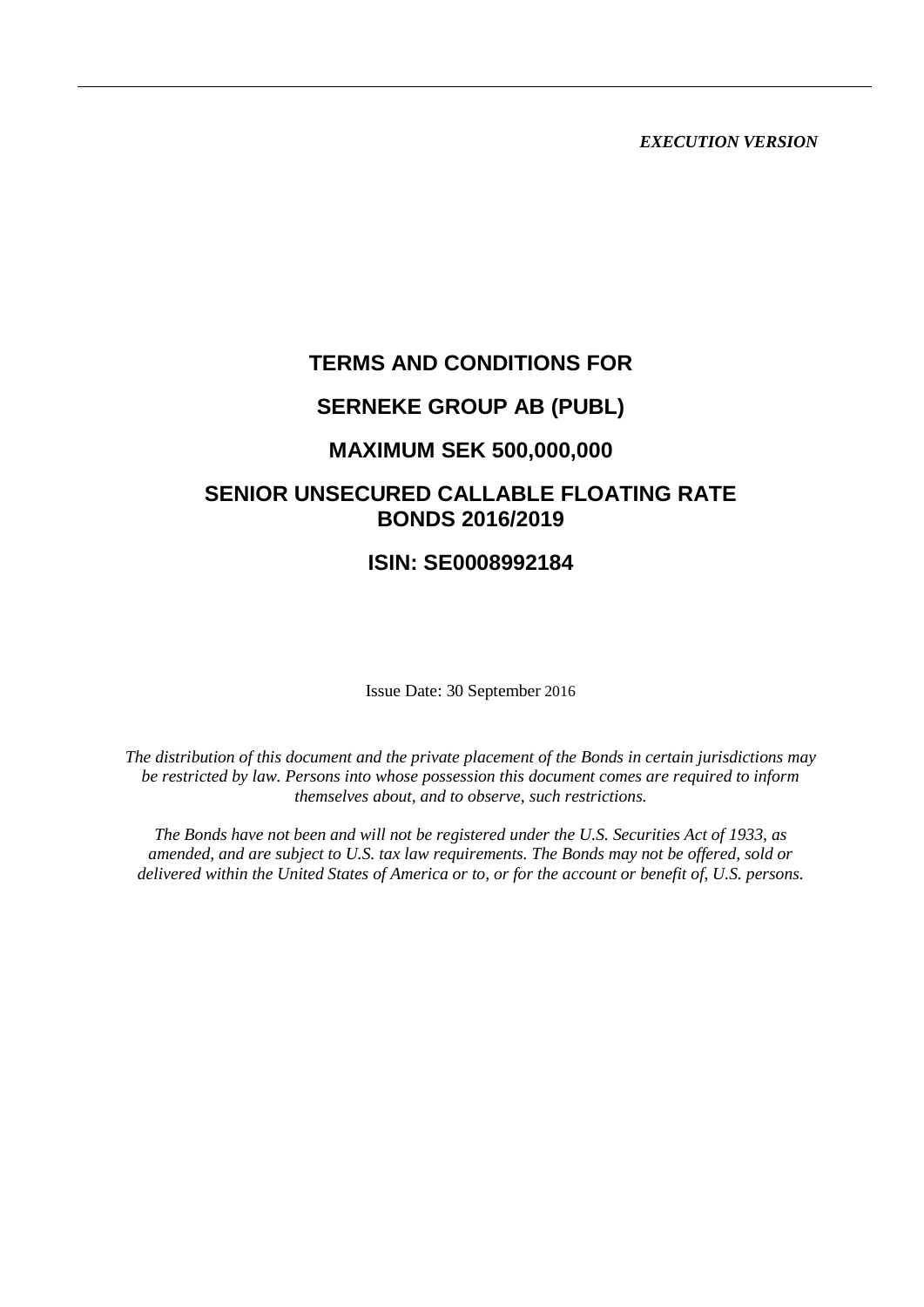# **TABLE OF CONTENTS**

| 1.  |                                                              |  |
|-----|--------------------------------------------------------------|--|
| 2.  | THE AMOUNT OF THE BONDS AND UNDERTAKING TO MAKE PAYMENTS  11 |  |
| 3.  |                                                              |  |
| 4.  |                                                              |  |
| 5.  |                                                              |  |
| 6.  |                                                              |  |
| 7.  |                                                              |  |
| 8.  |                                                              |  |
| 9.  |                                                              |  |
| 10. |                                                              |  |
| 11. |                                                              |  |
| 12. |                                                              |  |
| 13. |                                                              |  |
| 14. |                                                              |  |
| 15. |                                                              |  |
| 16. |                                                              |  |
| 17. |                                                              |  |
| 18. |                                                              |  |
| 19. | APPOINTMENT AND REPLACEMENT OF THE ISSUING AGENT 33          |  |
| 20. |                                                              |  |
| 21. |                                                              |  |
| 22. |                                                              |  |
| 23. |                                                              |  |
| 24. |                                                              |  |
| 25. |                                                              |  |
| 26. |                                                              |  |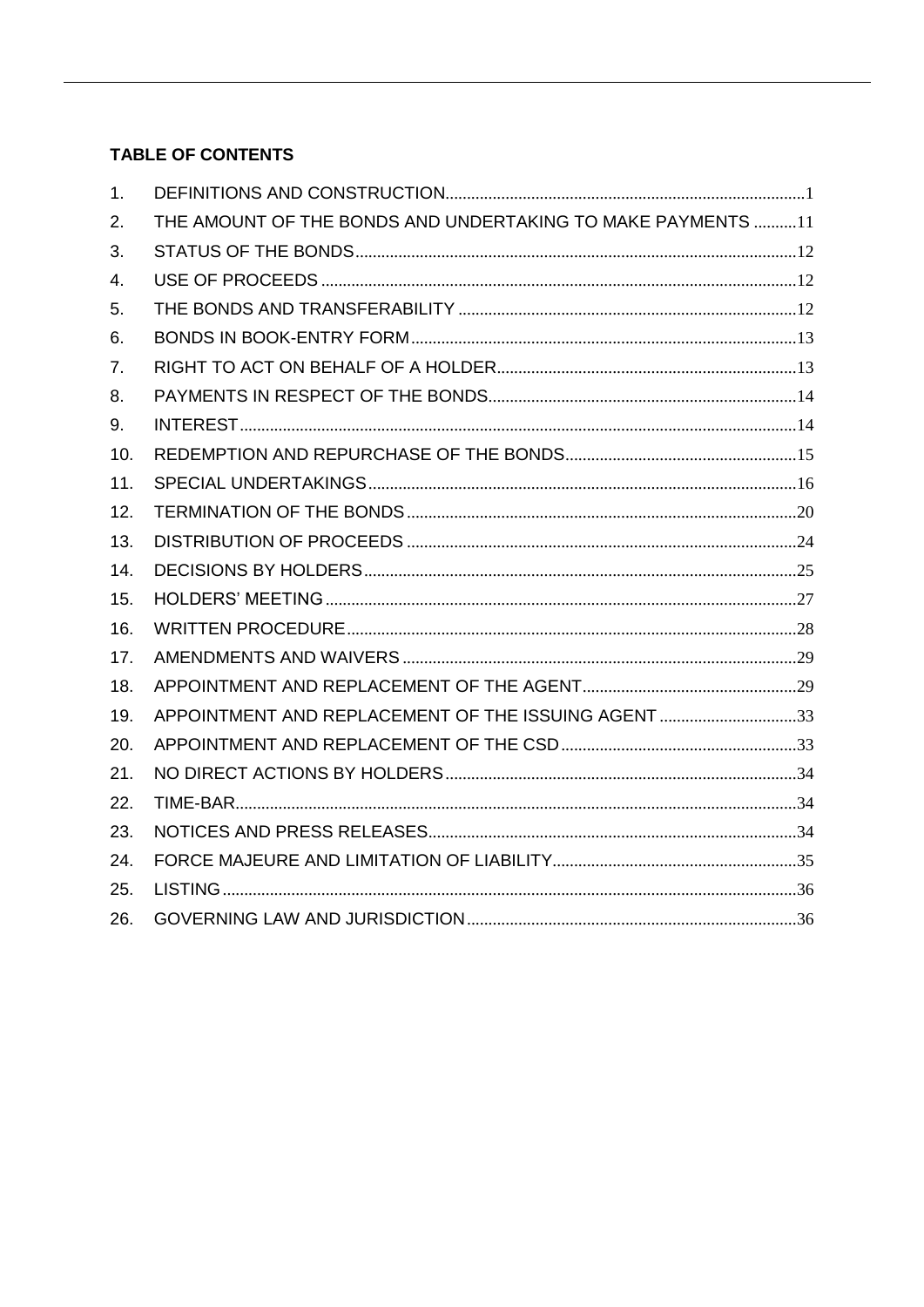# **TERMS AND CONDITIONS FOR SERNEKE GROUP AB (PUBL) MAXIMUM SEK 500,000,000 SENIOR UNSECURED CALLABLE FLOATING RATE BONDS 2016/2019 ISIN: SE0008992184**

# **1. DEFINITIONS AND CONSTRUCTION**

#### 1.1 **Definitions**

In these terms and conditions (the "**Terms and Conditions**"):

"**Account Operator**" means a bank or other party duly authorised to operate as an account operator pursuant to the Financial Instruments Accounts Act and through which a Holder has opened a Securities Account in respect of its Bonds.

"**Accounting Principles**" means the international financial reporting standards (IFRS) within the meaning of Regulation 1606/2002/EC (or as otherwise adopted or amended from time to time).

"**Adjusted Nominal Amount**" means the total aggregate Nominal Amount of the Bonds outstanding at the relevant time less the Nominal Amount of all Bonds owned by a Group Company or an Affiliate of a Group Company, irrespective of whether such Person is directly registered as owner of such Bonds.

"**Advance Purchase Agreements**" means (i) an advance or deferred purchase agreement if the agreement is in respect of the supply of assets or services and payment in the normal course of business with credit periods which are normal for the relevant type of project contracts, or (ii) any other trade credit incurred in the ordinary course of business.

"**Affiliate**" means any other Person, directly or indirectly, controlling or controlled by or under direct or indirect common control with such specified Person. For the purpose of this definition, "**control**" when used with respect to any Person means the power to direct the management and policies of such Person, directly or indirectly, whether through the ownership of voting securities, by contract or otherwise; and the terms "**controlling**" and "**controlled**" have meanings correlative to the foregoing.

"**Agent**" means the Holders' agent under these Terms and Conditions from time to time; initially Intertrust (Sweden) AB, reg. no. 556625-5476, Sveavägen 9, P.O. Box 162 85, SE-103 25 Stockholm, Sweden.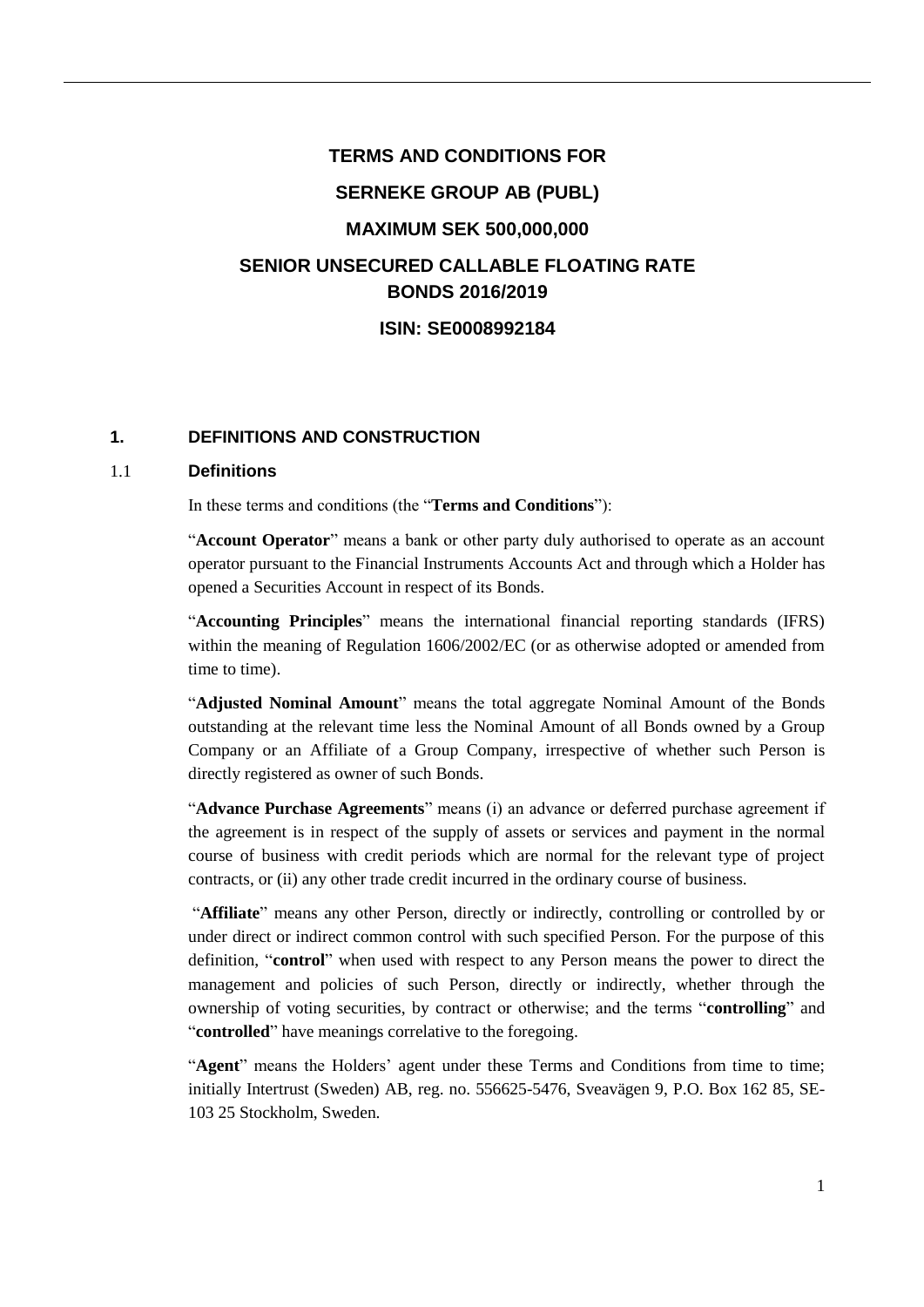"**Agent Agreement**" means the agreement entered into on or about the Issue Date between the Issuer and the Agent, or any replacement agent agreement entered into after the Issue Date between the Issuer and an Agent.

"**Available Cash**" means unpledged and freely available cash and cash equivalents in accordance with the Accounting Principles, whereby the amount of cash shall be based on the most recent quarterly interest amount paid to the Holders.

"**Bond**" means debt instruments (Sw. *skuldförbindelser*), each for the Nominal Amount and of the type set forth in Chapter 1 Section 3 of the Swedish Financial Instruments Accounts Act, issued by the Issuer under these Terms and Conditions.

"**Business Day**" means a day in Sweden other than a Sunday or other public holiday. Saturdays, Midsummer Eve (Sw. *midsommarafton*), Christmas Eve (Sw. *julafton*) and New Year's Eve (Sw. *nyårsafton*) shall for the purpose of this definition be deemed to be public holidays.

"**Business Day Convention**" means the first following day that is a Business Day unless that day falls in the next calendar month, in which case that date will be the first preceding day that is a Business Day.

"**Call Option Price**" means:

- (a) the Make Whole Price if the call option is exercised before the First Call Date;
- (b) 103.125 per cent. of the Nominal Amount if the Call Option is exercised on or after the First Call Date up to (but excluding) the date falling twenty four (24) months after the Issue Date;
- (c) 101.875 per cent. of the Nominal Amount if the Call Option is exercised on or after the date falling twenty four (24) months after the Issue Date up to (but excluding) the date falling thirty (30) months after the Issue Date;
- (d) 100.625 per cent. of the Nominal Amount if the Call Option is exercised on or after the date falling thirty (30) months after the Issue Date up to (but excluding) the Final Redemption Date;
- (e) one hundred (100.00) per cent. of the Nominal Amount if the Call Option is exercised on or after the date falling thirty three (33) months after the Issue Date up to (but not including) the Final Redemption Date provided that such early redemption is financed in full by way of the Issuer issuing Market Loan(s) in which the Holders shall have the possibility to participate by way of roll-over (however subject to the Issuer's decision on allocation).

"**Change of Control Event**" means the occurrence of an event or series of events whereby: one or more Persons (not being the Main Shareholder) acting together, acquire control over the Issuer and where "**control**" means (i) acquiring or controlling, directly or indirectly, more than fifty (50.00) per cent. of the votes of the Issuer, or (ii) the right to, directly or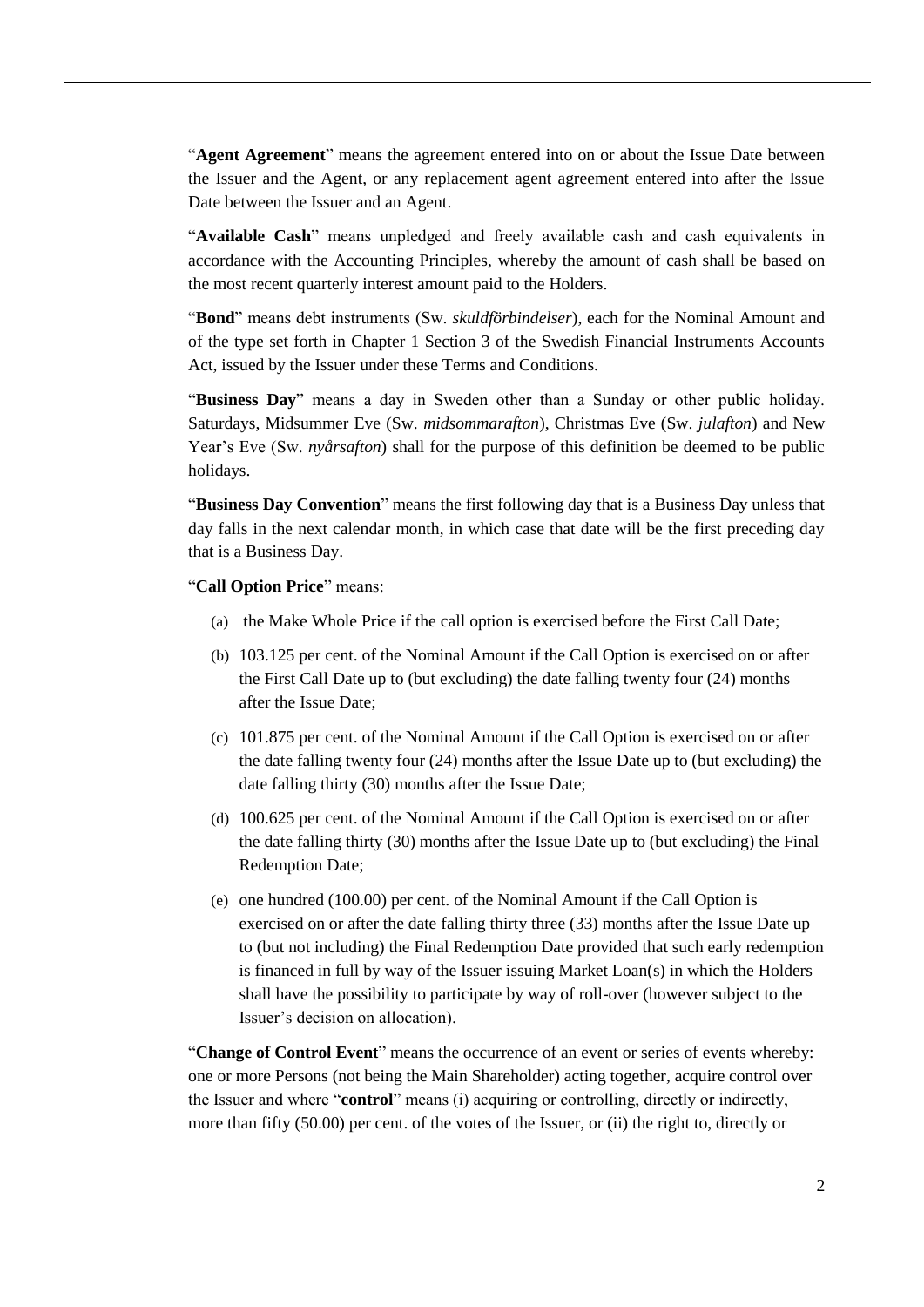indirectly, appoint or remove the whole or a majority of the directors of the board of directors of the Issuer.

"**Compliance Certificate**" means a certificate, in the form set out in Schedule 1, signed by the Issuer certifying (i) that so far as it is aware no Event of Default is continuing or imminent, or if it is aware that such event is continuing or imminent, specifying the event and steps, if any, being taken to remedy it or, (ii) if provided in connection with a Financial Report being made available, that the Maintenance Test is met and calculations and figures in respect of the Consolidated Equity Ratio, together with a confirmation that the market value of the Properties set forth in the most recent Financial Report does not exceed the value of the Properties according to the latest Valuation Report, and a confirmation that the Issuer maintains an equivalent amount of one year's interest payments in Available Cash, and (iii) if provided in connection with an application of the Incurrence Test, that the Incurrence Test is met, including calculations and figures in respect of the Consolidated Equity Ratio (calculated *pro forma*).

"**Consolidated Equity Ratio**" means the consolidated equity ratio (Sw. *soliditet*) of the Group as set out in the latest Financial Report, and in relation to the Incurrence Test to be calculated *pro forma*, including the Restricted Payment, the Financial Indebtedness or the Subsequent Bond Issue (as applicable).

"**Convertible Loans**" means (i) the convertible loan of series 2015/2017 issued by the Issuer with a nominal amount of SEK 49,500,000, entitling the holders to receive newly issued ordinary class B shares (Sw. *stamaktier av serie B*) within the exercise period ending on 13 April 2017, and (ii) the convertible loan of series 2016/2019 issued by the Issuer with a nominal amount of SEK 15,882,000, entitling the holders to receive newly issued ordinary class B shares within the exercise period ending on 26 August 2019.

"**Equity Listing Event**" means an initial public offering of the ordinary class B shares in the Issuer resulting in that such shares are quoted, listed, traded or otherwise admitted to trading on a Regulated Market.

"**CSD**" means the Issuer's central securities depository and registrar in respect of the Bonds from time to time; initially Euroclear Sweden AB (reg. no. 556112-8074, P.O. Box 191, SE-101 23 Stockholm, Sweden).

"**Event of Default**" means an event or circumstance specified in Clause [12.1.](#page-21-0)

"**Final Redemption Date**" means 30 September 2019.

<span id="page-4-0"></span>"**Financial Indebtedness**" means any indebtedness in respect of:

- (a) monies borrowed or raised, including Market Loans;
- (b) the amount of any liability in respect of any finance leases, to the extent the arrangement is or would have been treated as a finance lease in accordance with the Accounting Principles as applicable on the Issue Date (a lease which in the accounts of the Group is treated as an asset and a corresponding liability), and for the avoidance of doubt, any leases treated as operating leases under the Accounting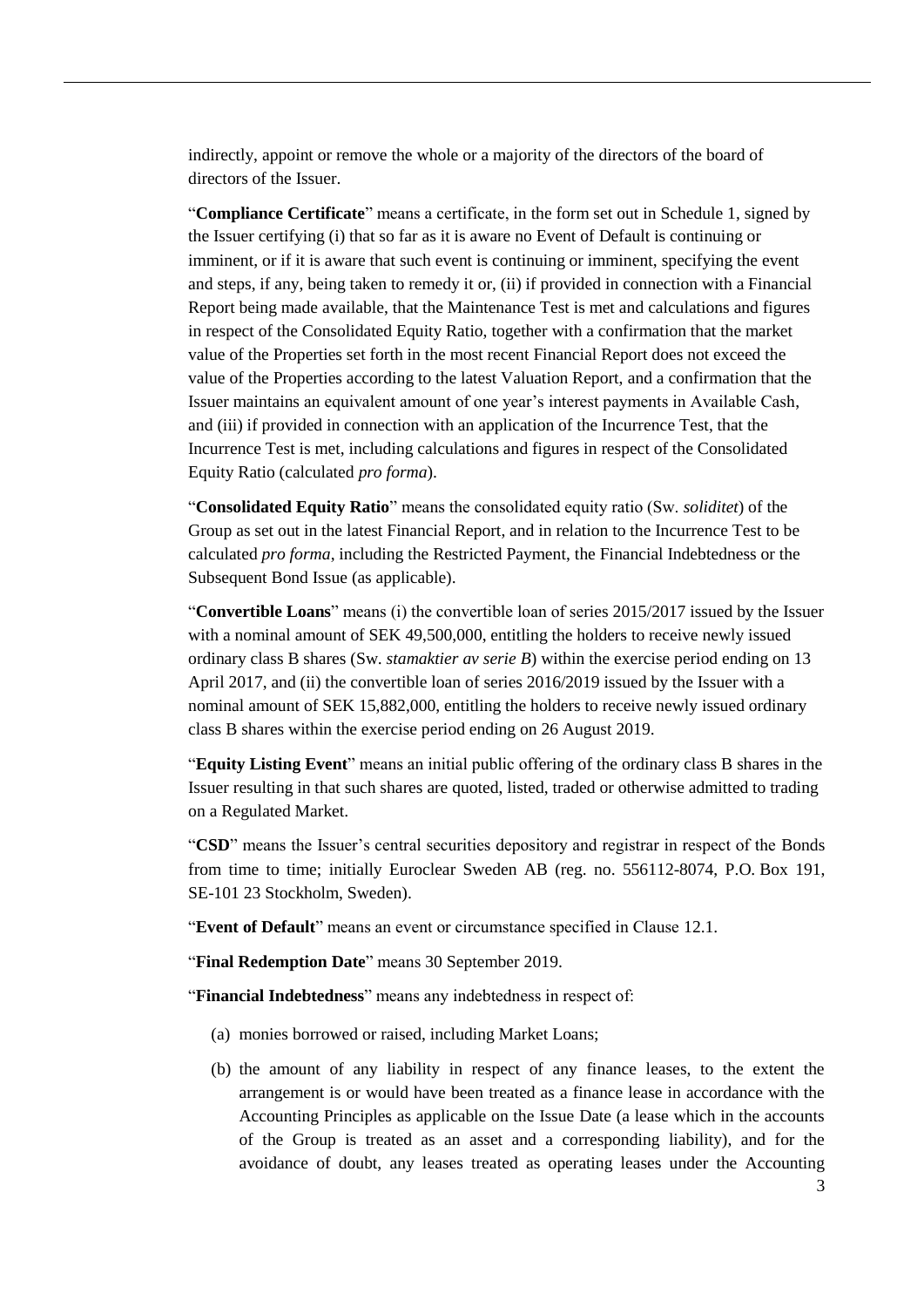Principles as applicable on the Issue Date shall not, regardless of any subsequent changes or amendments of the Accounting Principles, be considered as finance or capital leases;

- (c) receivables sold or discounted (other than on a non-recourse basis, provided that the requirements for de-recognition under the Accounting Principles are met);
- (d) any amount raised under any other transaction having the commercial effect of a borrowing (including forward sale or purchase arrangements);
- (e) any derivative transaction entered into in connection with protection against or benefit from fluctuation in any rate or price (and, when calculating the value of any derivative transaction, only the mark to market value shall be taken into account);
- <span id="page-5-0"></span>(f) any counter-indemnity obligation in respect of a guarantee, indemnity, bond, standby or documentary letter of credit or any other instrument issued by a bank or financial institution; and
- (g) (without double counting) any guarantee or other assurance against financial loss in respect of a type referred to in the above items [\(a\)–](#page-4-0)[\(f\).](#page-5-0)

"**Financial Instruments Accounts Act**" means the Swedish Financial Instruments Accounts Act (Sw. *lag (1998:1479) om kontoföring av finansiella instrument*).

"**Financial Report**" means the annual audited consolidated financial statements of the Group, the annual audited unconsolidated financial statements of the Issuer, the quarterly interim unaudited consolidated reports of the Group or the quarterly interim unaudited unconsolidated reports of the Issuer, which shall be prepared and made available according to Clause [11.14.1](#page-20-0) [\(a\)–](#page-20-1)[\(b\).](#page-20-2)

"**First Call Date**" means the date falling eighteen (18) months after the Issue Date or, to the extent such day is not a Business Day, the Business Day following from an application of the Business Day Convention.

"**Force Majeure Event**" has the meaning set forth in Clause [24.1.](#page-36-0)

"**Group**" means the Issuer and all the Subsidiaries from time to time (each a "**Group Company**").

"**Holder**" means the Person who is registered on a Securities Account as direct registered owner (Sw. *ägare*) or nominee (Sw. *förvaltare*) with respect to a Bond.

"**Holders' Meeting**" means a meeting among the Holders held in accordance with Clause [15](#page-28-0) (*Holders' Meeting*).

"**Incurrence Test**" is met if the Consolidated Equity Ratio exceeds twenty five (25.00) per cent.

"**Initial Bond**" means any Bond issued on the Issue Date.

"**Initial Bond Issue**" has the meaning set forth in Clause [2.1.](#page-12-0)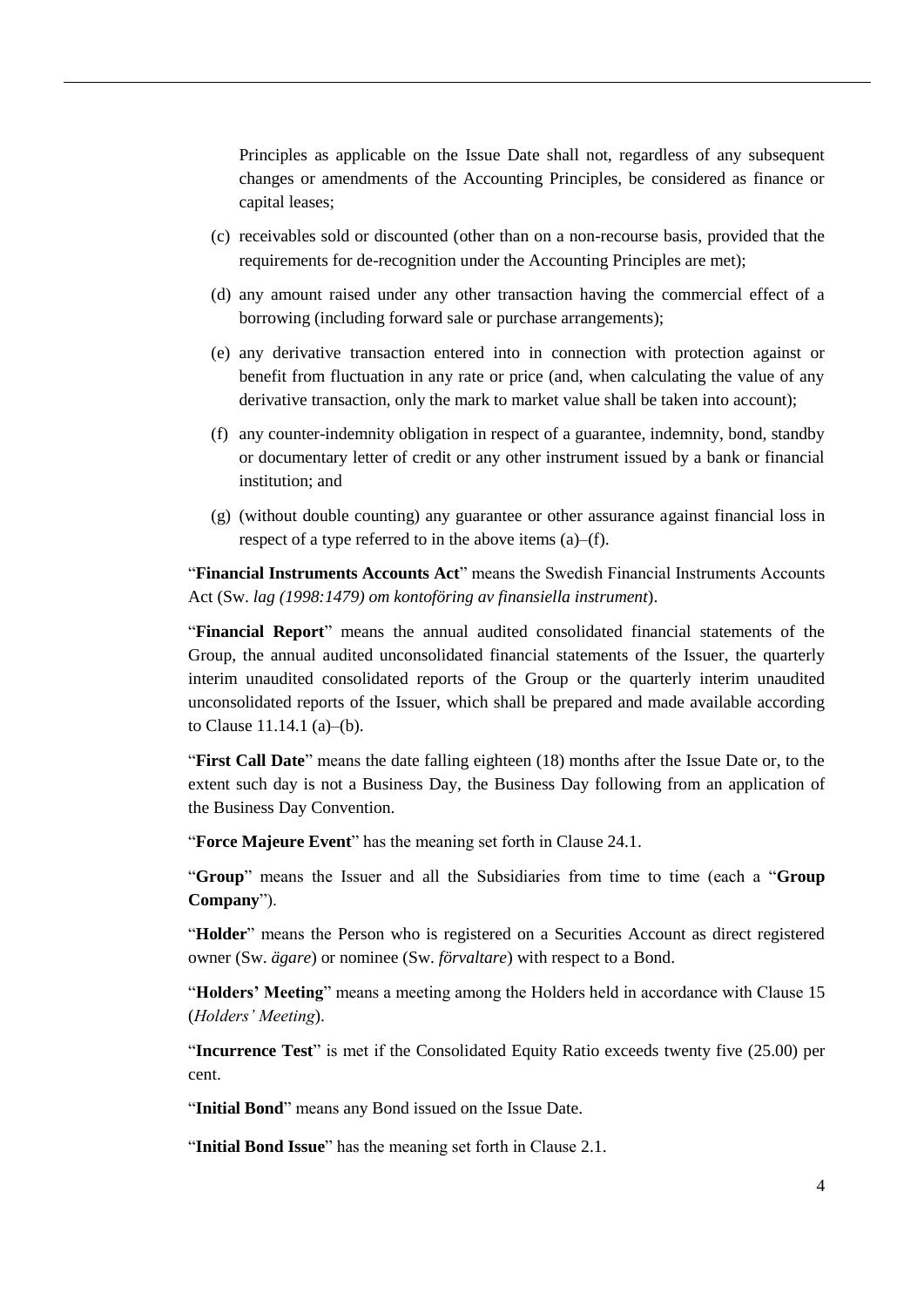"**Interest**" means the interest on the Bonds calculated in accordance with Clauses [9.1–](#page-15-0)[9.3.](#page-16-0)

"**Interest Payment Date**" means 30 September, 30 December, 30 March and 30 June each year or, to the extent such day is not a Business Day, the Business Day following from an application of the Business Day Convention (with the first Interest Payment Date on 30 December 2016 and the last Interest Payment Date being the Final Redemption Date).

"**Interest Period**" means each period beginning on (but excluding) the Issue Date or any Interest Payment Date and ending on (and including) the next succeeding Interest Payment Date (or a shorter period if relevant) and, in respect of Subsequent Bonds, each period beginning on (but excluding) the Interest Payment Date falling immediately prior to their issuance and ending on (and including) the next succeeding Interest Payment Date (or a shorter period if relevant).

"**Interest Rate**" means a floating rate of STIBOR (3 months) + six hundred and twenty five (625) basis points per annum.

"**Issue Date**" means 30 September 2016.

"**Issuer**" means Serneke Group AB (publ), reg. no. 556669-4153, Kvarnbergsgatan 2, SE 411 05 Göteborg, Sweden.

"**Issuing Agent**" means Carnegie Investment Bank AB (publ), reg. no. 516406-0138, SE-103 38 Stockholm, Sweden, or another party replacing it, as Issuing Agent, in accordance with these Terms and Conditions.

"**Listing Failure**" means the situation where the Bonds have not been listed on the corporate bond list of Nasdaq Stockholm (or any other Regulated Market) within sixty (60) calendar days after the Issue Date.

"**Main Shareholder**" means Ola Serneke Invest AB, reg. no 556659-5764, or its Affiliates.

"**Maintenance Test**" is met if the Consolidated Equity Ratio exceeds:

- (a) twenty (20.00) per cent. at any time from the Issue Date up to (but excluding) the date falling twelve (12) months after the Issue Date;
- (b) twenty two point five (22.50) per cent. at any time from the date falling twelve (12) months after the Issue Date up to (but excluding) the date falling twenty four (24) months after the Issue Date;
- (c) twenty five (25.00) per cent. at any time from the date falling twenty four (24) months after the Issue Date up to (but excluding) the Final Redemption Date.

"**Make Whole Price**" means an amount equal to the sum of:

- (a) the present value on the relevant Record Date of 103.125 per cent. of the Nominal Amount as if such payment originally should have taken place on the First Call Date; and
- (b) the present value on the relevant Record Date of the remaining interest payments (excluding accrued but unpaid interest up to the relevant Redemption Date) up to and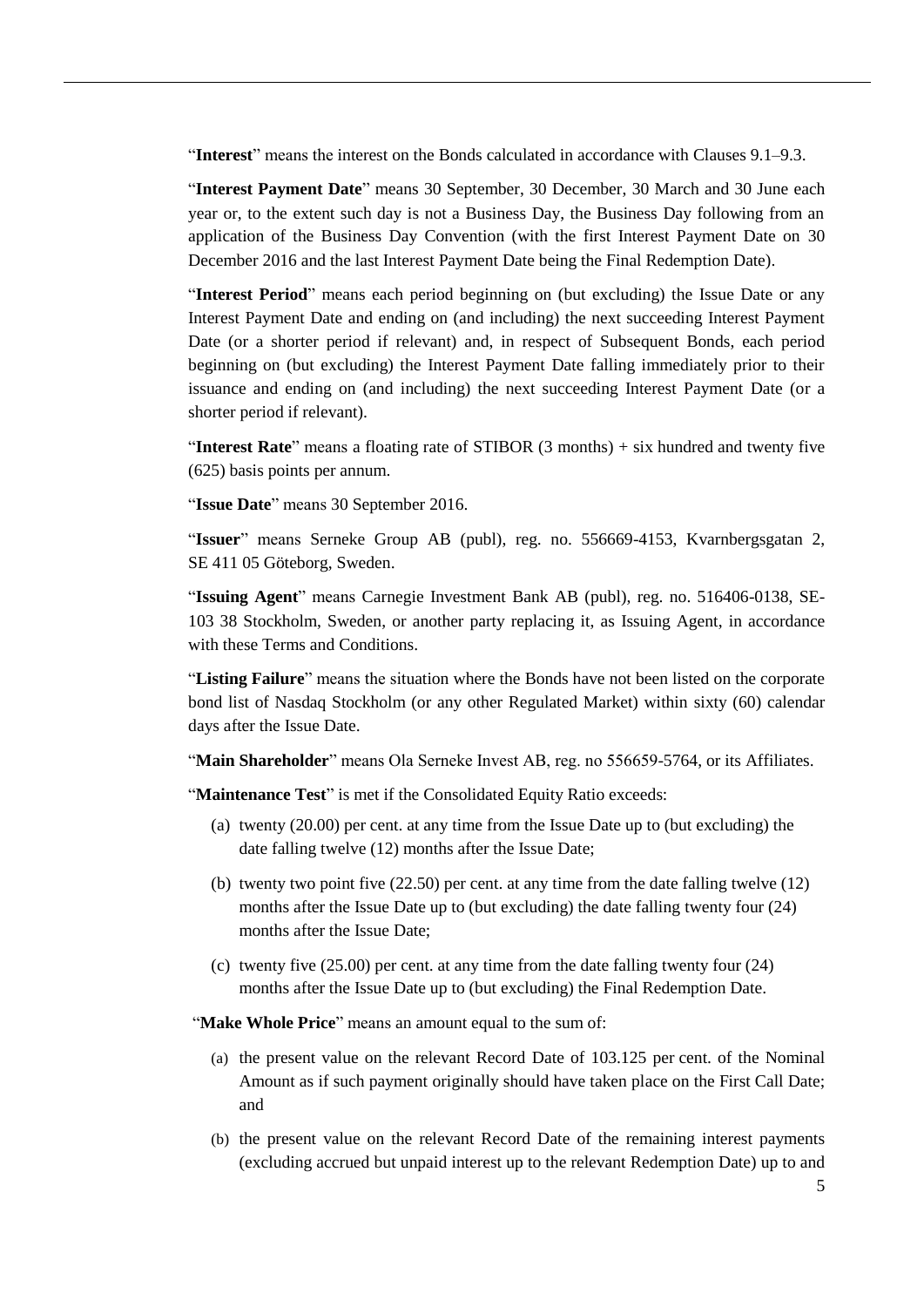including the First Call Date (assuming that the Interest Rate for the period from the relevant Record Date to the First Call Date will be equal to the Interest Rate in effect on the date on which notice of redemption is given to the Holders);

both present values under items (a) and (b) above calculated by using a discount rate of fifty (50) basis points over the comparable Swedish Government Bond Rate (*i.*e. comparable to the remaining duration of the Bonds until the First Call Date).

"**Market Loan**" means any loan or other indebtedness where an entity issues commercial papers, certificates, convertibles, subordinated debentures, bonds or any other debt securities (including, for the avoidance of doubt, medium term note programmes and other market funding programmes), provided in each case that such instruments and securities are or can be subject to trade on a Regulated Market or recognised unregulated market place.

"**Material Adverse Effect**" means a material adverse effect on (i) the business, financial condition or operations of the Group taken as a whole, (ii) the Issuer's ability or willingness to perform and comply with its payment and other undertakings under these Terms and Conditions or (iii) the validity or enforceability of these Terms and Conditions.

"**Material Group Company**" means the Issuer or a Subsidiary representing more than five (5.00) per cent. of either (i) the total assets of the Group on a consolidated basis (for the avoidance of doubt, excluding any intra-group transactions) or (ii) the net profit of the Group according to the latest consolidated Financial Report.

"**Nasdaq Stockholm**" means the Regulated Market of Nasdaq Stockholm Aktiebolag, reg. no. 556420-8394, SE-105 78 Stockholm, Sweden.

"**Net Proceeds**" means the proceeds from the Initial Bond Issue or any Subsequent Bond Issue which, after deduction has been made for the transaction costs payable by the Issuer to the sole bookrunner and Issuing Agent for the services provided in relation to the placement and issuance of the Bonds, shall be transferred to the Issuer and used in accordance with Clause [4](#page-13-0) (*Use of proceeds*).

"**Nominal Amount**" has the meaning set forth in Clause [2.1.](#page-12-0)

"**Permitted Basket**" has the meaning set forth in item (m) of the definition of Permitted Debt below.

"**Permitted Guarantees**" means any guarantees issued by a Group Company in relation to Financial Indebtedness incurred in relation to a Project in the ordinary course of business (also including for the avoidance of doubt Projects managed outside of the Group), including but not limited to down-payment guarantees (Sw. *insatsgarantier*), rental guarantees (Sw. *hyresgarantier*) and locking obligations (Sw. *spärrförbindelser*), or any other guarantees due to applicable changes in rules and regulations from time to time.

"**Permitted Debt**" means any Financial Indebtedness:

- (a) incurred under the Bonds (excluding Subsequent Bonds);
- (b) taken up from a Group Company;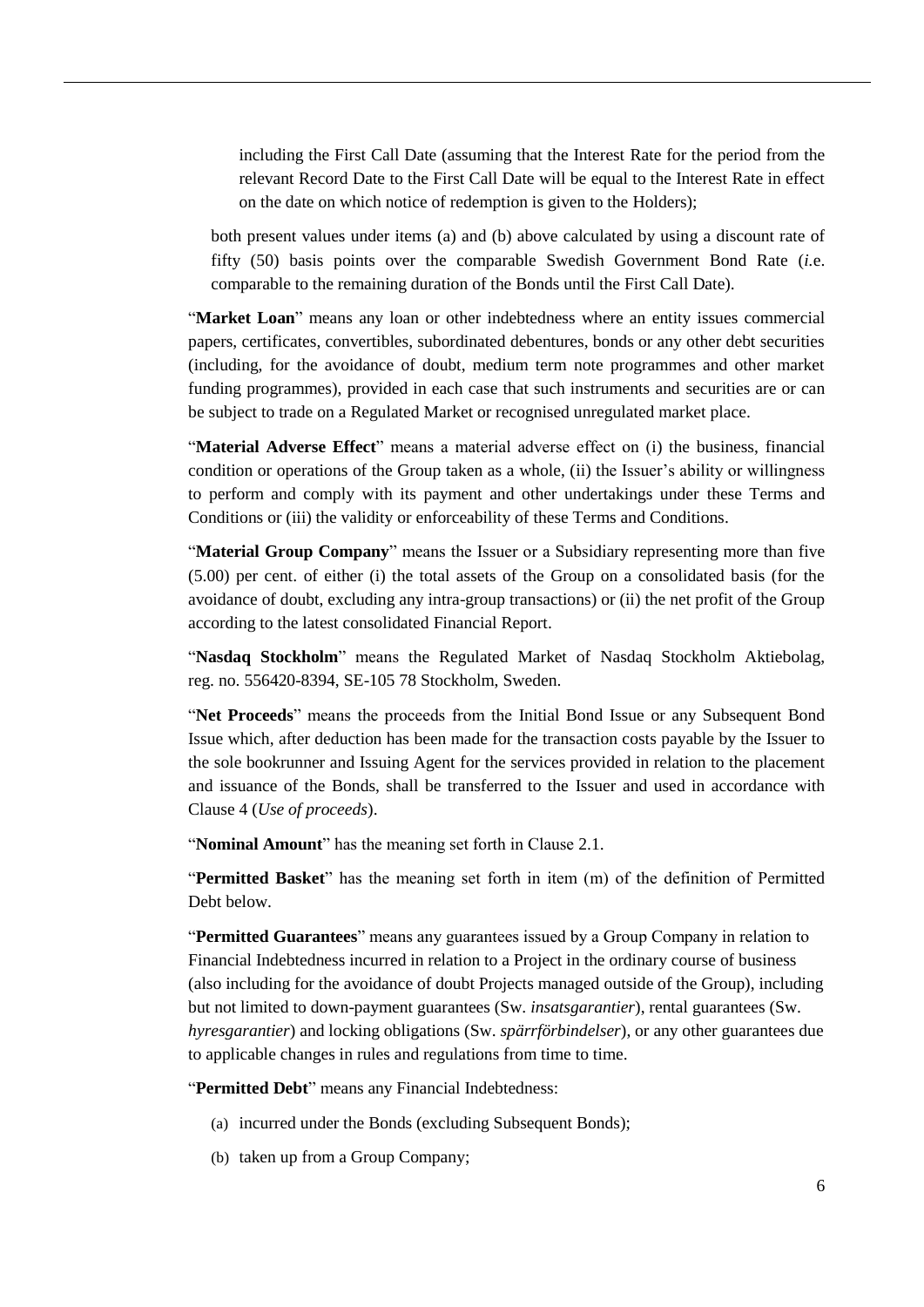- (c) incurred under the Convertible Loans;
- (d) related to any agreements under which a Group Company leases office space (Sw. *kontorshyresavtal*) or other premises provided that such Financial Indebtedness is incurred in the ordinary course of such Group Company's business;
- (e) arising under a foreign exchange transaction or commodity derivatives for spot or forward delivery entered into in connection with protection against fluctuation in currency rates or prices where the exposure arises in the ordinary course of business or in respect of payments to be made under the Terms and Conditions, but not any transaction for investment or speculative purposes;
- (f) arising under any interest rate hedging transactions in the ordinary course of business or in respect of payments to be made under the Terms and Conditions, but not any transaction for investment or speculative purposes;
- (g) incurred under Advance Purchase Agreements;
- (h) incurred as a result of any Group Company acquiring another entity and which is due to that such acquired entity holds indebtedness, provided that the Incurrence Test is met tested *pro forma* including the acquired entity in question, however should the Incurrence Test not be met, a clean-up period of sixty (60) calendar days is permitted to unwind such Financial Indebtedness;
- (i) incurred by a Group Company under any Project Facility;
- (j) incurred by the Issuer if such Financial Indebtedness (i) is incurred as a result of a Subsequent Bond Issue and meets the Incurrence Test on a *pro forma* basis, or (ii) ranks *pari passu* or is subordinated to the obligations of the Issuer under the Terms and Conditions, and (A) meets the Incurrence Test on a *pro forma* basis (B) has a final maturity date or a final redemption date; and (C) when applicable, early redemption dates or instalment dates, in each case (B) and (C) which occur after the Final Redemption Date;
- (k) incurred under any financial leases in the ordinary course of the Group's business;
- (l) incurred under any Working Capital Facility; and
- (m) not permitted by item (a) to (l) above, in an aggregate amount not at any time exceeding SEK ten million (10,000,000) and incurred in the ordinary course of the Group's business (all such Financial Indebtedness is together referred to as the "**Permitted Basket**").

"**Permitted Security**" Means any security or guarantee:

(a) arising by operation of law or in the ordinary course of business (including collateral or retention of title arrangements in connection with Advance Purchase Agreements but, for the avoidance of doubt, not including guarantees or security in respect of any monies borrowed or raised);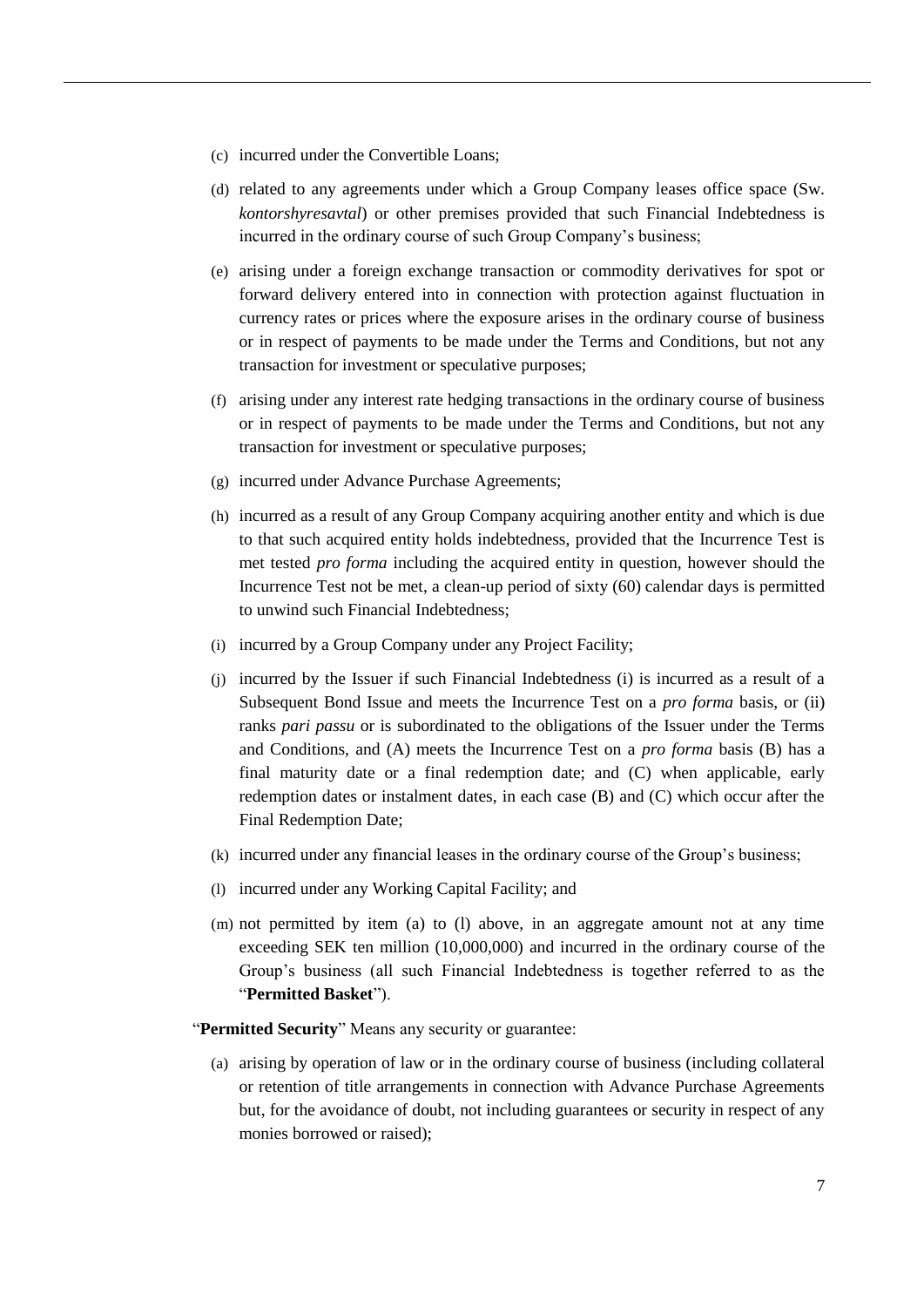- (b) provided in relation to any lease agreement entered into by a Group Company;
- (c) arising under any netting or set off arrangements under financial derivatives transactions or bank account arrangements, including group cash pool arrangements;
- (d) provided in relation to paragraph (e) in the definition Permitted Debt and provided for interest rate hedging transactions set out in paragraph (f) of the definition Permitted Debt;
- (e) constituting (i) Permitted Guarantees, or (ii) constituting security provided by a Group Company in the ordinary course of business provided in relation to a Project Facility or otherwise related to a Project;
- (f) in relation to indebtedness held by an entity acquired by a Subsidiary, existing at the time of the acquisition (but not prolong or renewed) as set out in paragraph (h) in the Section Permitted Debt;
- (g) constituting security over the leased asset in relation to financial leases as set out in paragraph (k) in the Section Permitted Debt;
- (h) provided in relation to a Working Capital Facility as set out in paragraph (l) of the definition of Permitted Debt, however not constituting security over shares in any Group Company; and
- (i) provided in relation to the Permitted Basket as set out in paragraph (m) in the definition of Permitted Debt.

"**Person**" means any individual, corporation, partnership, limited liability company, joint venture, association, joint-stock company, trust, unincorporated organisation, government, or any agency or political subdivision thereof, or any other entity, whether or not having a separate legal personality.

"**Project**" means (i) the acquisition or the refinancing of an investment property (Sw. *förvaltningsfastighet*) (or a company holding an investment property), (ii) the acquisition of a real property or a real property company for the purpose of a subsequent development of residential buildings and/or other real estate, (iii) a construction and development of residential buildings and/or other real estate on a real property (as the case may be), and (iv) other activities relating to (i), (ii) and (iii) in the ordinary course of business.

"**Project Entity**" means any Subsidiary, joint-venture company, associated company (Sw. *intressebolag*), housing co-operative (Sw. *bostadsrättsförening*), partnership company (Sw. *kommanditbolag*), trading company (Sw. *handelsbolag*), economic association (Sw. *ekonomisk förening*) or any other legal entity which manages Projects on behalf of the Group.

"**Project Facility**" means any Financial Indebtedness incurred by the Group solely to finance a Project or part of a Project.

"**Properties**" means all real property (Sw. *fast egendom*) owned by the Group from time to time.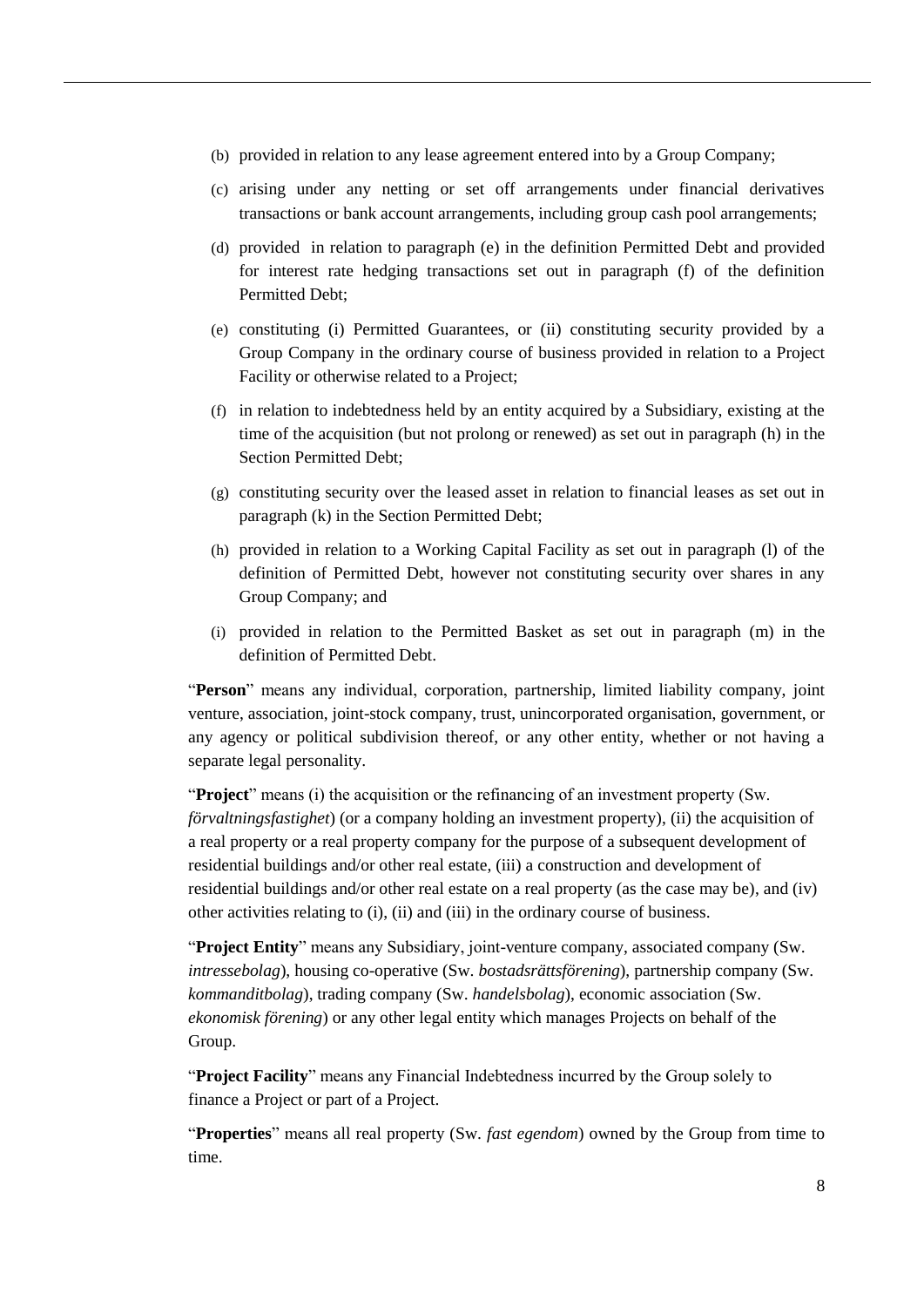"**Quotation Day**" means, in relation to (i) an Interest Period for which an interest rate is to be determined, two (2) Business Days before the immediately preceding Interest Payment Date (or in respect of the first Interest Period, two (2) Business Days before the Issue Date), or (ii) any other period for which an interest rate is to be determined, two (2) Business Days before the first day of that period.

"**Record Date**" means the fifth (5th) Business Day prior to (i) an Interest Payment Date, (ii) a Redemption Date, (iii) a date on which a payment to the Holders is to be made under Clause [13](#page-25-0) (*Distribution of proceeds*) or (iv) another relevant date, or in each case such other Business Day falling prior to a relevant date if generally applicable on the Swedish bond market.

"**Redemption Date**" means the date on which the relevant Bonds are to be redeemed in accordance with Clause [10](#page-16-1) (*Redemption and repurchase of the Bonds*).

"**Reference Date**" means each of 31 March, 30 June, 30 September and 31 December of each year for as long as any Bonds are outstanding.

"**Regulated Market**" means any regulated market (as defined in Directive 2004/39/EC on markets in financial instruments).

"**Restricted Payment**" has the meaning set forth in Claus[e 11.1](#page-17-0) (*Distributions*).

"**Securities Account**" means the account for dematerialised securities maintained by the CSD pursuant to the Financial Instruments Accounts Act in which (i) an owner of such security is directly registered or (ii) an owner's holding of securities is registered in the name of a nominee.

"**SEK**" means the lawful currency of Sweden.

"**STIBOR**" means:

- (a) the applicable percentage rate per annum displayed on Nasdaq Stockholm's website for STIBOR fixing (or through another website replacing it) as of or around 11.00 a.m. on the Quotation Day for the offering of deposits in SEK and for a period comparable to the relevant Interest Period; or
- (b) if no rate is available for the relevant Interest Period, the arithmetic mean of the rates (rounded upwards to four decimal places) as supplied to the Issuing Agent at its request quoted by leading banks in the Stockholm interbank market reasonably selected by the Issuing Agent, for deposits of SEK one hundred million (100,000,000) for the relevant period; or
- (c) if no quotation is available pursuant to item (b) above, the interest rate which according to the reasonable assessment of the Issuing Agent best reflects the interest rate for deposits in SEK offered in the Stockholm interbank market for the relevant period; and

if any such rate is below zero (0), STIBOR will be deemed to be zero (0).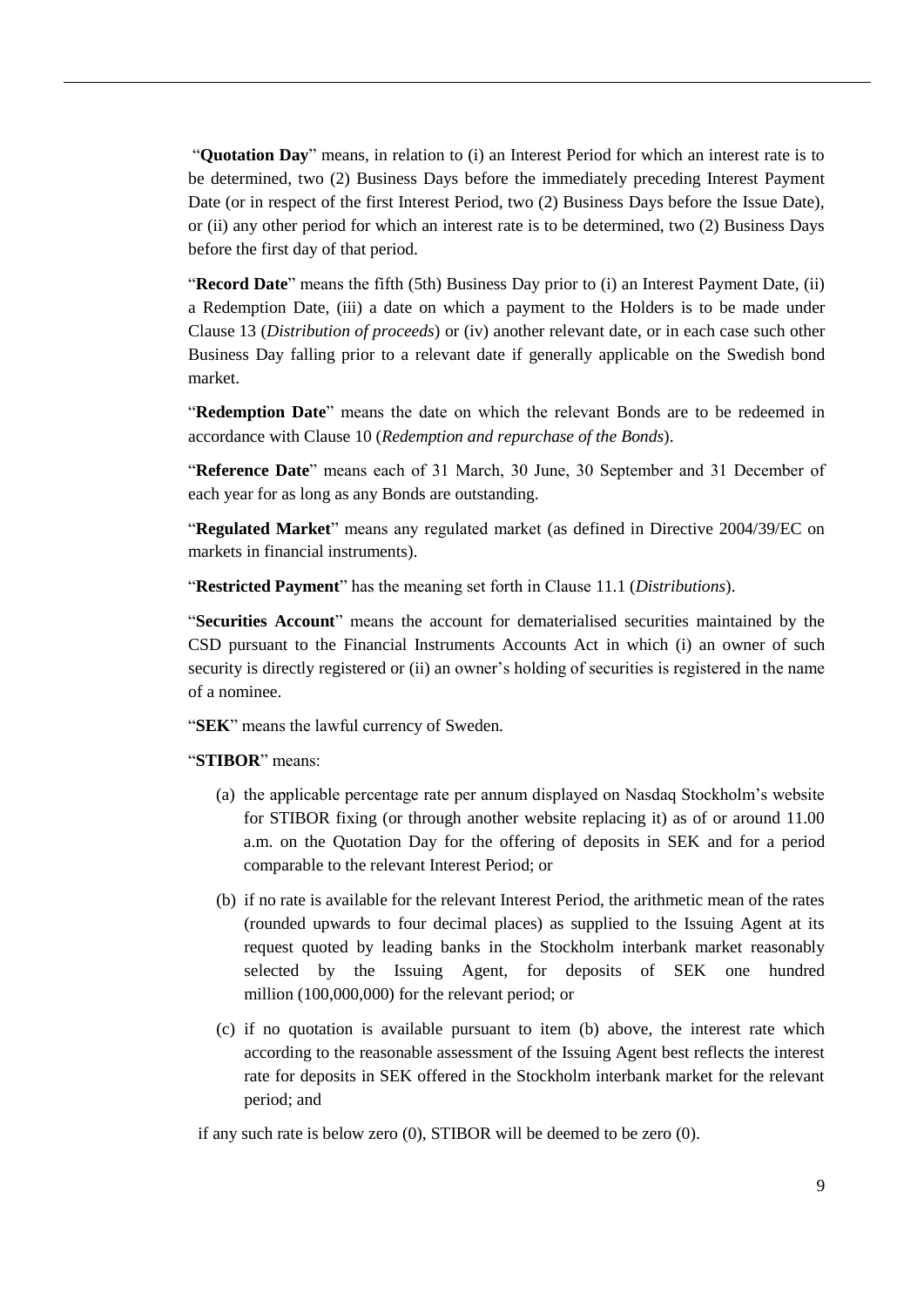"**Subsequent Bond Issue**" has the meaning set forth in Clause [2.2.](#page-13-1)

"**Subsequent Bonds**" means any Bonds issued after the Issue Date on one or more occasions.

"**Subsidiary**" means, in relation to the Issuer, any legal entity (whether incorporated or not), in respect of which the Issuer, directly or indirectly, (i) owns shares or ownership rights representing more than fifty (50.00) per cent. of the total number of votes held by the owners, (ii) otherwise controls more than fifty (50.00) per cent. of the total number of votes held by the owners, (iii) has the power to appoint and remove all, or the majority of, the members of the board of directors or other governing body or (iv) exercises control as determined in accordance with the Accounting Principles. For the avoidance of doubt, associated companies being unconsolidated joint venture companies shall not be considered as Subsidiaries for the purpose of this definition.

"**Swedish Government Bond Rate**" means the yield to maturity at the time of computation of direct obligations of Sweden, acting through the Swedish National Debt Office (a Swedish Government Bond; Sw. *statsobligation*) with a constant maturity (such yield to be the weekly average yield as officially compiled and published in the most recent financial statistics that has become publicly available at least two (2) Business Days (but not more than five Business Days) prior to the relevant Record Date for the Redemption Date (or, if such financial statistics are not so published or available, any publicly available source of similar market data selected by the Issuer in good faith)) most nearly equal to the period from the Redemption Date to the First Call Date; provided, however, that if the period from the Redemption Date to the First Call Date is not equal to the constant maturity of a direct obligation of Sweden, acting through the Swedish National Debt Office for which a weekly average yield is given, the Swedish Government Bond Rate shall be obtained by linear interpolation (calculated to the nearest one-twelfth  $(1/12)$  of a year) from the weekly average yields of direct obligations of Sweden, acting through the Swedish National Debt Office, for which such yields are given, except that if the period from such Redemption Date to the First Call Date is less than one year, the weekly average yield on actually traded direct obligations of Sweden, acting through the Swedish National Debt Office, adjusted to a constant maturity of one year shall be used.

"**Valuation Report**" means an external valuation report regarding the fair value of the Properties as at 31 December each year prepared by a Valuer no later than two (2) months after 31 December each year. If the Issuer suspects that the market value of the Properties has declined since the most recent Valuation Report, the Issuer is obliged to procure that a new Valuation Report is prepared as per the date when such obligation occurred.

"Valuer" means any of Savills Sweden AB, NAI Svefa B, CBRE, Newsec, Forum Fastighetsekonomi AB, DTZ or any other a reputable independent property advisor acceptable to the Agent.

"**Working Capital Facility**" means a working capital facility taken up from Nordea Bank AB (publ) and Swedbank AB (publ) respectively, or any other working capital facility for working capital purposes entered into with a reputable Nordic or international bank in the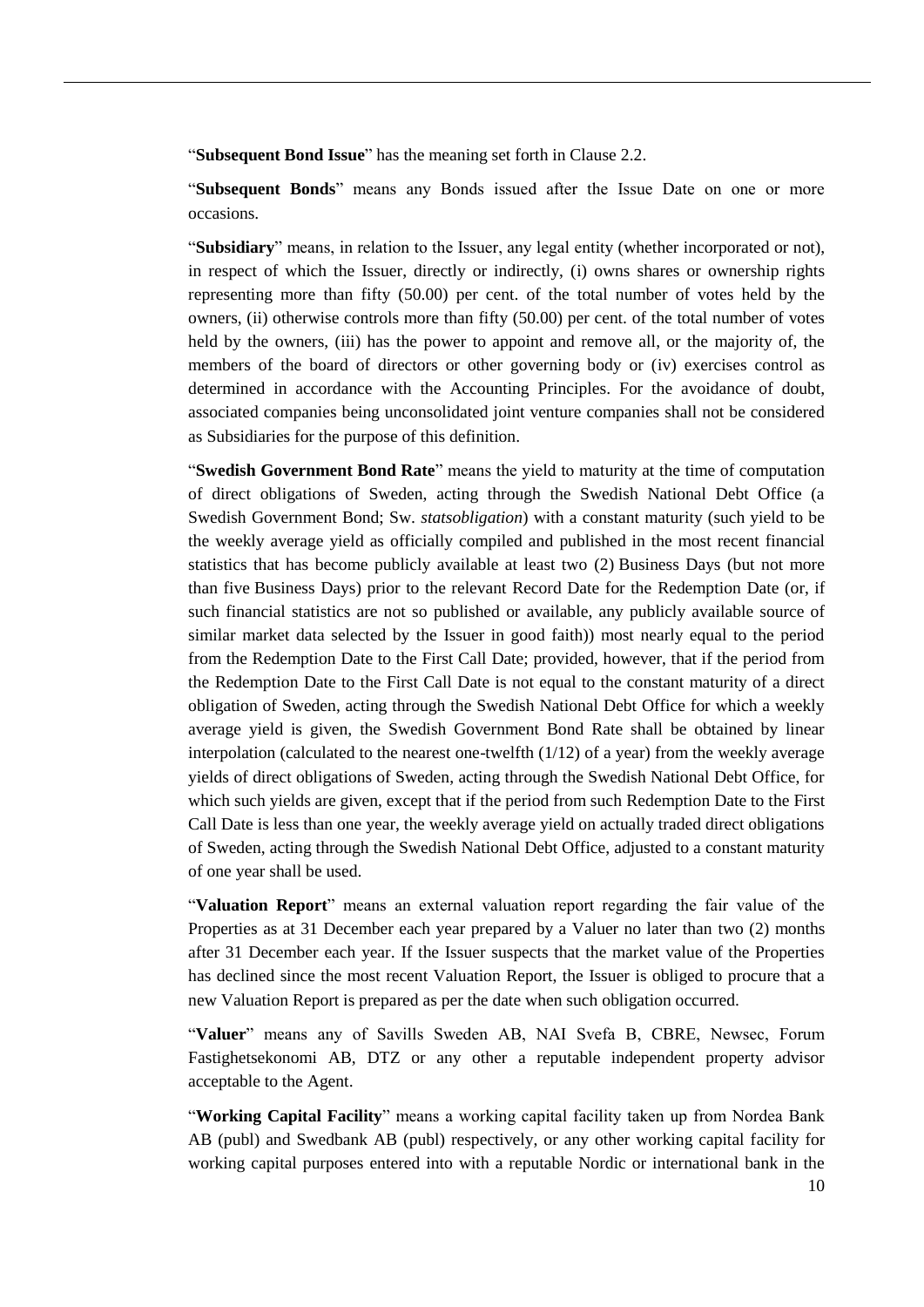maximum amount of SEK two hundred and forty (240,000,000), or any higher amount, provided that the Incurrence Test is met *pro forma* at the time when the available amount under the Working Capital Facility is increased (calculated as if the whole amount available under the Working Capital Facility as increased is drawn).

"**Written Procedure**" means the written or electronic procedure for decision making among the Holders in accordance with Clause [16](#page-29-0) (*Written Procedure*).

#### 1.2 **Construction**

- 1.2.1 Unless a contrary indication appears, any reference in these Terms and Conditions to:
	- (a) "assets" includes present and future properties, revenues and rights of every description;
	- (b) any agreement or instrument is a reference to that agreement or instrument as supplemented, amended, novated, extended, restated or replaced from time to time;
	- (c) a "regulation" includes any regulation, rule or official directive (whether or not having the force of law) of any governmental, intergovernmental or supranational body, agency or department;
	- (d) a provision of law is a reference to that provision as amended or re-enacted; and
	- (e) a time of day is a reference to Stockholm time.
- 1.2.2 An Event of Default is continuing if it has not been remedied or waived.
- 1.2.3 When ascertaining whether a limit or threshold specified in SEK has been attained or broken, an amount in another currency shall be counted on the basis of the rate of exchange for such currency against SEK for the previous Business Day, as published by the Swedish Central Bank (Sw. *Riksbanken*) on its website [\(www.riksbank.se\)](http://www.riksbank.se/). If no such rate is available, the most recently published rate shall be used instead.
- 1.2.4 A notice shall be deemed to be sent by way of press release if it is made available to the public within Sweden promptly and in a non-discriminatory manner.
- 1.2.5 No delay or omission of the Agent or of any Holder to exercise any right or remedy under these Terms and Conditions shall impair or operate as a waiver of any such right or remedy.

# **2. THE AMOUNT OF THE BONDS AND UNDERTAKING TO MAKE PAYMENTS**

<span id="page-12-0"></span>2.1 The aggregate amount of the bond loan will be an amount of up to SEK 500,000,000 which will be represented by Bonds, each of a nominal amount of SEK 1,000,000 or full multiples thereof (the "**Nominal Amount**"). The total nominal amount of the Initial Bonds is SEK 300,000,000 ("**Initial Bond Issue**"). All Initial Bonds are issued on a fully paid basis at an issue price of one hundred (100.00) per cent. of the Nominal Amount. The ISIN for the Bonds is SE0008992184. The minimum permissible investment in connection with the Initial Bond Issue is SEK 1,000,000.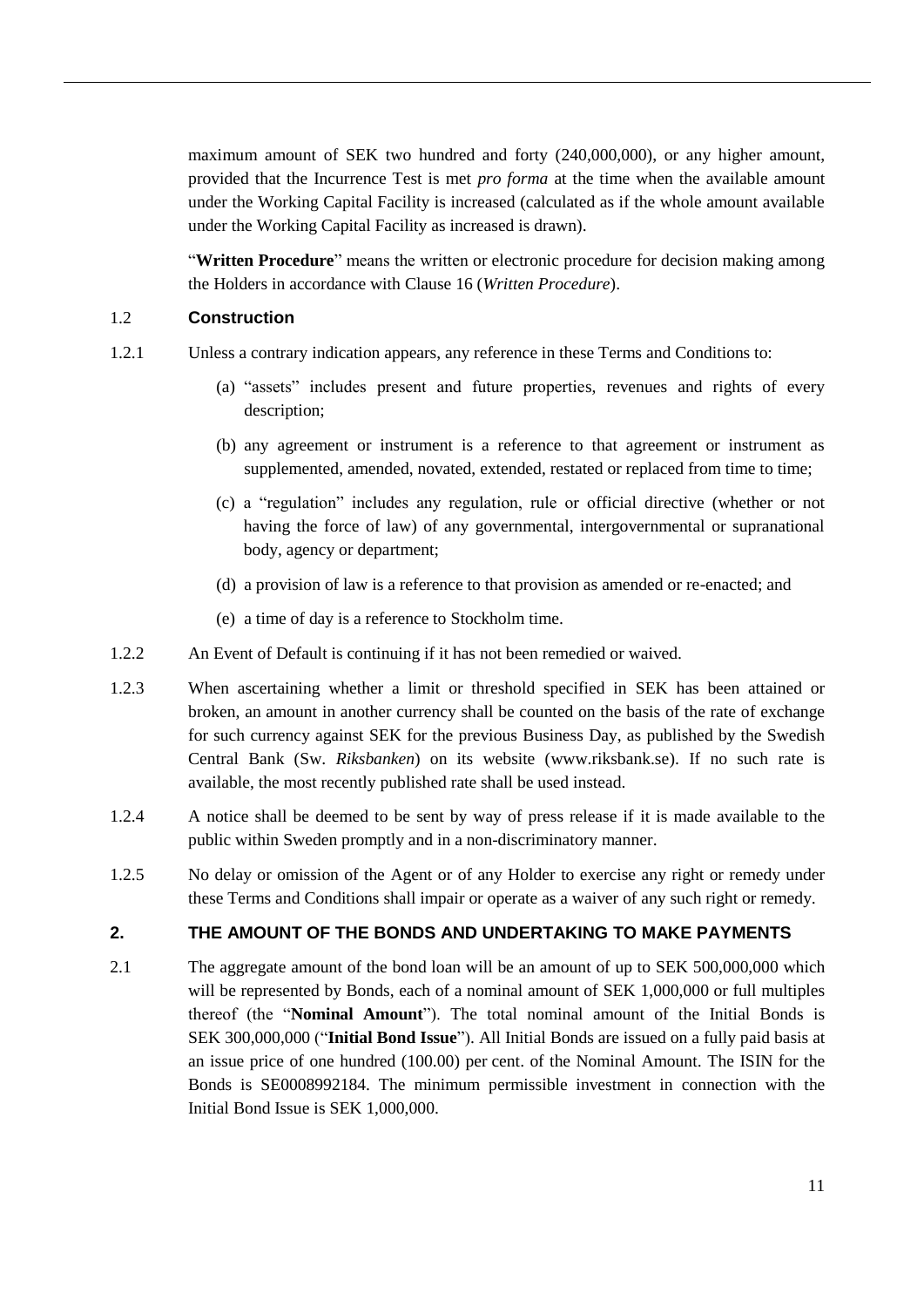- <span id="page-13-1"></span>2.2 The Issuer may at one or more occasions after the Issue Date issue Subsequent Bonds under these Terms and Conditions (each such issue, a "**Subsequent Bond Issue**"), until the total amount under such Subsequent Bond Issue(s) and the Initial Bond Issue equals SEK 500,000,000, always provided that the Incurrence Test (calculated *pro forma* including such issue) is met. Any Subsequent Bonds shall be issued subject to the same Terms and Conditions as the Initial Bonds. The price of Subsequent Bonds may be set at a discount or at a higher price than the Nominal Amount.
- 2.3 The Issuer undertakes to repay the Bonds, to pay Interest and to otherwise act in accordance and comply with these Terms and Conditions.
- 2.4 The Bonds are denominated in SEK and each Bond is constituted by these Terms and Conditions.
- 2.5 By subscribing for Bonds, each initial Holder agrees that the Bonds shall benefit from and be subject to these Terms and Conditions and by acquiring Bonds each subsequent Holder confirms these Terms and Conditions.

# **3. STATUS OF THE BONDS**

The Bonds constitute direct, general, unconditional, unsubordinated and unsecured obligations of the Issuer and shall at all times rank *pari passu* with all direct, general, unconditional, unsubordinated and unsecured obligations of the Issuer and without any preference among them.

#### <span id="page-13-0"></span>**4. USE OF PROCEEDS**

The Net Proceeds shall be used towards general corporate purposes of the Group, including acquisitions.

# **5. THE BONDS AND TRANSFERABILITY**

- 5.1 Each Holder is bound by these Terms and Conditions without there being any further actions required to be taken or formalities to be complied with.
- 5.2 The Bonds are freely transferable. All Bond transfers are subject to these Terms and Conditions and these Terms and Conditions are automatically applicable in relation to all Bond transferees upon completed transfer.
- 5.3 Upon a transfer of Bonds, any rights and obligations under these Terms and Conditions relating to such Bonds are automatically transferred to the transferee.
- 5.4 No action is being taken in any jurisdiction that would or is intended to permit a public offering of the Bonds or the possession, circulation or distribution of any document or other material relating to the Issuer or the Bonds in any jurisdiction other than Sweden, where action for that purpose is required. Each Holder must inform itself about, and observe, any applicable restrictions to the transfer of material relating to the Issuer or the Bonds, (due to, *e.g*., its nationality, its residency, its registered address or its place(s) of business). Each Holder must ensure compliance with such restrictions at its own cost and expense.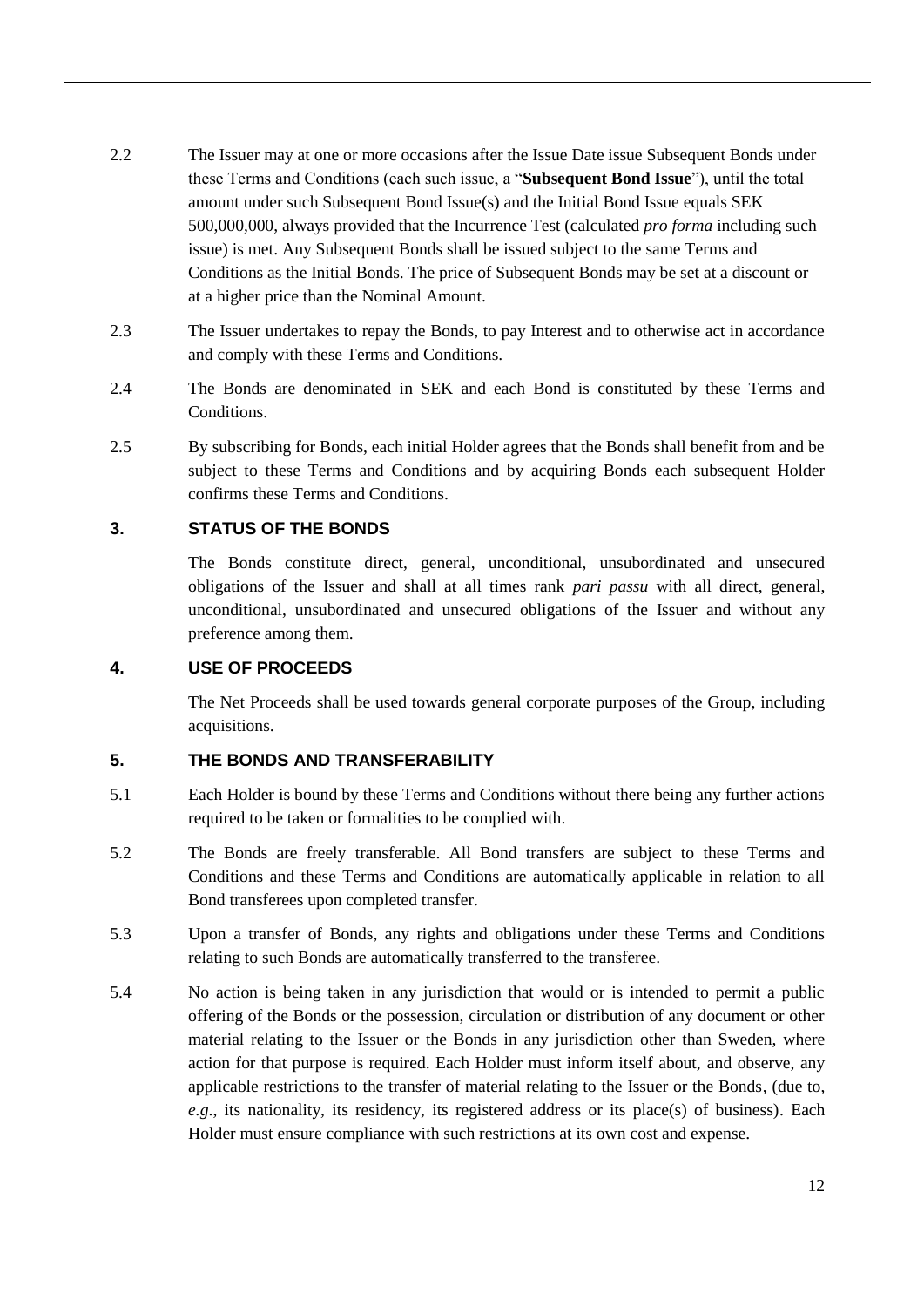5.5 For the avoidance of doubt and notwithstanding the above, a Holder which allegedly has purchased Bonds in contradiction to mandatory restrictions applicable may nevertheless utilise its voting rights under these Terms and Conditions and shall be entitled to exercise its full rights as a Holder hereunder in each case until such allegations have been resolved.

# **6. BONDS IN BOOK-ENTRY FORM**

- 6.1 The Bonds will be registered for the Holders on their respective Securities Accounts and no physical Bonds will be issued. Accordingly, the Bonds will be registered in accordance with the Financial Instruments Accounts Act. Registration requests relating to the Bonds shall be directed to an Account Operator.
- 6.2 Those who according to assignment, security, the provisions of the Swedish Children and Parents Code (Sw. *föräldrabalken (1949:381)*), conditions of will or deed of gift or otherwise have acquired a right to receive payments in respect of a Bond shall register their entitlements to receive payment in accordance with the Financial Instruments Accounts Act.
- <span id="page-14-0"></span>6.3 The Issuer (and the Agent when permitted under the CSD's applicable regulations) shall be entitled to obtain information from the debt register (Sw. *skuldbok*) kept by the CSD in respect of the Bonds. At the request of the Agent, the Issuer shall promptly obtain such information and provide it to the Agent.
- 6.4 For the purpose of or in connection with any Holders' Meeting or any Written Procedure, the Issuing Agent shall be entitled to obtain information from the debt register kept by the CSD in respect of the Bonds. If the Agent does not otherwise obtain information from such debt register as contemplated under these Terms and Conditions, the Issuing Agent shall at the request of the Agent obtain information from the debt register and provide it to the Agent.
- 6.5 The Issuer shall issue any necessary power of attorney to such persons employed by the Agent, as notified by the Agent, in order for such individuals to independently obtain information directly from the debt register kept by the CSD in respect of the Bonds. The Issuer may not revoke any such power of attorney unless directed by the Agent or unless consent thereto is given by the Holders.
- 6.6 At the request of the Agent, the Issuer shall promptly instruct the Issuing Agent to obtain information from the debt register kept by the CSD in respect of the Bonds and provide it to the Agent.
- 6.7 The Issuer (and the Agent when permitted under the CSD's applicable regulations) may use the information referred to in Clause [6.3](#page-14-0) only for the purposes of carrying out their duties and exercising their rights in accordance with these Terms and Conditions and shall not disclose such information to any Holder or third party unless necessary for such purposes.

# <span id="page-14-2"></span>**7. RIGHT TO ACT ON BEHALF OF A HOLDER**

<span id="page-14-1"></span>7.1 If any Person other than a Holder wishes to exercise any rights under these Terms and Conditions, it must obtain a power of attorney (or, if applicable, a coherent chain of powers of attorney), a certificate from the authorised nominee or other sufficient proof of authorisation for such Person.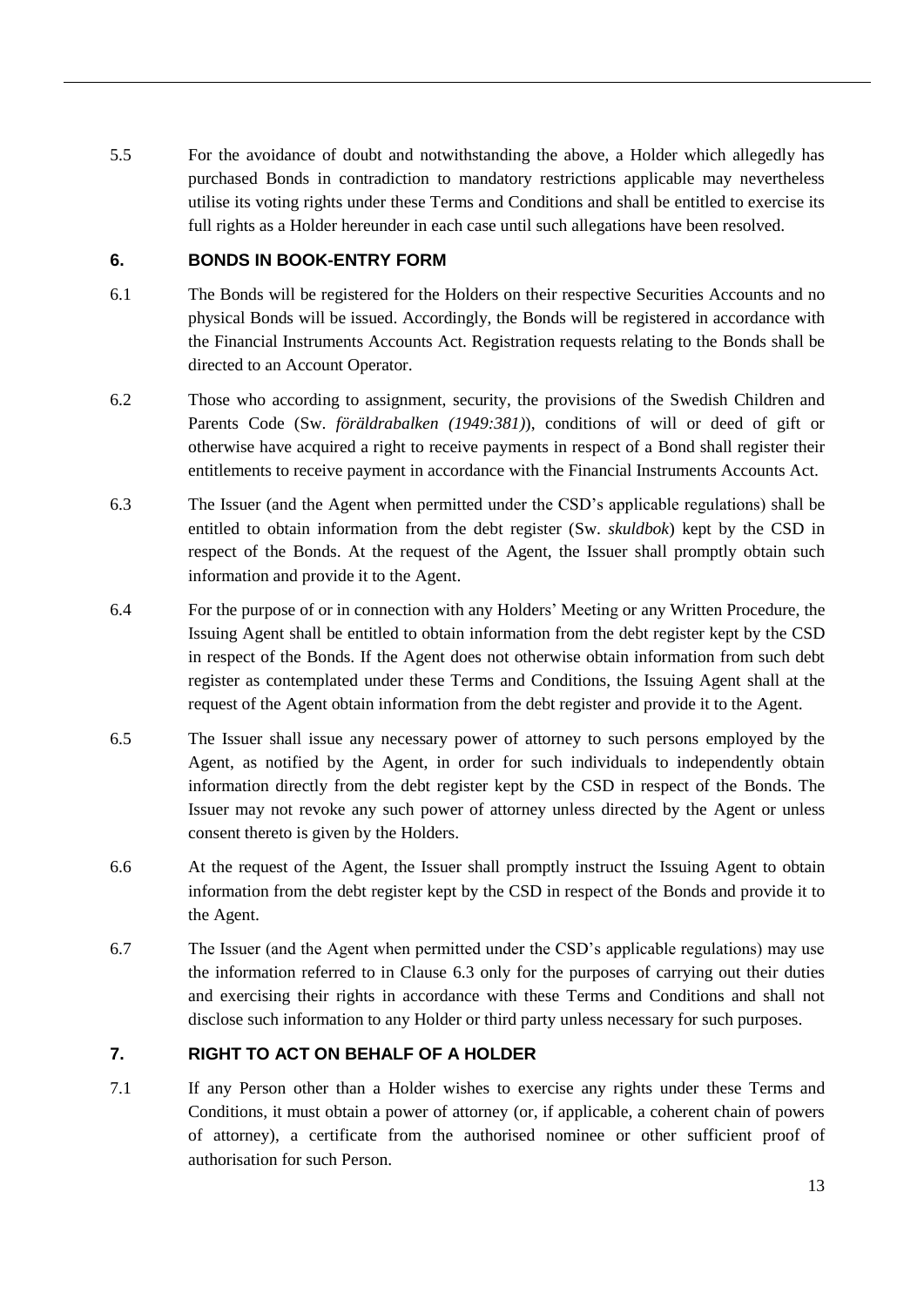- <span id="page-15-1"></span>7.2 A Holder may issue one or several powers of attorney to third parties to represent it in relation to some or all of the Bonds held by it. Any such representative may act independently under these Terms and Conditions in relation to the Bonds for which such representative is entitled to represent the Holder.
- 7.3 The Agent shall only have to examine the face of a power of attorney or other proof of authorisation that has been provided to it pursuant to Clause [7.1](#page-14-1) and [7.2](#page-15-1) and may assume that it has been duly authorised, is valid, has not been revoked or superseded and that it is in full force and effect, unless otherwise is apparent from its face.

# <span id="page-15-2"></span>**8. PAYMENTS IN RESPECT OF THE BONDS**

- <span id="page-15-3"></span>8.1 Any payment or repayment under these Terms and Conditions, or any amount due in respect of a repurchase of any Bonds, shall be made to such Person who is registered as a Holder on the Record Date prior to the relevant payment date, or to such other Person who is registered with the CSD on such date as being entitled to receive the relevant payment, repayment or repurchase amount.
- 8.2 If a Holder has registered, through an Account Operator, that principal, Interest and any other payment that shall be made under these Terms and Conditions shall be deposited in a certain bank account; such deposits will be effected by the CSD on the relevant payment date. In other cases, payments will be transferred by the CSD to the Holder at the address registered with the CSD on the Record Date. Should the CSD, due to a delay on behalf of the Issuer or some other obstacle, not be able to effect payments as aforesaid, the Issuer shall procure that such amounts are paid to the Persons who are registered as Holders on the relevant Record Date as soon as possible after such obstacle has been removed.
- 8.3 If, due to any obstacle for the CSD, the Issuer cannot make a payment or repayment, such payment or repayment may be postponed until the obstacle has been removed. Interest shall accrue in accordance with Clause [9.4](#page-16-2) during such postponement.
- 8.4 If payment or repayment is made in accordance with this Clause [8,](#page-15-2) the Issuer and the CSD shall be deemed to have fulfilled their obligation to pay, irrespective of whether such payment was made to a Person not entitled to receive such amount, unless the Issuer or the CSD (as applicable) was aware of that the payment was being made to a Person not entitled to receive such amount.
- 8.5 The Issuer shall pay any stamp duty and other public fees accruing in connection with the Initial Bond Issue or a Subsequent Bond Issue, but not in respect of trading in the secondary market (except to the extent required by applicable law), and shall deduct at source any applicable withholding tax payable pursuant to law. The Issuer shall not be liable to reimburse any stamp duty or public fee or to gross-up any payments under these Terms and Conditions by virtue of any withholding tax.

# **9. INTEREST**

<span id="page-15-0"></span>9.1 The Bonds will bear Interest at the Interest Rate applied to the Nominal Amount from, but excluding, the Issue Date up to and including the relevant Redemption Date. Any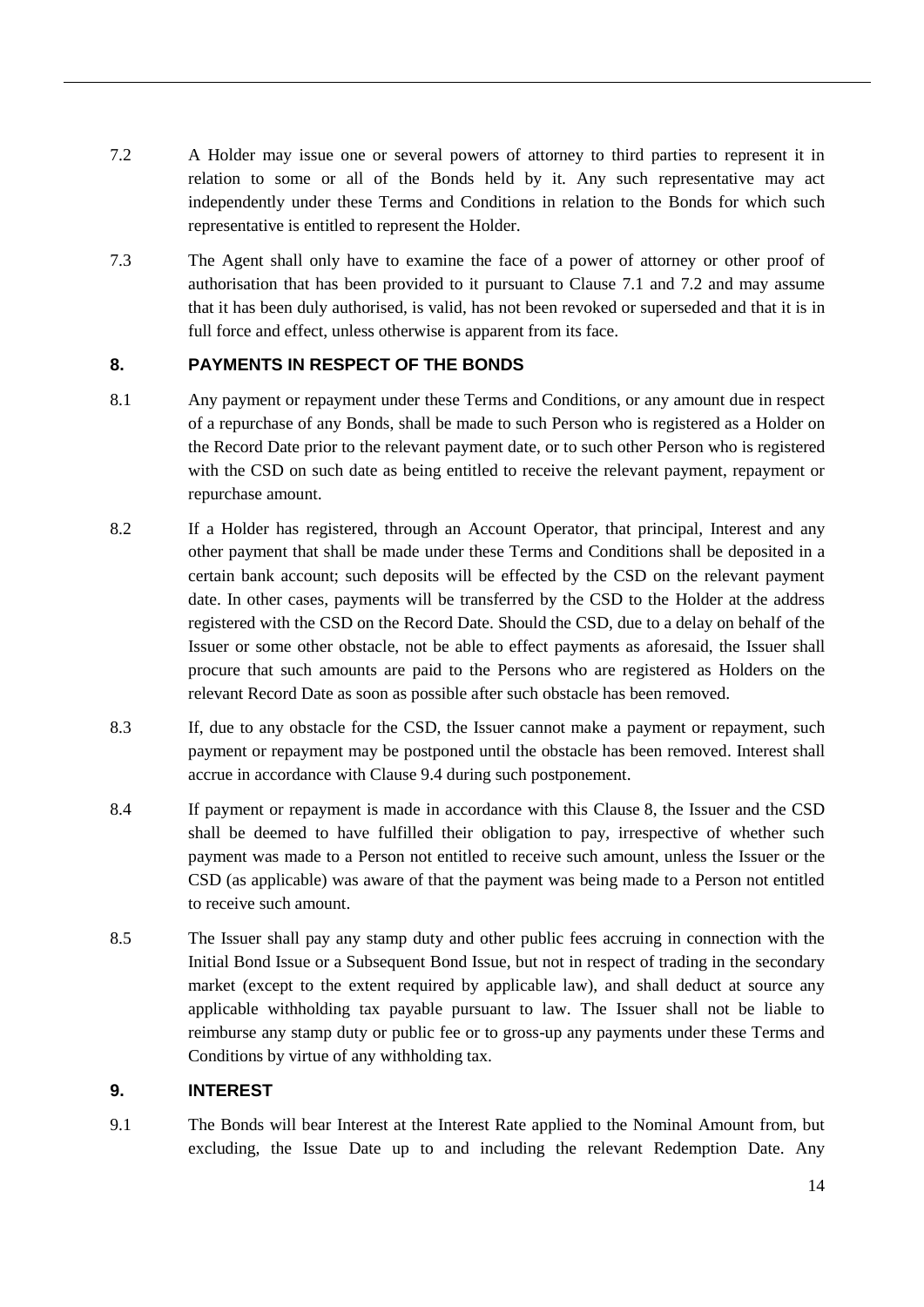Subsequent Bond will, however, carry Interest at the Interest Rate from, but excluding, the Interest Payment Date falling immediately prior to its issuance up to and including the relevant Redemption Date.

- 9.2 Interest accrues during an Interest Period. Payment of Interest in respect of the Bonds shall be made quarterly in arrears to the Holders on each Interest Payment Date for the preceding Interest Period.
- <span id="page-16-0"></span>9.3 Interest shall be calculated on the basis of the actual number of days in the Interest Period in respect of which payment is being made divided by 360 (actual/360-days basis).
- <span id="page-16-2"></span>9.4 If the Issuer fails to pay any amount payable by it under these Terms and Conditions on its due date, default interest shall accrue on the overdue amount from, but excluding, the due date up to and including the date of actual payment at a rate which is 200 basis points higher than the Interest Rate. Accrued default interest shall not be capitalised. No default interest shall accrue where the failure to pay was solely attributable to the Agent or the CSD, in which case the Interest Rate shall apply instead.

# <span id="page-16-1"></span>**10. REDEMPTION AND REPURCHASE OF THE BONDS**

# 10.1 **Redemption at maturity**

The Issuer shall redeem all, but not only some, of the Bonds in full on the Final Redemption Date (or, to the extent such day is not a Business Day and if permitted under the CSD's applicable regulations, on the Business Day following from an application of the Business Day Convention, and otherwise on the first following Business Day) with an amount per Bond equal to the Nominal Amount together with accrued but unpaid Interest.

#### <span id="page-16-4"></span>10.2 **The Group Companies' purchase of Bonds**

Any Group Company may, subject to applicable law, at any time and at any price purchase Bonds. The Bonds held by a Group Company may at such Group Company's discretion be retained or sold, but not cancelled, except in connection with a full redemption of the Bonds.

# <span id="page-16-3"></span>10.3 **Early voluntary redemption by the Issuer (call option)**

The Issuer may redeem all, but not only some, of the Bonds in full on any Business Day before the Final Redemption Date at the applicable Call Option Price together with accrued but unpaid Interest.

10.3.1 Redemption in accordance with Clause [10.3s](#page-16-3)hall be made by the Issuer giving not less than fifteen (15) Business Days' notice to the Holders and the Agent. Any such notice shall state the Redemption Date and the relevant Record Date and is irrevocable but may, at the Issuer's discretion, contain one or more conditions precedent. Upon expiry of such notice and the fulfilment of the conditions precedent (if any), the Issuer is bound to redeem the Bonds in full at the applicable amounts.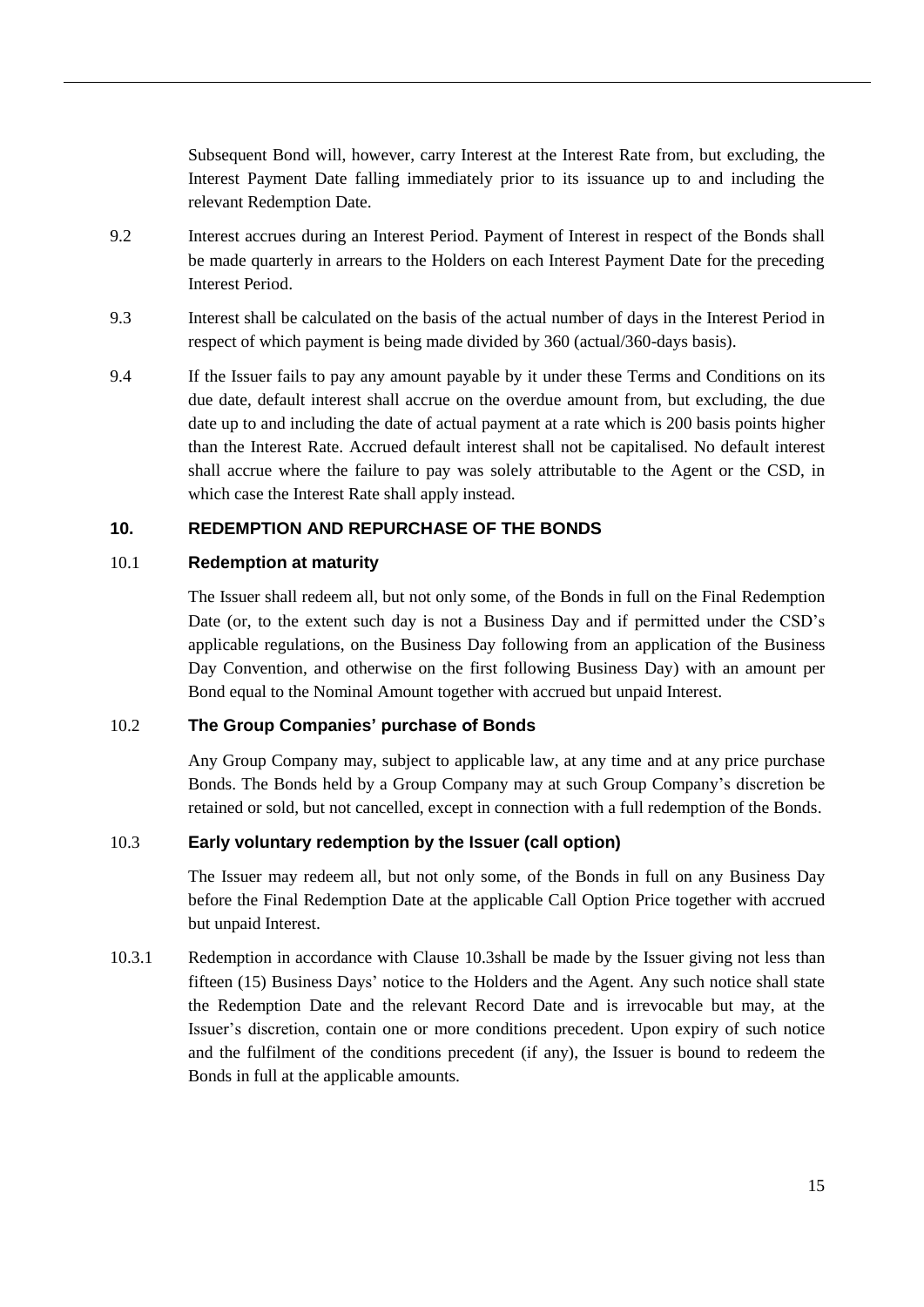# <span id="page-17-2"></span>10.4 **Mandatory repurchase due to a Change of Control Event or Listing Failure (put option)**

- <span id="page-17-1"></span>10.4.1 Upon a Change of Control Event or a Listing Failure occurring, each Holder shall have the right to request that all, but not only some, of its Bonds are repurchased (whereby the Issuer shall have the obligation to repurchase such Bonds) at a price per Bond equal to one hundred and one (101.00) per cent. of the Nominal Amount together with accrued but unpaid Interest during a period of fifteen (15) calendar days following receipt of a notice from the Issuer of the relevant event pursuant to Clause [11.14.1](#page-20-0) [\(e\).](#page-20-3) The fifteen (15) calendar days' period may not start earlier than upon the occurrence of the Change of Control Event or Listing Failure.
- 10.4.2 The notice from the Issuer pursuant to Clause [11.14.1](#page-20-0) [\(e\)](#page-20-3) shall specify the repurchase date and include instructions about the actions that a Holder needs to take if it wants Bonds held by it to be repurchased. If a Holder has so requested, and acted in accordance with the instructions in the notice from the Issuer, the Issuer, or a Person designated by the Issuer, shall repurchase the relevant Bonds and the repurchase amount shall fall due on the repurchase date specified in the notice given by the Issuer pursuant to Clause [11.14.1](#page-20-0) [\(e\).](#page-20-3) The repurchase date must fall no later than fifteen (15) Business Days after the end of the period referred to in Clause [10.4.1.](#page-17-1)
- 10.4.3 The Issuer shall comply with the requirements of any applicable securities laws or regulations in connection with the repurchase of Bonds. To the extent that the provisions of such laws and regulations conflict with the provisions in this Clause [10.4,](#page-17-2) the Issuer shall comply with the applicable securities laws and regulations and will not be deemed to have breached its obligations under this Clause [10.4](#page-17-2) by virtue of the conflict.
- 10.4.4 Any Bonds repurchased by the Issuer pursuant to this Clause [10.4](#page-17-2) may at the Issuer's discretion be disposed of in accordance with Clause [10.2](#page-16-4) (*The Group Companies' purchase of Bonds*).

# <span id="page-17-3"></span>**11. SPECIAL UNDERTAKINGS**

So long as any Bond remains outstanding, the Issuer undertakes to comply with the special undertakings set forth in this Clause [11.](#page-17-3)

# <span id="page-17-0"></span>11.1 **Distributions**

The Issuer shall not, and shall procure that none of the Subsidiaries, (i) pay any dividend on shares, (ii) repurchase any of its own shares, (iii) redeem its share capital or other restricted equity with repayment to shareholders, (iv) repay principal or pay interest under any shareholder loans or (v) make any other similar distributions or transfers of value (Sw. *värdeöverföringar*) (items (i)–(v) above are together and individually referred to as a "**Restricted Payment**"), provided however that any such Restricted Payment can be made, if such Restricted Payment is permitted by law and no Event of Default is continuing or would result from such Restricted Payment, by:

(a) any Group Company if such Restricted Payment is made to a Group Company or a Project Entity and, if made by or to a Subsidiary or a Project Entity which is not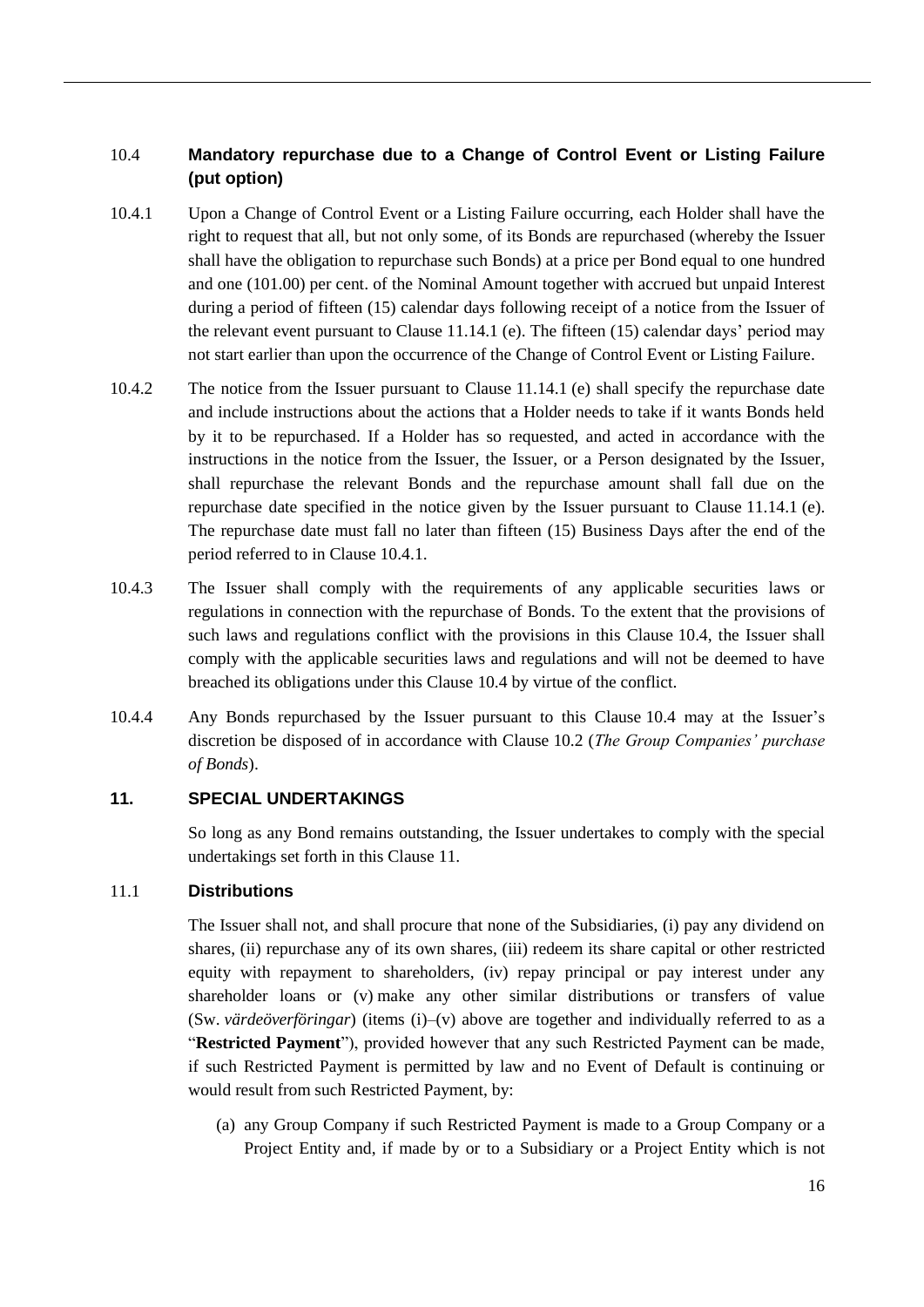directly or indirectly wholly-owned by the Issuer, is made on a *pro rata* basis (or otherwise pursuant to an arm's length arrangement); or

(b) the Issuer, provided that (i) an Equity Listing Event has occurred, (ii) the Incurrence Test is met (calculated on a *pro forma* basis including the relevant Restricted Payment), and (iii) the aggregate amount of all Restricted Payments of the Group in a financial year (including the Restricted Payment in question but excluding any Restricted Payment made in accordance with item (A) above) does not exceed fifty (50) per cent. of the Group's consolidated net profit (Sw. *årets resultat*) according to the annual audited financial statements for the previous financial year (and without accumulation of profits from previous financial years).

# <span id="page-18-1"></span>11.2 **Listing of Bonds**

The Issuer shall ensure (i) that the Bonds are listed on the corporate bond list of Nasdaq Stockholm or, if such admission to trading is not possible to obtain or maintain, admitted to trading on another Regulated Market within twelve (12) months after the Issue Date, (ii) that the Bonds, once admitted to trading on the relevant Regulated Market, continue being listed thereon (however, taking into account the rules and regulations of the relevant Regulated Market and the CSD (as amended from time to time) preventing trading in the Bonds in close connection to the redemption of the Bonds) and (iii) that, upon any Subsequent Bond Issue, the volume of Bonds listed on the relevant Regulated Market promptly, and not later than ten (10) Business Days after the relevant issue date, is increased accordingly.

#### 11.3 **Nature of business**

The Issuer shall procure that no substantial change is made to the general nature of the business as carried out by the Group on the Issue Date.

#### <span id="page-18-0"></span>11.4 **Disposals of assets**

The Issuer shall not, and shall procure that none of the Subsidiaries, sell or otherwise dispose of shares or partnership shares in any Material Group Company or of all or substantially all of its or any Material Group Company's assets or operations to any Person not being the Issuer or any of the wholly-owned Subsidiaries, unless the transaction (taken as a whole also taking into account any transaction ancillary or related thereto) is carried out at fair market value and on terms and conditions customary for such transaction and provided that it does not have a Material Adverse Effect. The Issuer shall notify the Agent of any such transaction in accordance with Clause [11.14.2.](#page-20-4)

### 11.5 **Dealings with related parties**

The Issuer shall, and shall procure that the Subsidiaries, conduct all dealings with the direct and indirect shareholders of the Group Companies (excluding when such shareholder is another Group Company) and/or any Affiliates of such direct and indirect shareholders at arm's length terms.

#### 11.6 **Compliance with laws etcetera**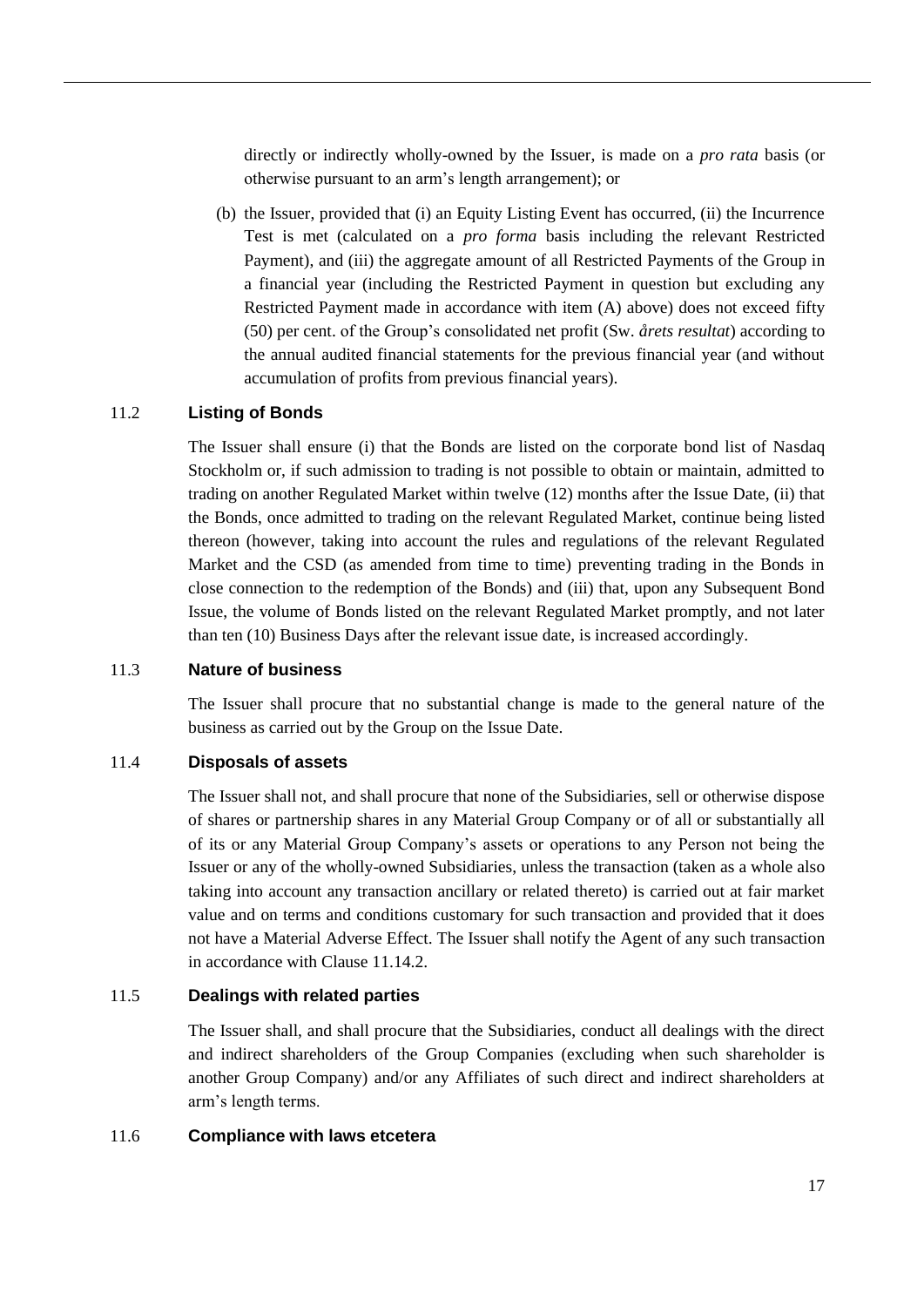The Issuer shall, and shall procure that the other Group Companies, (i) comply in all material respects with all laws and regulations applicable from time to time, including but not limited to the rules and regulations of Nasdaq Stockholm or any other Regulated Market on which the Issuer's securities from time to time are listed, and (ii) obtain, maintain, and in all material respects comply with, the terms and conditions of any authorisation, approval, licence or other permit required for the business carried out by a Group Company.

#### 11.7 **Management of Properties**

The Issuer shall, and shall procure that each other Group Company, keep the Properties in a good state of repair and maintenance, as will enable each Group Company owning a Property to comply in all material respects with the obligations under the relevant rental agreements and in accordance with all applicable laws and regulations.

# 11.8 **Insurance**

The Issuer shall, and shall procure that each other Group Company, keep the Properties insured to the extent customary for similar properties on the relevant geographical market with one or more reputable insurers. The insurance cover shall, *inter alia*, include full value insurance and third party liability insurances.

#### 11.9 **Maintenance Test**

The Issuer shall ensure that the Maintenance Test is met as long as any Bond is outstanding.

#### 11.10 **Available Cash**

The Issuer shall procure to maintain an equivalent amount of one year's interest payments in Available Cash.

#### 11.11 **Financial Indebtedness**

The Issuer shall not, and shall procure that none of its Subsidiaries, incur any new, or maintain or prolong any existing, Financial Indebtedness, provided however that the Issuer and the Subsidiaries have a right to incur, maintain or prolong Financial Indebtedness that constitute Permitted Debt.

#### 11.12 **Negative pledge**

The Issuer shall not, and shall procure that none of its Subsidiaries, provide, prolong or renew any security over any of its/their assets (present or future) to secure any loan or other indebtedness, provided however that the Group Companies have a right to provide, prolong and renew any Permitted Security.

#### 11.13 **Valuation of Properties**

The Issuer shall ensure that the market value of the Properties as set forth in the most recent Financial Report does not at any time exceed the value of the Properties according to the latest Valuation Report. If the Issuer suspects that the market value of the Properties has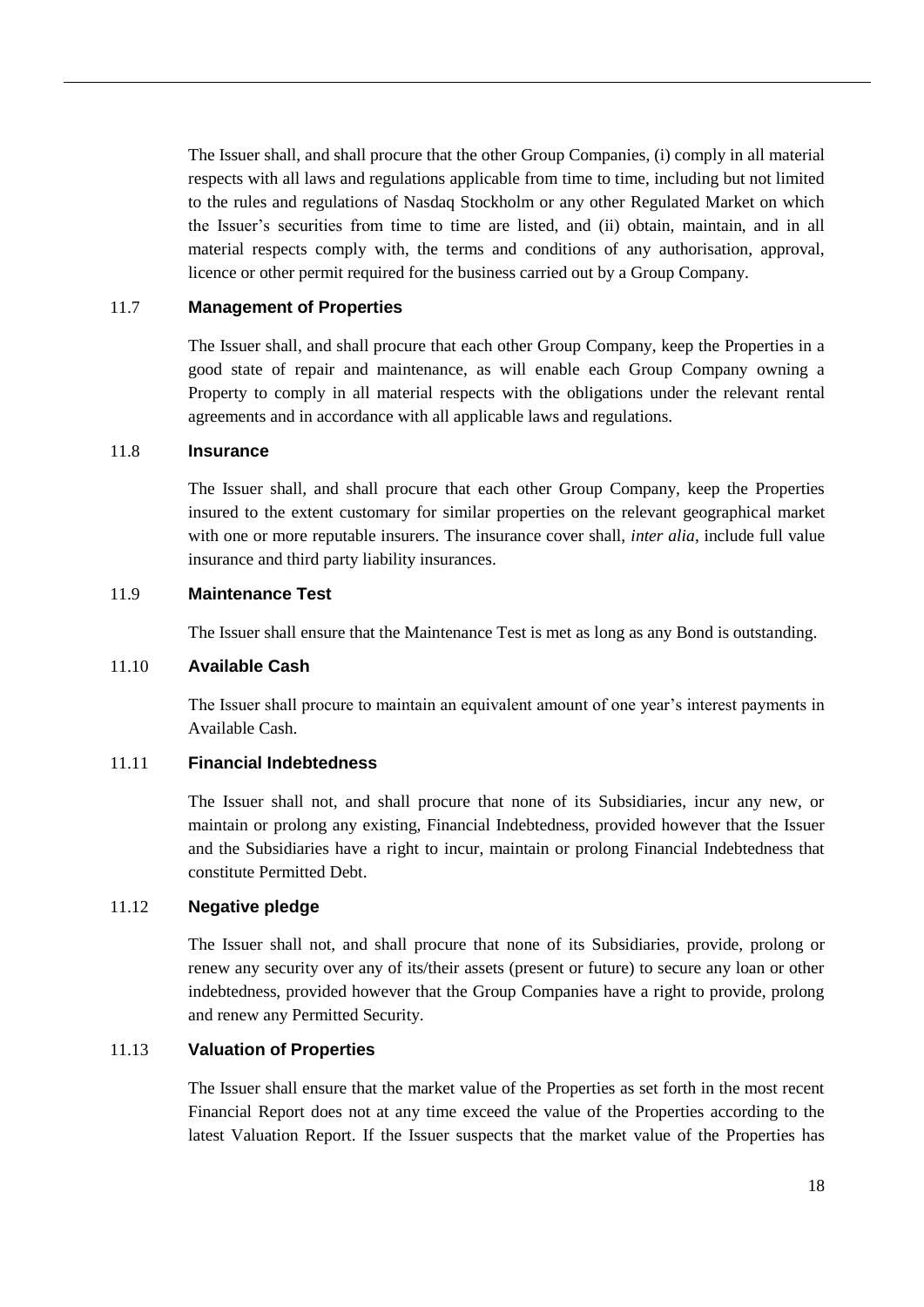declined since the most recent Valuation Report, the Issuer is obliged to procure that a new Valuation Report is prepared as per the date when such obligation occurred.

# 11.14 **Financial reporting etcetera**

- <span id="page-20-2"></span><span id="page-20-1"></span><span id="page-20-0"></span>11.14.1 The Issuer shall:
	- (a) prepare and make available the annual audited consolidated financial statements of the Group and the annual audited unconsolidated financial statements of the Issuer, including a profit and loss account, a balance sheet, a cash flow statement and management commentary or report from the Issuer's board of directors, to the Agent and on its website not later than four (4) months after the expiry of each financial year;
	- (b) prepare and make available the quarterly interim unaudited consolidated reports of the Group and the quarterly interim unaudited unconsolidated reports of the Issuer, including a profit and loss account, a balance sheet, a cash flow statement and management commentary or report from the Issuer's board of directors, to the Agent and on its website not later than two (2) months after the expiry of each relevant interim period;
	- (c) issue a Compliance Certificate to the Agent (i) when a Financial Report is made available, (ii) in connection with the payment of any Restricted Payment, any Subsequent Bond Issue, or the incurrence of Financial Indebtedness which requires that the Incurrence Test is met, and (iii) at the Agent's request, within twenty (20) calendar days from such request;
	- (d) keep the latest version of these Terms and Conditions (including documents amending these Terms and Conditions) available on its website;
	- (e) promptly notify the Agent (and, as regards a Change of Control Event or a Listing Failure, the Holders) upon becoming aware of the occurrence of a Change of Control Event, a Listing Failure or an Event of Default, and shall provide the Agent with such further information as the Agent may request (acting reasonably) following receipt of such notice; and
	- (f) prepare the Financial Reports in accordance with the Accounting Principles and make them available in accordance with the rules and regulations of Nasdaq Stockholm (or any other Regulated Market, as applicable) (as amended from time to time) and the Swedish Securities Market Act (Sw. *lag (2007:528) om värdepappersmarknaden*) (as amended from time to time).
- <span id="page-20-4"></span><span id="page-20-3"></span>11.14.2 The Issuer shall notify the Agent of any transaction referred to in Clause [11.4](#page-18-0) (*Disposals of assets*) and shall, upon request by the Agent, provide the Agent with (i) any information relating to the transaction which the Agent deems necessary (acting reasonably), and (ii) a determination from the Issuer which states whether the transaction is carried out on an arm's length basis and on terms and conditions customary for such transaction or not and whether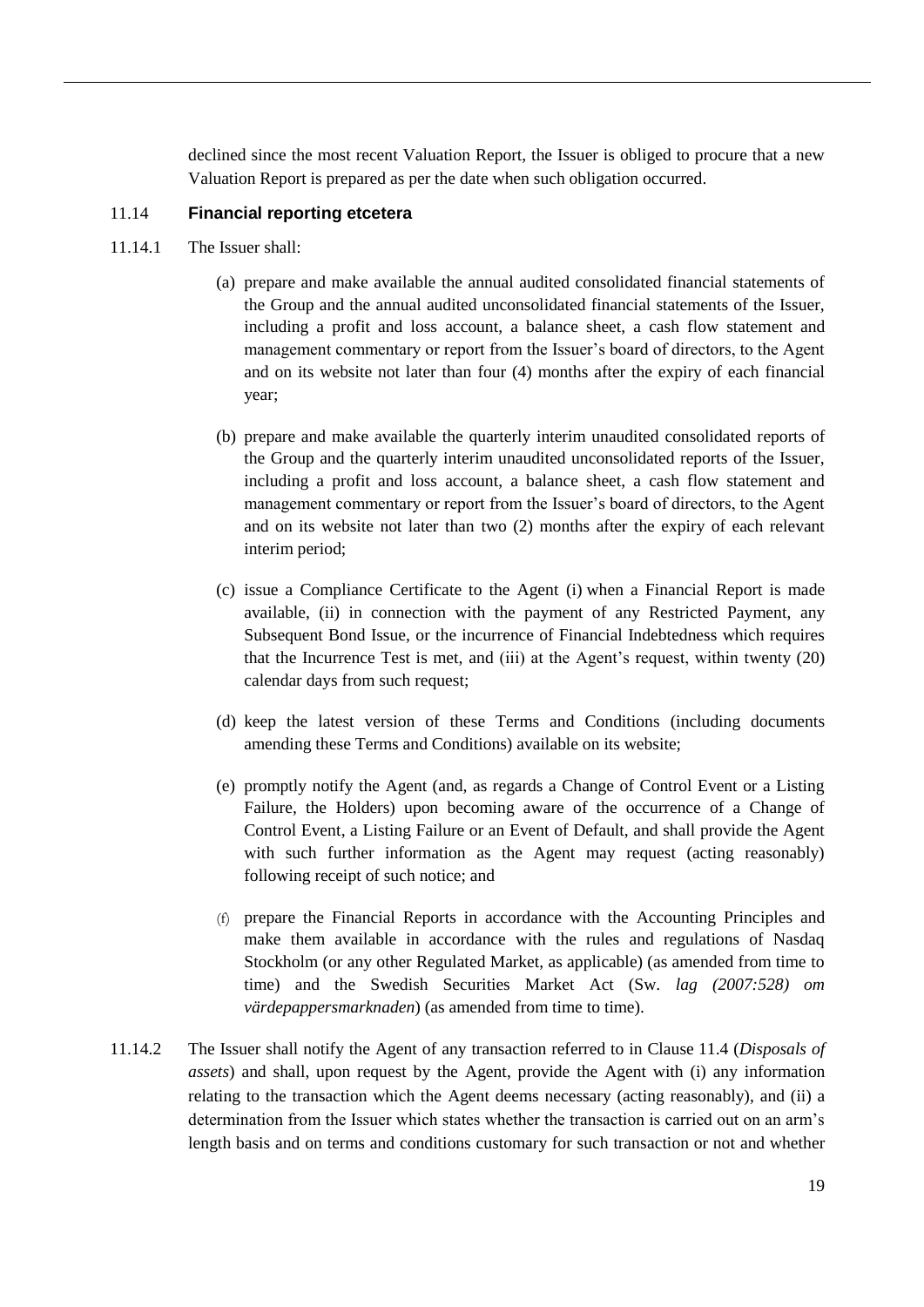it has a Material Adverse Effect or not. The Agent may assume that any information provided by the Issuer is correct, and the Agent shall not be responsible or liable for the adequacy, accuracy or completeness of such information. The Agent is not responsible for assessing if the transaction is carried out on an arm's length basis and on terms and conditions customary for such transaction and whether it has a Material Adverse Effect, but is not bound by the Issuer's determination under item (ii) above.

# 11.15 **Agent Agreement**

- 11.15.1 The Issuer shall, in accordance with the Agent Agreement:
	- (a) pay fees to the Agent;
	- (b) indemnify the Agent for costs, losses and liabilities;
	- (c) furnish to the Agent all information reasonably requested by or otherwise required to be delivered to the Agent; and
	- (d) not act in a way which would give the Agent a legal or contractual right to terminate the Agent Agreement.
- 11.15.2 The Issuer and the Agent shall not agree to amend any provisions of the Agent Agreement without the prior consent of the Holders if the amendment would be detrimental to the interests of the Holders.

# 11.16 **CSD related undertakings**

The Issuer shall keep the Bonds affiliated with a CSD and comply with all CSD regulations applicable to the Issuer from time to time.

# <span id="page-21-1"></span>**12. TERMINATION OF THE BONDS**

- <span id="page-21-0"></span>12.1 The Agent is entitled to, and shall following a demand in writing from a Holder (or Holders) representing at least fifty (50) per cent. of the Adjusted Nominal Amount (such demand may only be validly made by a person who is a Holder on the second Business Day following the day on which the demand is received by the Agent and shall, if made by several Holders, be made by them jointly) or following an instruction or decision pursuant to Clause [12.6](#page-24-0) or [12.7,](#page-24-1) on behalf of the Holders, terminate the Bonds and to declare all, but not only some, of the Bonds due for payment immediately or at such later date as the Agent determines (such later date not falling later than twenty (20) Business Days from the date on which the Agent made such declaration), if:
	- (a) **Non-payment**: The Issuer fails to pay an amount on the date it is due in accordance with these Terms and Conditions unless its failure to pay is due to technical or administrative error and is remedied within five (5) Business Days of the due date;
	- (b) **Other obligations**: The Issuer does not comply with:
		- (i) The Maintenance Test, or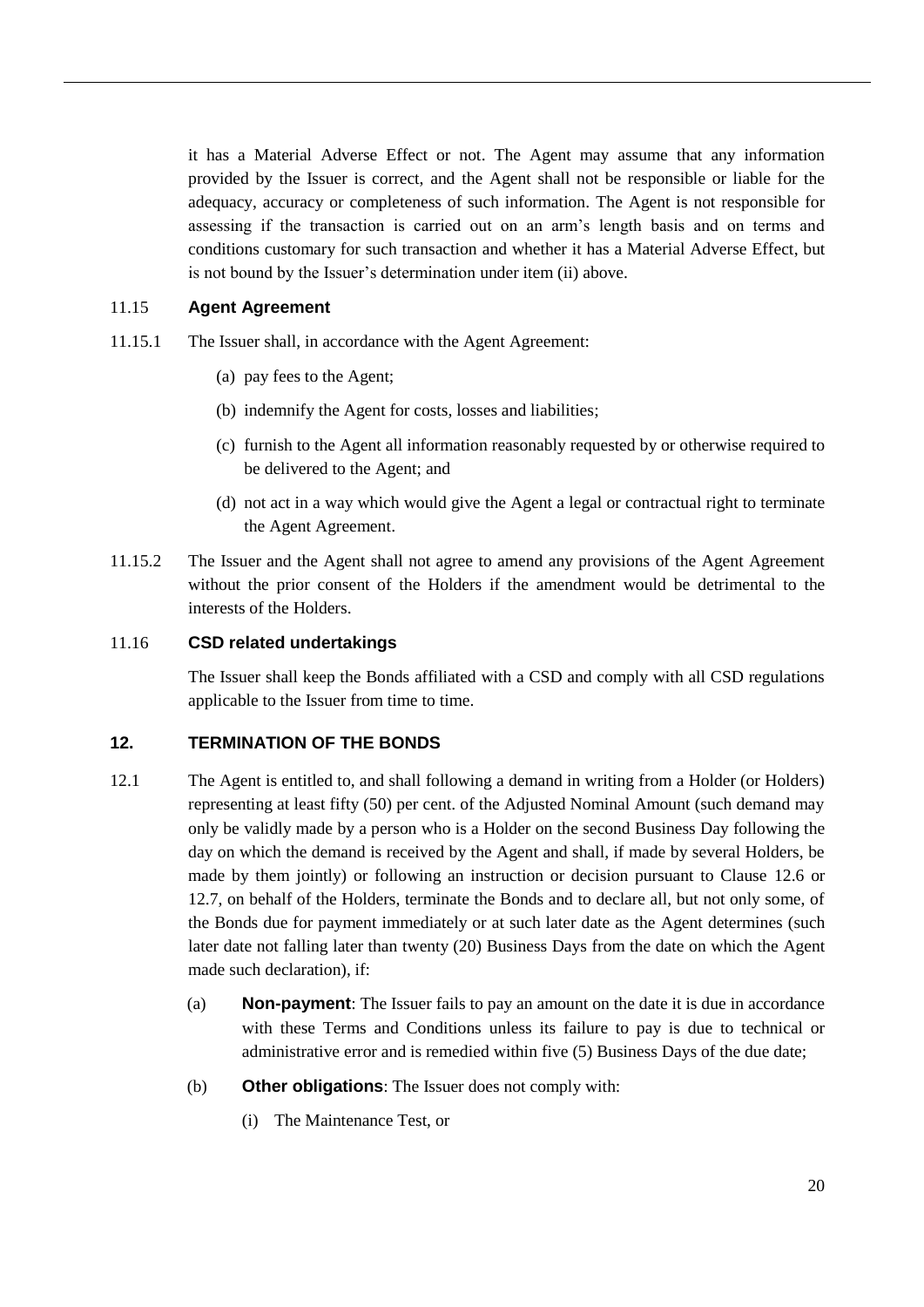(ii) these Terms and Conditions in any other way than as set out under item (a) or (b)(i) above, unless the non-compliance is (A) capable of being remedied and (B) is remedied within fifteen (15) Business Days of the earlier of the Agent giving notice and the Issuer becoming aware of the non-compliance (if the failure or violation is not capable of being remedied, the Agent may declare the Bonds payable without such prior written request);

# (c) **Cross- acceleration**:

- (i) Any Financial Indebtedness of a Group Company is not paid when due nor within any originally applicable grace period, or is declared to be due and payable prior to its specified maturity as a result of an event of default (however described);
- (ii) any security interest securing Financial Indebtedness over any assets of any Material Group Company is enforced;

provided however that the amount of Financial Indebtedness or commitment for Financial Indebtedness referred to under item (i) and/or (ii) above, individually or in the aggregate exceeds an amount corresponding to SEK 20,000,000 and provided that it does not apply to any Financial Indebtedness owed to a Group Company.

#### <span id="page-22-0"></span>(d) **Insolvency**:

- (i) Any Material Group Company is unable or admits inability to pay its debts as they fall due or is declared to be unable to pay its debts under applicable law, suspends making payments on its debts generally or, by reason of actual or anticipated financial difficulties, commences negotiations with its creditors (other than under these Terms and Conditions) with a view to rescheduling its Financial Indebtedness; or
- (ii) a moratorium is declared in respect of the Financial Indebtedness of any Material Group Company;
- (e) **Insolvency proceedings**: Any corporate action, legal proceedings or other procedures are taken (other than (i) proceedings or petitions which are being disputed in good faith and are discharged, stayed or dismissed within thirty (30) calendar days of commencement or, if earlier, the date on which it is advertised and (ii), in relation to the Subsidiaries, solvent liquidations) in relation to:
	- (i) the suspension of payments, winding-up, dissolution, administration or reorganisation (Sw. *företagsrekonstruktion*) (by way of voluntary agreement, scheme of arrangement or otherwise) of any Material Group Company;
	- (ii) the appointment of a liquidator, receiver, administrator, administrative receiver, compulsory manager or other similar officer in respect of any Material Group Company or any of its assets; or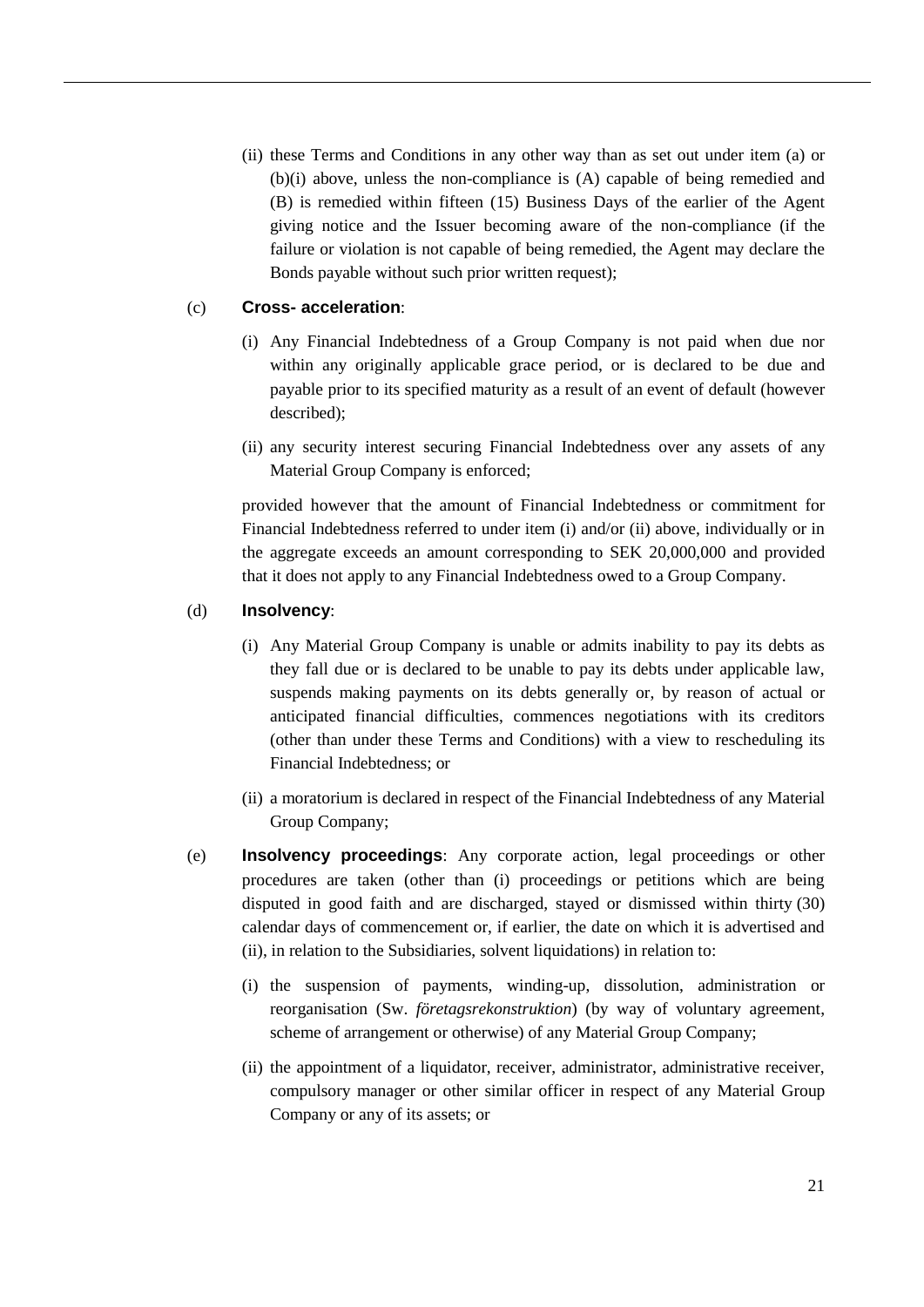(iii) any analogous procedure or step is taken in any jurisdiction in respect of any Material Group Company;

# <span id="page-23-0"></span>(f) **Mergers and demergers**:

- (i) A decision is made that any Material Group Company shall be merged or demerged into a company which is not a Group Company, unless the Agent has given its consent (not to be unreasonably withheld or delayed) in writing prior to the decision of the merger and/or demerger, provided however that such consent shall only be given if an accountant or other external expert, engaged in accordance with Clause [18.2.7,](#page-32-0) has assured that the merger or demerger (as applicable) will not have a Material Adverse Effect (where consent is not to be understood as a waiver of the rights that applicable law at the time assigns the concerned creditors); or
- (ii) the Issuer merges with any other Person, or is subject to a demerger, with the effect that the Issuer is not the surviving entity;
- (g) **Creditors' process**: Any expropriation, attachment, sequestration, distress or execution or any analogous process in any jurisdiction affects any asset or assets of any Material Group Company having an aggregate value equal to or exceeding SEK 20,000,000 and is not discharged within thirty (30) calendar days;
- (h) **Impossibility or illegality**: It is or becomes impossible or unlawful for the Issuer to fulfil or perform any of the provisions of these Terms and Conditions or if the obligations under these Terms and Conditions are not, or cease to be, legal, valid, binding and enforceable; or
- (i) **Continuation of the business**: The Issuer or any other Material Group Company ceases to carry on its business, except if due to (i) a permitted merger or demerger as stipulated in Clause [12.1](#page-21-0) [\(f\)](#page-23-0) (*Mergers and demergers*) or (ii) a permitted disposal as stipulated in Clause [11.4](#page-18-0) (*Disposals of assets*), provided it has a Material Adverse Effect.
- 12.2 The Agent may not terminate the Bonds in accordance with Clause [12.1](#page-21-0) by reference to a specific Event of Default if it is no longer continuing or if it has been decided, in accordance with these Terms and Conditions, to waive such Event of Default (temporarily or permanently). However, if a moratorium occurs, the ending of that moratorium will not prevent termination for payment prematurely on the ground mentioned under Clause [12.1](#page-21-0) [\(d\).](#page-22-0)
- 12.3 If the right to terminate the Bonds is based upon a decision of a court of law or a government authority, it is not necessary that the decision has become enforceable under law or that the period of appeal has expired in order for cause of termination to be deemed to exist.
- <span id="page-23-1"></span>12.4 The Issuer is obliged to inform the Agent immediately if any circumstance of the type specified in Clause [12.1](#page-21-0) should occur. Should the Agent not receive such information, the Agent is entitled to assume that no such circumstance exists or can be expected to occur,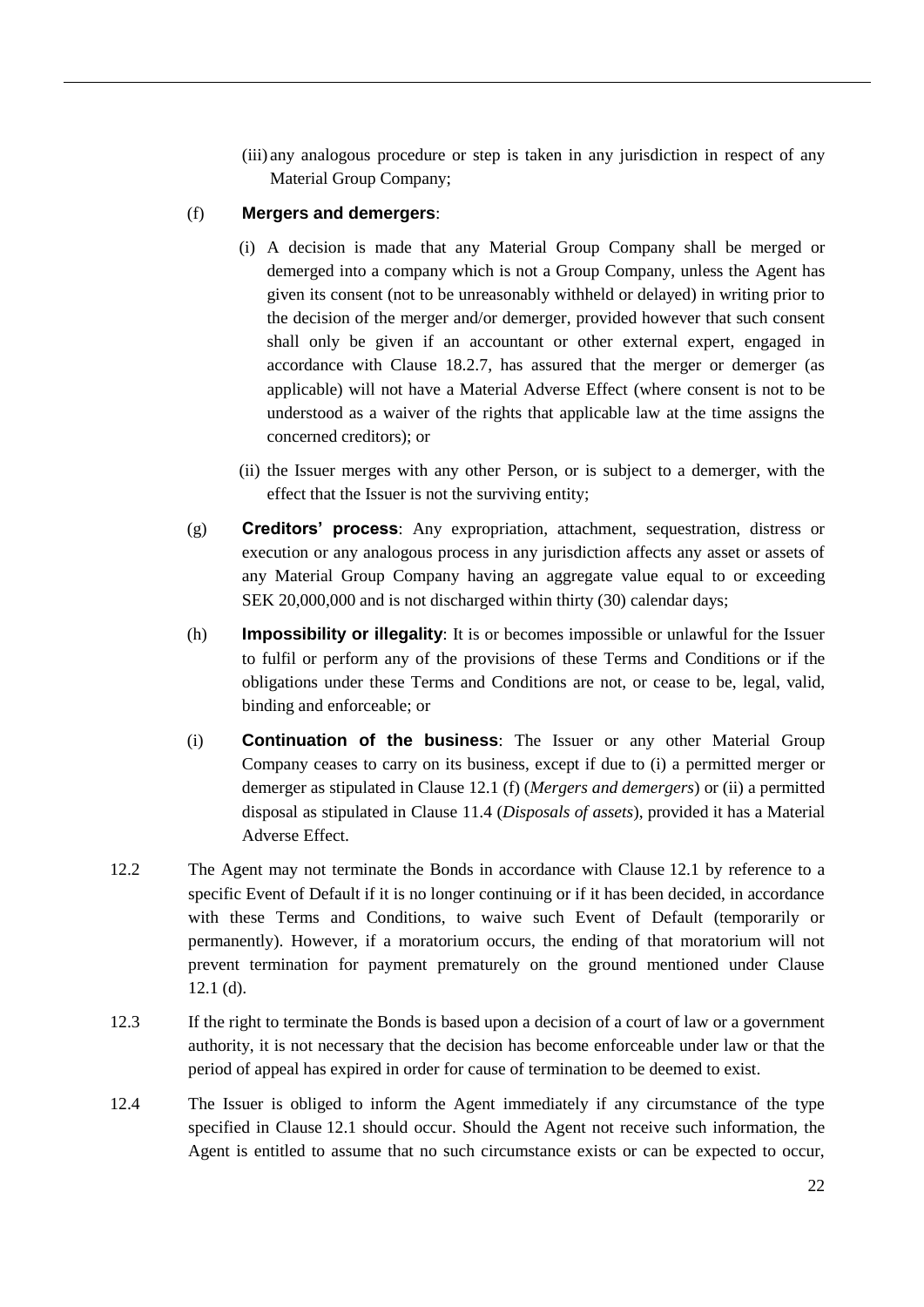provided that the Agent does not have knowledge of such circumstance. The Agent is under no obligations to make any investigations relating to the circumstances specified in Clause [12.1.](#page-21-0) The Issuer shall further, at the request of the Agent, provide the Agent with details of any circumstances referred to in Clause [12.1](#page-21-0) and provide the Agent with all documents that may be of significance for the application of this Clause [12.](#page-21-1)

- 12.5 The Issuer is only obliged to inform the Agent according to Clause [12.4](#page-23-1) if informing the Agent would not conflict with any statute or the Issuer's registration contract with Nasdaq Stockholm (or any other Regulated Market, as applicable). If such a conflict would exist pursuant to the listing contract with Nasdaq Stockholm (or any other Regulated Market, as applicable) or otherwise, the Issuer shall however be obliged to either seek the approval from Nasdaq Stockholm (or any other Regulated Market, as applicable) or undertake other reasonable measures, including entering into a non-disclosure agreement with the Agent, in order to be able to timely inform the Agent according to Clause [12.4.](#page-23-1)
- <span id="page-24-0"></span>12.6 If the Agent has been notified by the Issuer or has otherwise determined that there is a default under these Terms and Conditions according to Clause [12.1,](#page-21-0) the Agent shall (i) notify, within five (5) Business Days of the day of notification or determination, the Holders of the default and (ii) decide, within twenty (20) Business Days of the day of notification or determination, if the Bonds shall be declared terminated. If the Agent has decided not to terminate the Bonds, the Agent shall, at the earliest possible date, notify the Holders that there exists a right of termination and obtain instructions from the Holders according to the provisions in Clause [14](#page-26-0) (*Decisions by Holders*). If the Holders vote in favour of termination and instruct the Agent to terminate the Bonds, the Agent shall promptly declare the Bonds terminated. However, if the cause for termination according to the Agent's appraisal has ceased before the termination, the Agent shall not terminate the Bonds. The Agent shall in such case, at the earliest possible date, notify the Holders that the cause for termination has ceased. The Agent shall always be entitled to take the time necessary to consider whether an occurred event constitutes an Event of Default.
- <span id="page-24-1"></span>12.7 If the Holders, without any prior initiative to decision from the Agent or the Issuer, have made a decision regarding termination in accordance with Clause [14](#page-26-0) (*Decisions by Holders*), the Agent shall promptly declare the Bonds terminated. The Agent is however not liable to take action if the Agent considers cause for termination not to be at hand, unless the instructing Holders agree in writing to indemnify and hold the Agent harmless from any loss or liability and, if requested by the Agent in its discretion, grant sufficient security for such indemnity.
- 12.8 If the Bonds are declared due and payable in accordance with the provisions in this Clause [12,](#page-21-1) the Agent shall take every reasonable measure necessary to recover the amounts outstanding under the Bonds.
- 12.9 For the avoidance of doubt, the Bonds cannot be terminated and become due for payment prematurely according to this Clause [12](#page-21-1) without relevant decision by the Agent or following instructions from the Holders' pursuant to Clause [14](#page-26-0) (*Decisions by Holders*).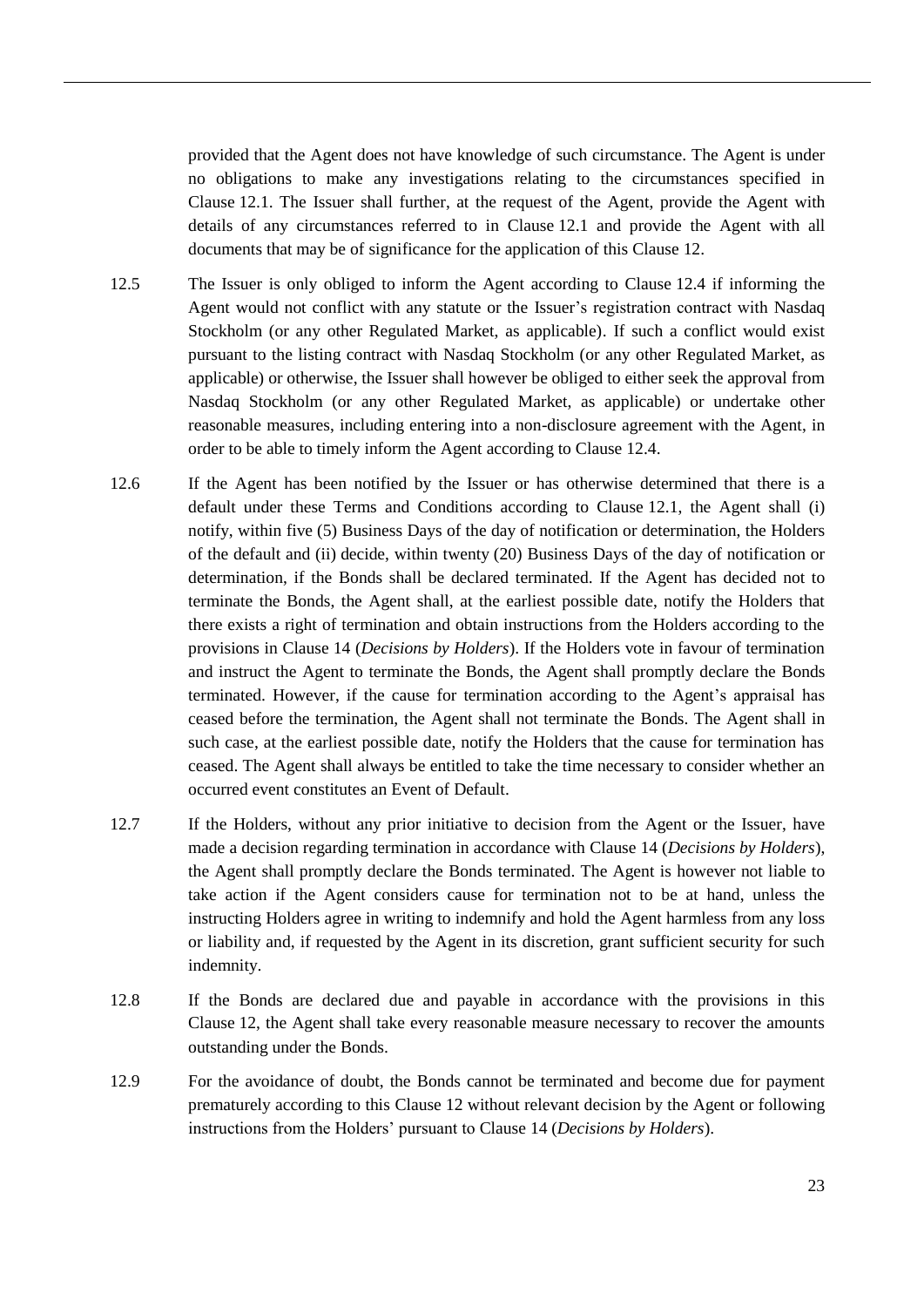12.10 If the Bonds are declared due and payable in accordance with this Clause [12,](#page-21-1) the Issuer shall redeem all Bonds with an amount per Bond equal to the applicable Call Option Price.

# <span id="page-25-0"></span>**13. DISTRIBUTION OF PROCEEDS**

- <span id="page-25-3"></span><span id="page-25-1"></span>13.1 If the Bonds have been declared due and payable in accordance with Clause [12](#page-21-1) (*Termination of the Bonds*), all payments by the Issuer relating to the Bonds shall be distributed in the following order of priority, in accordance with the instructions of the Agent:
	- (a) *first*, in or towards payment *pro rata* of (i) all unpaid fees, costs, expenses and indemnities payable by the Issuer to the Agent, (ii) other costs, expenses and indemnities relating to the termination of the Bonds or the protection of the Holders' rights, (iii) any non-reimbursed costs incurred by the Agent for external experts, and (iv) any non-reimbursed costs and expenses incurred by the Agent in relation to a Holders' Meeting or a Written Procedure;
	- (b) *secondly*, in or towards payment *pro rata* of accrued but unpaid Interest under the Bonds (Interest due on an earlier Interest Payment Date to be paid before any Interest due on a later Interest Payment Date);
	- (c) *thirdly*, in or towards payment *pro rata* of any unpaid principal under the Bonds; and
	- (d) *fourthly*, in or towards payment *pro rata* of any other costs or outstanding amounts unpaid under these Terms and Conditions.

<span id="page-25-2"></span>Any excess funds after the application of proceeds in accordance with paragraphs [\(a\)](#page-25-1) to [\(d\)](#page-25-2) above shall be paid to the Issuer. The application of proceeds in accordance with paragraphs (a) to (d) above shall, however, not restrict a Holders' Meeting or a Written Procedure from resolving that accrued Interest (whether overdue or not) shall be reduced without a corresponding reduction of principal.

- 13.2 If a Holder or another party has paid any fees, costs, expenses or indemnities referred to in Clause [13.1,](#page-25-3) such Holder or other party shall be entitled to reimbursement by way of a corresponding distribution in accordance with Clause [13.1.](#page-25-3)
- 13.3 Funds that the Agent receives (directly or indirectly) in connection with the termination of the Bonds constitute escrow funds (Sw. *redovisningsmedel*) according to the Escrow Funds Act (Sw. *lag (1944:181) om redovisningsmedel*) and must be held on a separate interestbearing account on behalf of the Holders and the other interested parties. The Agent shall arrange for payments of such funds in accordance with this Clause [13](#page-25-0) as soon as reasonably practicable.
- <span id="page-25-4"></span>13.4 If the Issuer or the Agent shall make any payment under this Clause [13,](#page-25-0) the Issuer or the Agent, as applicable, shall notify the Holders of any such payment at least fifteen (15) Business Days before the payment is made. Such notice shall specify the Record Date, the payment date and the amount to be paid. Notwithstanding the foregoing, for any Interest due but unpaid the Record Date specified in Clause [8.1](#page-15-3) shall apply.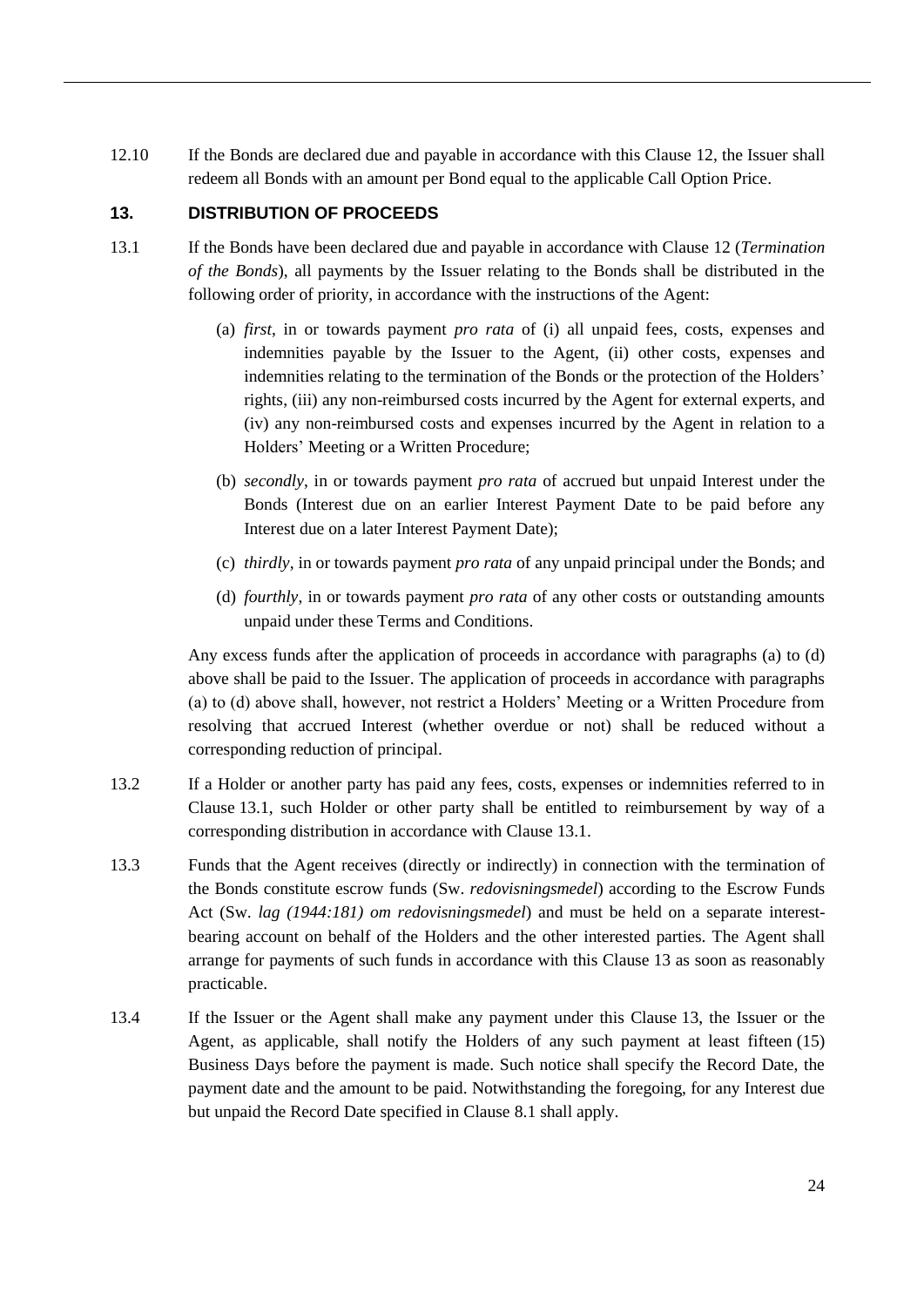# <span id="page-26-0"></span>**14. DECISIONS BY HOLDERS**

- 14.1 A request by the Agent for a decision by the Holders on a matter relating to these Terms and Conditions shall (at the option of the Agent) be dealt with at a Holders' Meeting or by way of a Written Procedure.
- 14.2 Any request from the Issuer or a Holder (or Holders) representing at least ten (10) per cent. of the Adjusted Nominal Amount (such request may only be validly made by a Person who is a Holder on the Business Day immediately following the day on which the request is received by the Agent and shall, if made by several Holders, be made by them jointly) for a decision by the Holders on a matter relating to these Terms and Conditions shall be directed to the Agent and dealt with at a Holders' Meeting or by way of a Written Procedure, as determined by the Agent. The Person requesting the decision may suggest the form for decision making, but if it is in the Agent's opinion more appropriate that a matter is dealt with at a Holders' Meeting than by way of a Written Procedure, it shall be dealt with at a Holders' Meeting.
- 14.3 The Agent may refrain from convening a Holders' Meeting or instigating a Written Procedure if (i) the suggested decision must be approved by any Person in addition to the Holders and such Person has informed the Agent that an approval will not be given, or (ii) the suggested decision is not in accordance with applicable laws.
- 14.4 Only a Person who is, or who has been provided with a power of attorney or other proof of authorisation pursuant to Clause [7](#page-14-2) (*Right to act on behalf of a Holder*) from a Person who is, registered as a Holder:
	- (a) on the Record Date prior to the date of the Holders' Meeting, in respect of a Holders' Meeting, or
	- (b) on the Business Day specified in the communication pursuant to Clause [16.3,](#page-29-1) in respect of a Written Procedure,

may exercise voting rights as a Holder at such Holders' Meeting or in such Written Procedure, provided that the relevant Bonds are included in the definition of Adjusted Nominal Amount.

- <span id="page-26-1"></span>14.5 The following matters shall require consent of Holders representing at least two thirds (2/3) of the Adjusted Nominal Amount for which Holders are voting at a Holders' Meeting or for which Holders reply in a Written Procedure in accordance with the instructions given pursuant to Clause [16.3:](#page-29-1)
	- (a) waive a breach of or amend an undertaking set out in Clause [11](#page-17-3) (*Special undertakings*);
	- (b) reduce the principal amount, Interest Rate or Interest which shall be paid by the Issuer;
	- (c) amend any payment day for principal or Interest or waive any breach of a payment undertaking; or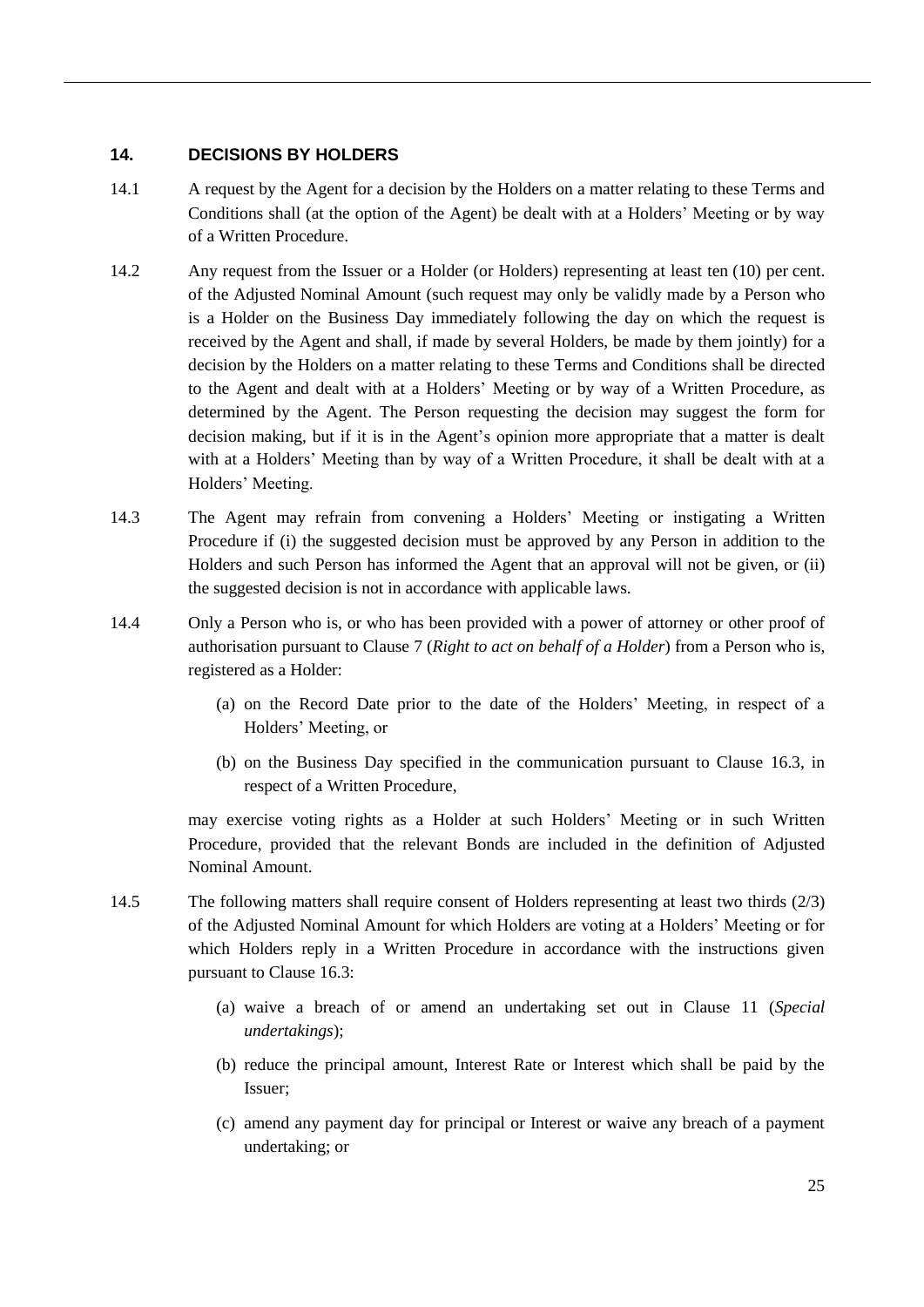- (d) amend the provisions in this Clause [14.5.](#page-26-1)
- <span id="page-27-0"></span>14.6 Any matter not covered by Clause [14.5](#page-26-1) shall require the consent of Holders representing more than fifty (50) per cent. of the Adjusted Nominal Amount for which Holders are voting at a Holders' Meeting or for which Holders reply in a Written Procedure in accordance with the instructions given pursuant to Clause [16.3.](#page-29-1) This includes, but is not limited to, any amendment to or waiver of these Terms and Conditions that does not require a higher majority (other than an amendment or waiver permitted pursuant to Clause [17.1](#page-30-0) [\(a\),](#page-30-1) [\(b\)](#page-30-2) or [\(c\)\)](#page-30-3) or a termination of the Bonds.
- 14.7 If the number of votes or replies are equal, the opinion which is most beneficial for the Issuer, according to the chairman at a Holders' Meeting or the Agent in a Written Procedure, will prevail. The chairman at a Holders' Meeting shall be appointed by the Holders in accordance with Clause [14.6.](#page-27-0)
- <span id="page-27-1"></span>14.8 Quorum at a Holders' Meeting or in respect of a Written Procedure only exists if a Holder (or Holders) representing at least twenty (20) per cent. of the Adjusted Nominal Amount:
	- (a) if at a Holders' Meeting, attend the meeting in person or by telephone conference (or appear through duly authorised representatives); or
	- (b) if in respect of a Written Procedure, reply to the request.
- 14.9 If a quorum does not exist at a Holders' Meeting or in respect of a Written Procedure, the Agent or the Issuer shall convene a second Holders' Meeting (in accordance with Clause [15.1\)](#page-28-1) or initiate a second Written Procedure (in accordance with Clause [16.1\)](#page-29-2), as the case may be, provided that the relevant proposal has not been withdrawn by the Person(s) who initiated the procedure for Holders' consent. The quorum requirement in Clause [14.8](#page-27-1) shall not apply to such second Holders' Meeting or Written Procedure.
- 14.10 Any decision which extends or increases the obligations of the Issuer or the Agent, or limits, reduces or extinguishes the rights or benefits of the Issuer or the Agent, under these Terms and Conditions shall be subject to the Issuer's or the Agent's consent, as appropriate.
- 14.11 A Holder holding more than one Bond need not use all its votes or cast all the votes to which it is entitled in the same way and may in its discretion use or cast some of its votes only.
- 14.12 The Issuer may not, directly or indirectly, pay or cause to be paid any consideration to or for the benefit of any Holder for or as inducement to any consent under these Terms and Conditions, unless such consideration is offered to all Holders that consent at the relevant Holders' Meeting or in a Written Procedure within the time period stipulated for the consideration to be payable or the time period for replies in the Written Procedure, as the case may be.
- 14.13 A matter decided at a duly convened and held Holders' Meeting or by way of Written Procedure is binding on all Holders, irrespective of them being present or represented at the Holders' Meeting or responding in the Written Procedure. The Holders that have not adopted or voted for a decision shall not be liable for any damages that this may cause other Holders.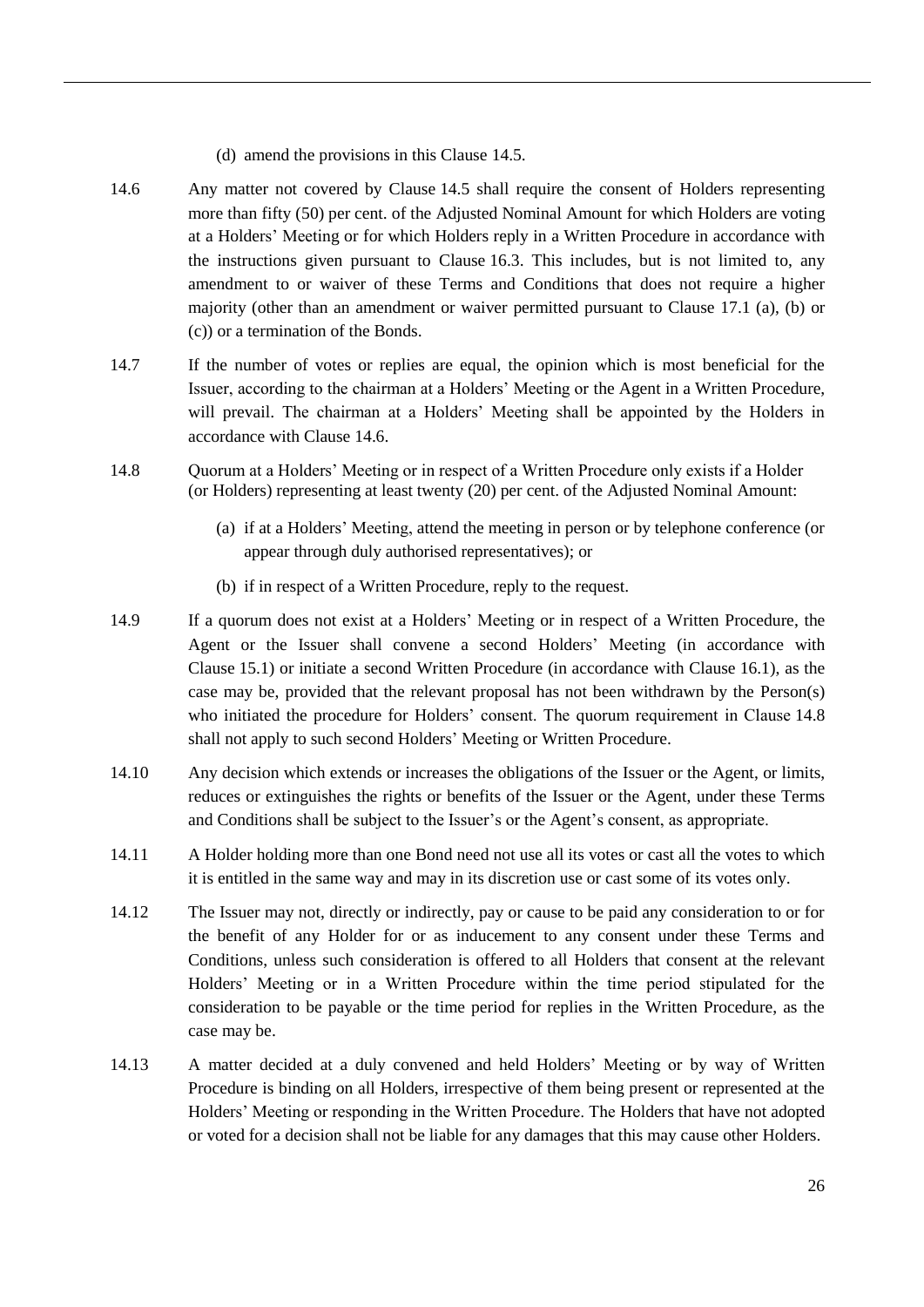- 14.14 All costs and expenses incurred by the Issuer or the Agent for the purpose of convening a Holders' Meeting or for the purpose of carrying out a Written Procedure, including reasonable fees to the Agent, shall be paid by the Issuer.
- 14.15 If a decision shall be taken by the Holders on a matter relating to these Terms and Conditions, the Issuer shall promptly at the request of the Agent provide the Agent with a certificate specifying the number of Bonds owned by Group Companies or (to the knowledge of the Issuer) their Affiliates, irrespective of whether such Person is directly registered as owner of such Bonds. The Agent shall not be responsible for the accuracy of such certificate or otherwise be responsible to determine whether a Bond is owned by a Group Company or an Affiliate of a Group Company.
- <span id="page-28-2"></span>14.16 Information about decisions taken at a Holders' Meeting or by way of a Written Procedure shall promptly be sent by notice to the Holders and published on the websites of the Issuer and the Agent, provided that a failure to do so shall not invalidate any decision made or voting result achieved. The minutes from the relevant Holders' Meeting or Written Procedure shall at the request of a Holder be sent to it by the Issuer or the Agent, as applicable.

# <span id="page-28-0"></span>**15. HOLDERS' MEETING**

- <span id="page-28-1"></span>15.1 The Agent shall convene a Holders' Meeting by sending a notice thereof to each Holder no later than five (5) Business Days after receipt of a request from the Issuer or the Holder(s) (or such later date as may be necessary for technical or administrative reasons). If the Holders' Meeting has been requested by the Holder(s), the Agent shall send a copy of the notice to the Issuer.
- 15.2 Should the Issuer want to replace the Agent, it may convene a Holders' Meeting in accordance with Clause [15.1](#page-28-1) with a copy to the Agent. After a request from the Holders pursuant to Clause [18.4.3,](#page-33-0) the Issuer shall no later than five (5) Business Days after receipt of such request (or such later date as may be necessary for technical or administrative reasons) convene a Holders' Meeting in accordance with Clause [15.1.](#page-28-1)
- 15.3 The notice pursuant to Clause [15.1](#page-28-1) shall include (i) time for the meeting, (ii) place for the meeting, (iii) agenda for the meeting (including each request for a decision by the Holders) and (iv) a form of power of attorney. Only matters that have been included in the notice may be resolved upon at the Holders' Meeting. Should prior notification by the Holders be required in order to attend the Holders' Meeting, such requirement shall be included in the notice.
- 15.4 The Holders' Meeting shall be held no earlier than ten (10) Business Days and no later than twenty (20) Business Days from the notice.
- 15.5 If the Agent, in breach of these Terms and Conditions, has not convened a Holders' Meeting within five (5) Business Days after having received such notice, the requesting Person may convene the Holders' Meeting itself. If the requesting Person is a Holder, the Issuer shall upon request from such Holder provide the Holder with necessary information from the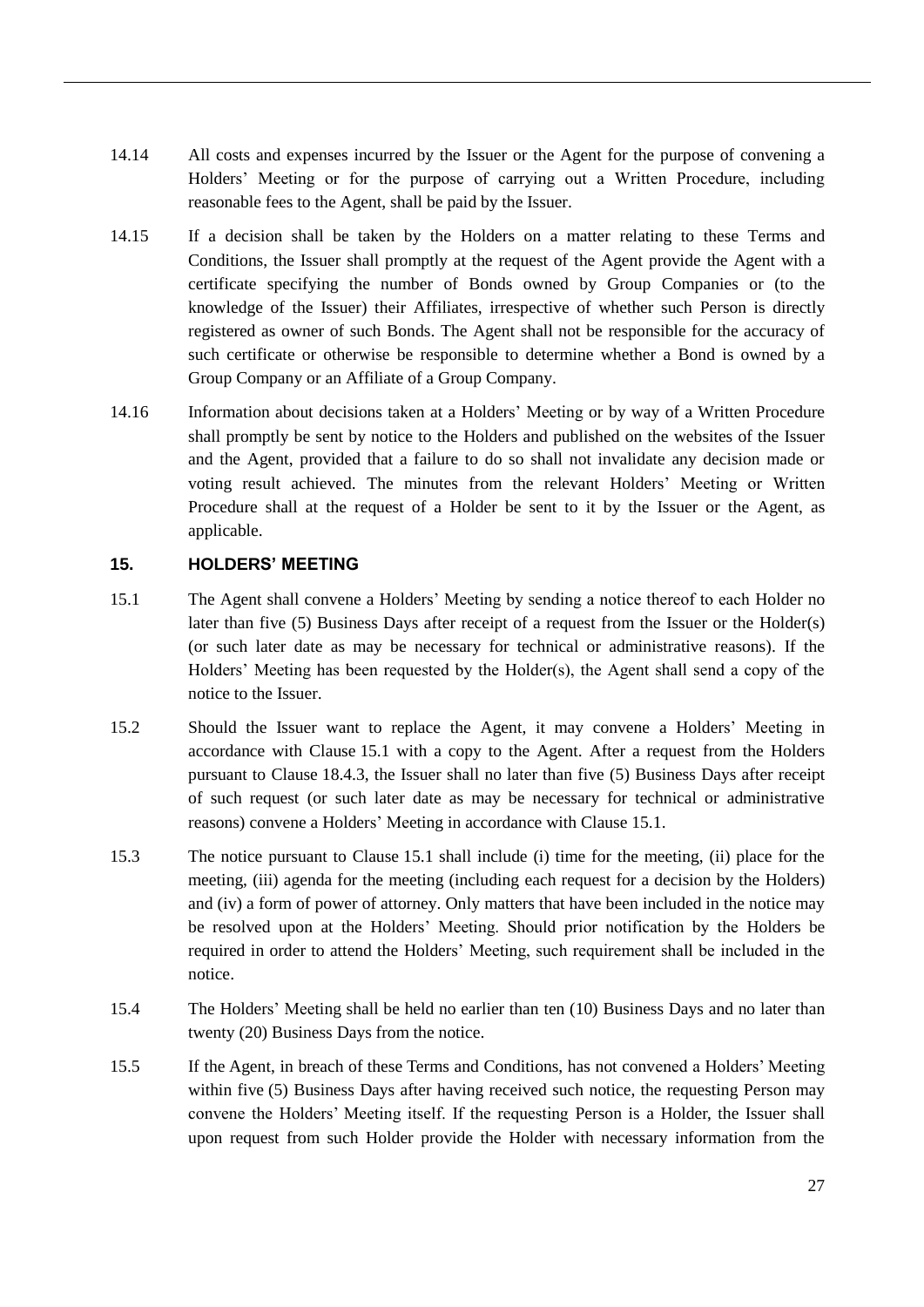register kept by the CSD and, if no Person to open the Holders' Meeting has been appointed by the Agent, the meeting shall be opened by a Person appointed by the requesting Person.

- 15.6 At a Holders' Meeting, the Issuer, the Holders (or the Holders' representatives/proxies) and the Agent may attend along with each of their representatives, counsels and assistants. Further, the directors of the board, the managing director and other officials of the Issuer and the Issuer's auditors may attend the Holders' Meeting. The Holders' Meeting may decide that further individuals may attend. If a representative/proxy shall attend the Holders' Meeting instead of the Holder, the representative/proxy shall present a duly executed proxy or other document establishing its authority to represent the Holder.
- 15.7 Without amending or varying these Terms and Conditions, the Agent may prescribe such further regulations regarding the convening and holding of a Holders' Meeting as the Agent may deem appropriate. Such regulations may include a possibility for Holders to vote without attending the meeting in person.

# <span id="page-29-0"></span>**16. WRITTEN PROCEDURE**

- <span id="page-29-2"></span>16.1 The Agent shall instigate a Written Procedure no later than five (5) Business Days after receipt of a request from the Issuer or the Holder(s) (or such later date as may be necessary for technical or administrative reasons) by sending a communication to each such Person who is registered as a Holder on the Business Day prior to the date on which the communication is sent. If the Written Procedure has been requested by the Holder(s), the Agent shall send a copy of the communication to the Issuer.
- 16.2 Should the Issuer want to replace the Agent, it may send a communication in accordance with Clause [16.1](#page-29-2) to each Holder with a copy to the Agent.
- <span id="page-29-1"></span>16.3 A communication pursuant to Clause [16.1](#page-29-2) shall include (i) each request for a decision by the Holders, (ii) a description of the reasons for each request, (iii) a specification of the Business Day on which a Person must be registered as a Holder in order to be entitled to exercise voting rights (such Business Day not to fall earlier than the effective date of the communication pursuant to Clause [16.1\)](#page-29-2), (iv) instructions and directions on where to receive a form for replying to the request (such form to include an option to vote yes or no for each request) as well as a form of power of attorney, and (v) the stipulated time period within which the Holder must reply to the request (such time period to last at least ten (10) Business Days but not more than twenty (20) Business Days from the communication pursuant to Clause [16.1\)](#page-29-2). If the voting shall be made electronically, instructions for such voting shall be included in the communication.
- 16.4 If the Agent, in breach of these Terms and Conditions, has not instigated a Written Procedure within five (5) Business Days after having received such notice, the requesting Person may instigate a Written Procedure itself. If the requesting Person is a Holder, the Issuer shall upon request from such Holder provide the Holder with necessary information from the register kept by the CSD.
- 16.5 When the requisite majority consents of the total Adjusted Nominal Amount pursuant to Clause [14.5](#page-26-1) and [14.6](#page-27-0) have been received in a Written Procedure, the relevant decision shall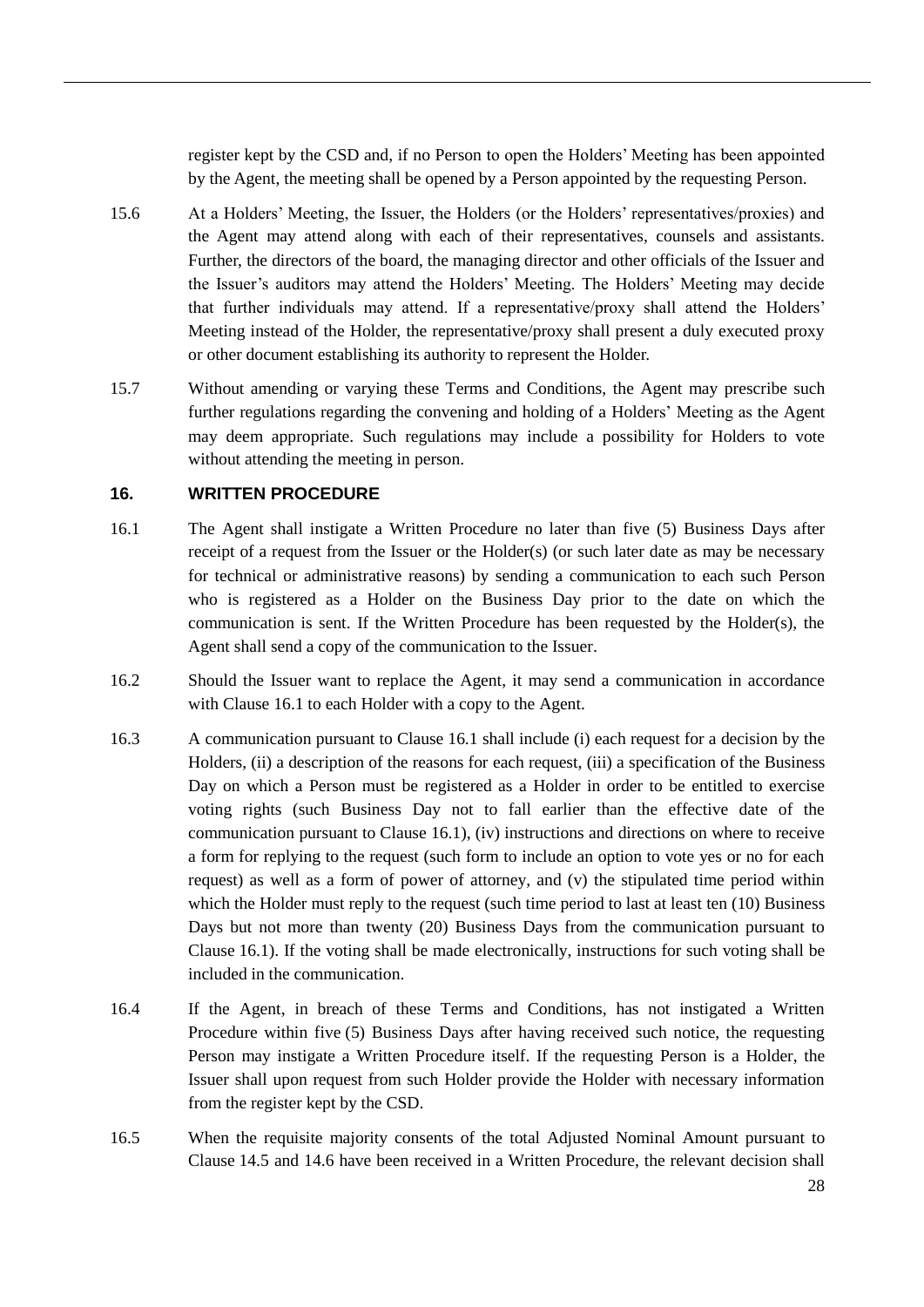be deemed to be adopted pursuant to Clause [14.5](#page-26-1) or [14.6,](#page-27-0) as the case may be, even if the time period for replies in the Written Procedure has not yet expired.

# **17. AMENDMENTS AND WAIVERS**

- <span id="page-30-2"></span><span id="page-30-1"></span><span id="page-30-0"></span>17.1 The Issuer and the Agent (acting on behalf of the Holders) may agree to amend these Terms and Conditions or waive any provision in these Terms and Conditions, provided that:
	- (a) such amendment or waiver is not detrimental to the interest of the Holders, or is made solely for the purpose of rectifying obvious errors and mistakes;
	- (b) such amendment or waiver is required by applicable law, a court ruling or a decision by a relevant authority;
	- (c) such amendment or waiver is necessary for the purpose of listing the Bonds on the corporate bond list of Nasdaq Stockholm (or any other Regulated Market, as applicable) provided such amendment or waiver does not materially adversely affect the rights of the Holders; or
	- (d) such amendment or waiver has been duly approved by the Holders in accordance with Clause [14](#page-26-0) (*Decisions by Holders*).
- <span id="page-30-3"></span>17.2 The consent of the Holders is not necessary to approve the particular form of any amendment or waiver to these Terms and Conditions. It is sufficient if such consent approves the substance of the amendment or waiver.
- <span id="page-30-4"></span>17.3 The Agent shall promptly notify the Holders of any amendments or waivers made in accordance with Clause [17.1,](#page-30-0) setting out the date from which the amendment or waiver will be effective, and ensure that any amendments to these Terms and Conditions are available on the websites of the Issuer and the Agent. The Issuer shall ensure that any amendments to these Terms and Conditions are duly registered with the CSD and each other relevant organisation or authority.
- 17.4 An amendment or waiver to these Terms and Conditions shall take effect on the date determined by the Holders' Meeting, in the Written Procedure or by the Agent, as the case may be.

# **18. APPOINTMENT AND REPLACEMENT OF THE AGENT**

# 18.1 **Appointment of Agent**

18.1.1 By subscribing for Bonds, each initial Holder appoints the Agent to act as its agent in all matters relating to the Bonds and these Terms and Conditions, and authorises the Agent to act on its behalf (without first having to obtain its consent, unless such consent is specifically required by these Terms and Conditions) in any legal or arbitration proceedings relating to the Bonds held by such Holder, including the winding-up, dissolution, liquidation, company reorganisation (Sw. *företagsrekonstruktion*) or bankruptcy (Sw. *konkurs*) (or its equivalent in any other jurisdiction) of the Issuer. By acquiring Bonds, each subsequent Holder confirms such appointment and authorisation for the Agent to act on its behalf.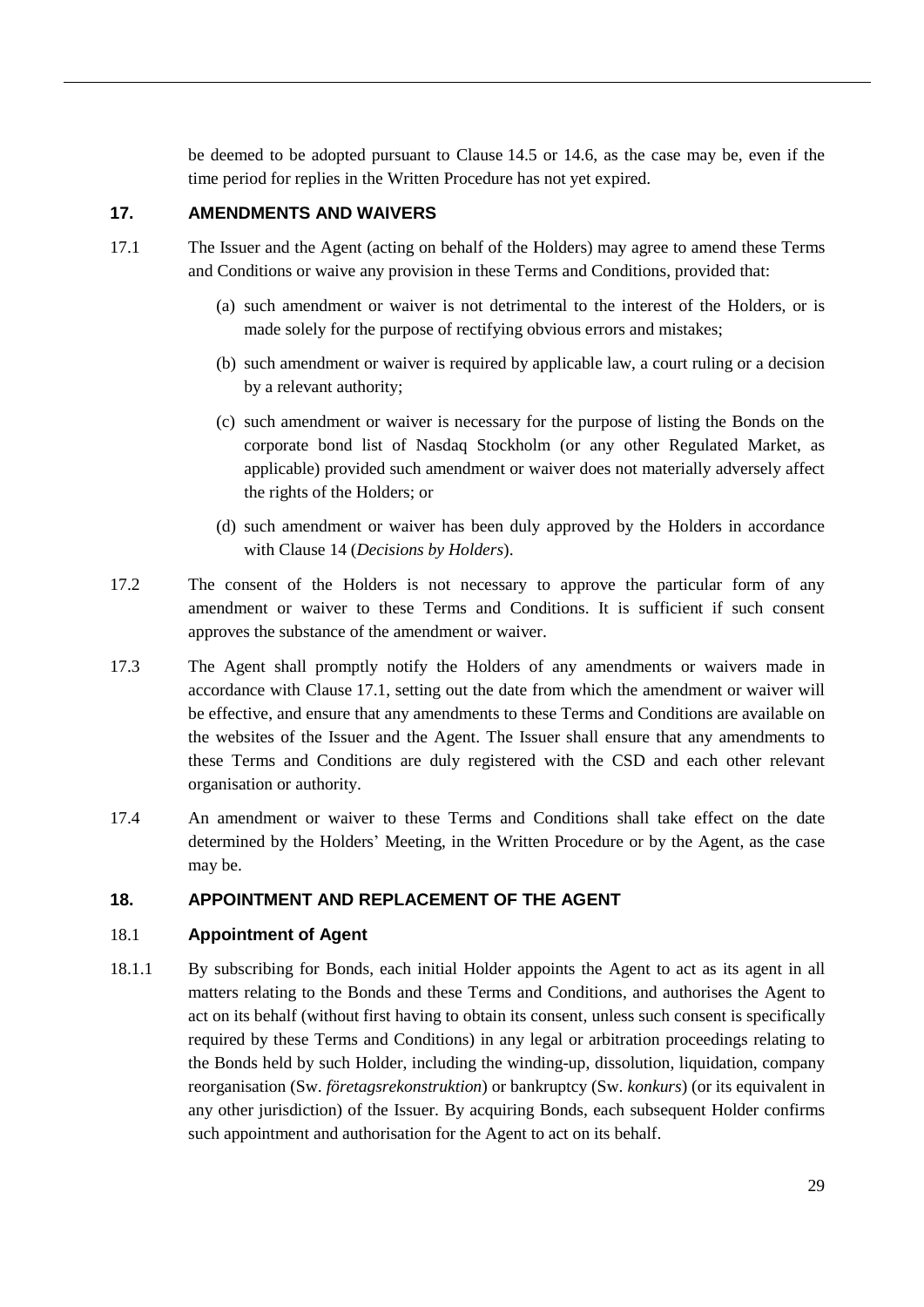- <span id="page-31-0"></span>18.1.2 Each Holder shall immediately upon request by the Agent provide the Agent with any such documents, including a written power of attorney (in form and substance satisfactory to the Agent), as the Agent deems necessary for the purpose of exercising its rights and/or carrying out its duties under these Terms and Conditions. The Agent is under no obligation to represent a Holder which does not comply with such request.
- 18.1.3 The Issuer shall promptly upon request provide the Agent with any documents and other assistance (in form and substance satisfactory to the Agent), that the Agent deems necessary for the purpose of exercising its rights and/or carrying out its duties under these Terms and Conditions.
- 18.1.4 The Agent is entitled to fees for its work and to be indemnified for costs, losses and liabilities on the terms set out in these Terms and Conditions and the Agent Agreement, and the Agent's obligations as agent under these Terms and Conditions are conditioned upon the due payment of such fees and indemnifications.
- 18.1.5 The Agent may act as agent for several issues of securities issued by or relating to the Issuer and other Group Companies notwithstanding potential conflicts of interest.

# 18.2 **Duties of the Agent**

- 18.2.1 The Agent shall represent the Holders in accordance with these Terms and Conditions. However, the Agent is not responsible for the execution or enforceability of these Terms and Conditions. The Agent shall keep the latest version of these Terms and Conditions (including any document amending these Terms and Conditions) available on the website of the Agent.
- 18.2.2 Upon request by a Holder, the Agent shall promptly distribute to the Holders any information from such Holder which relates to the Bonds (at the discretion of the Agent). The Agent may require that the requesting Holder reimburses any costs or expenses incurred, or to be incurred, by the Agent in doing so (including a reasonable fee for the work of the Agent) before any such information is distributed. The Agent shall upon request by a Holder disclose the identity of any other Holder who has consented to the Agent in doing so.
- 18.2.3 When acting in accordance with these Terms and Conditions, the Agent is always acting with binding effect on behalf of the Holders. The Agent shall carry out its duties under these Terms and Conditions in a reasonable, proficient and professional manner, with reasonable care and skill.
- 18.2.4 The Agent is entitled to delegate its duties to other professional parties, but the Agent shall remain liable for the actions of such parties under these Terms and Conditions.
- 18.2.5 The Agent shall treat all Holders equally and, when acting pursuant to these Terms and Conditions, act with regard only to the interests of the Holders and shall not be required to have regard to the interests or to act upon or comply with any direction or request of any other Person, other than as explicitly stated in these Terms and Conditions and the Agent Agreement.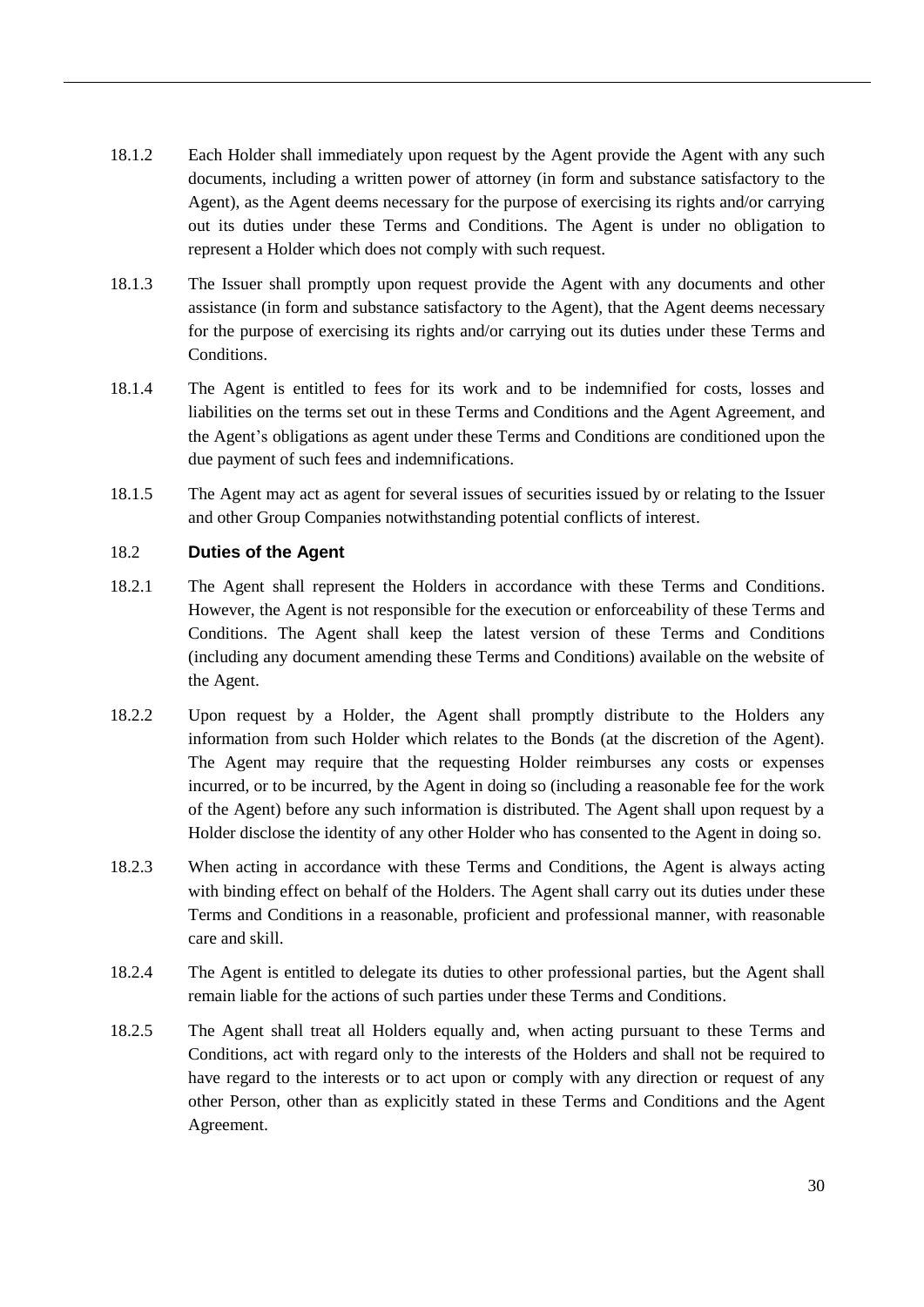- 18.2.6 The Agent shall be entitled to disclose to the Holders any event or circumstance directly or indirectly relating to the Issuer or the Bonds. Notwithstanding the foregoing, the Agent may if it considers it to be beneficial to the interests of the Holders delay disclosure or refrain from disclosing certain information other than in respect of an Event of Default that has occurred and is continuing.
- <span id="page-32-0"></span>18.2.7 The Agent is entitled to engage external experts when carrying out its duties under these Terms and Conditions. The Issuer shall on demand by the Agent pay all costs for external experts engaged (i) after the occurrence of an Event of Default, (ii) for the purpose of investigating or considering an event which the Agent reasonably believes is or may lead to an Event of Default or a matter relating to the Issuer which the Agent reasonably believes may be detrimental to the interests of the Holders under these Terms and Conditions or (iii) when the Agent is to make a determination under these Terms and Conditions. Any compensation for damages or other recoveries received by the Agent from external experts engaged by it for the purpose of carrying out its duties under these Terms and Conditions shall be distributed in accordance with Clause [13](#page-25-0) (*Distribution of proceeds*).
- 18.2.8 The Agent shall enter into agreements with the CSD, and comply with such agreement and the CSD regulations applicable to the Agent, as may be necessary in order for the Agent to carry out its duties under these Terms and Conditions.
- 18.2.9 Notwithstanding any other provision of these Terms and Conditions to the contrary, the Agent is not obliged to do or omit to do anything if it would or might in its reasonable opinion constitute a breach of any law or regulation.
- <span id="page-32-1"></span>18.2.10 If in the Agent's reasonable opinion the cost, loss or liability which it may incur (including reasonable fees to the Agent) in complying with instructions of the Holders, or taking any action at its own initiative, will not be covered by the Issuer, the Agent may refrain from acting in accordance with such instructions, or taking such action, until it has received such funding or indemnities (or adequate security has been provided therefore) as it may reasonably require.
- <span id="page-32-2"></span>18.2.11 The Agent shall give a notice to the Holders (i) before it ceases to perform its obligations under these Terms and Conditions by reason of the non-payment by the Issuer of any fee or indemnity due to the Agent under these Terms and Conditions or the Agent Agreement, or (ii) if it refrains from acting for any reason described in Clause [18.2.10.](#page-32-1)

#### 18.3 **Limited liability for the Agent**

- 18.3.1 The Agent will not be liable to the Holders for damage or loss caused by any action taken or omitted by it under or in connection with these Terms and Conditions, unless directly caused by its negligence or wilful misconduct. The Agent shall never be responsible for indirect loss.
- 18.3.2 The Agent shall not be considered to have acted negligently if it has acted in accordance with advice from or opinions of reputable external experts engaged by the Agent or if the Agent has acted with reasonable care in a situation when the Agent considers that it is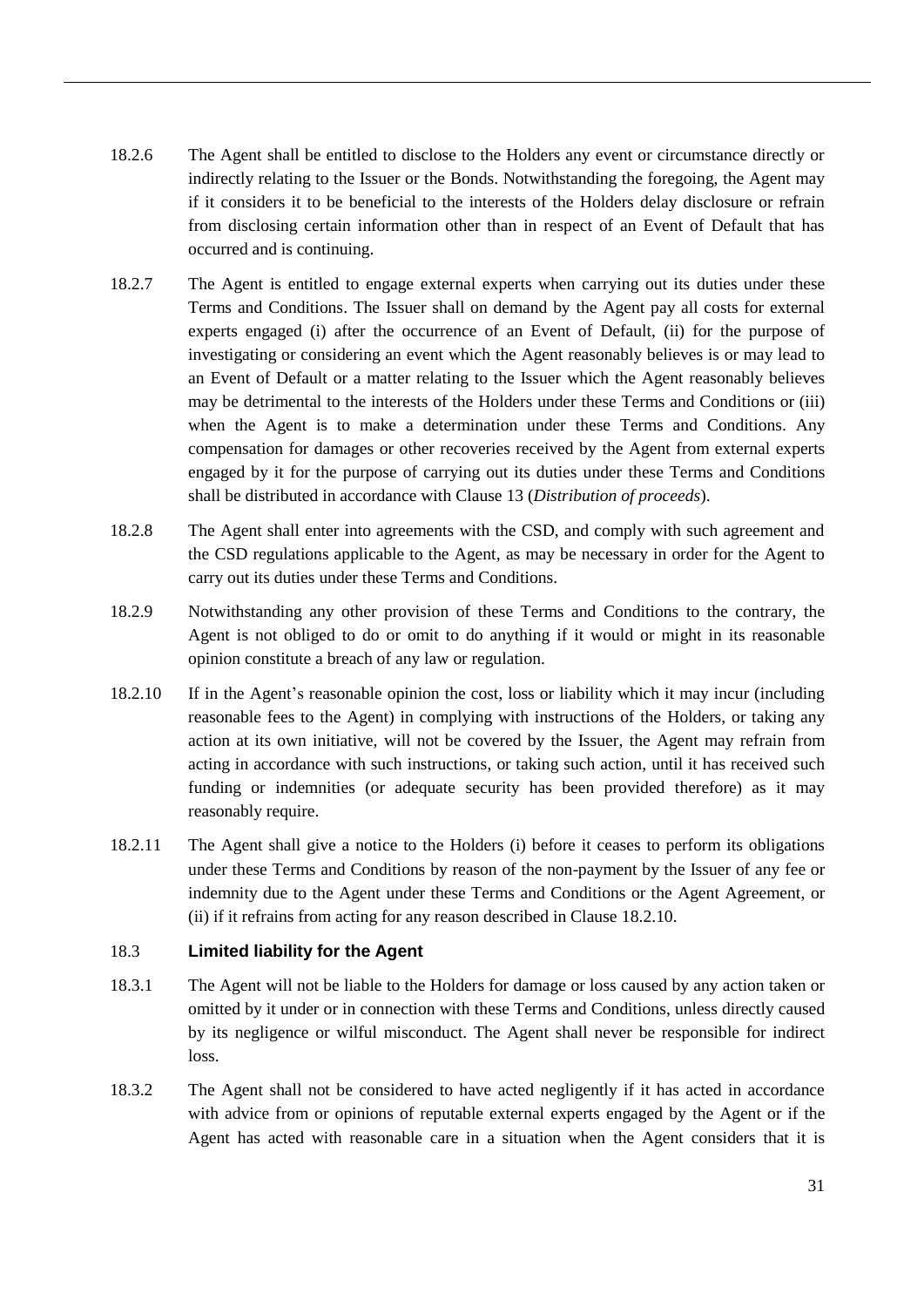detrimental to the interests of the Holders to delay the action in order to first obtain instructions from the Holders.

- 18.3.3 The Agent shall not be liable for any delay (or any related consequences) in crediting an account with an amount required pursuant to these Terms and Conditions to be paid by the Agent to the Holders, provided that the Agent has taken all necessary steps as soon as reasonably practicable to comply with the regulations or operating procedures of any recognised clearing or settlement system used by the Agent for that purpose.
- 18.3.4 The Agent shall have no liability to the Holders for damage caused by the Agent acting in accordance with instructions of the Holders given in accordance with Clause [14](#page-26-0) (*Decisions by Holders*).
- 18.3.5 Any liability towards the Issuer which is incurred by the Agent in acting under, or in relation to, these Terms and Conditions shall not be subject to set-off against the obligations of the Issuer to the Holders under these Terms and Conditions.

# <span id="page-33-1"></span>18.4 **Replacement of the Agent**

- <span id="page-33-2"></span>18.4.1 Subject to Clause [18.4.6,](#page-34-0) the Agent may resign by giving notice to the Issuer and the Holders, in which case the Holders shall appoint a successor Agent at a Holders' Meeting convened by the retiring Agent or by way of Written Procedure initiated by the retiring Agent.
- 18.4.2 Subject to Clause [18.4.6,](#page-34-0) if the Agent is insolvent, the Agent shall be deemed to resign as Agent and the Issuer shall within ten (10) Business Days appoint a successor Agent which shall be an independent financial institution or other reputable company which regularly acts as agent under debt issuances.
- <span id="page-33-0"></span>18.4.3 A Holder (or Holders) representing at least ten (10) per cent. of the Adjusted Nominal Amount may, by notice to the Issuer (such notice may only be validly given by a Person who is a Holder on the Business Day immediately following the day on which the notice is received by the Issuer and shall, if given by several Holders, be given by them jointly), require that a Holders' Meeting is held for the purpose of dismissing the Agent and appointing a new Agent. The Issuer may, at a Holders' Meeting convened by it or by way of Written Procedure initiated by it, propose to the Holders that the Agent be dismissed and a new Agent appointed.
- 18.4.4 If the Holders have not appointed a successor Agent within ninety (90) calendar days after (i) the earlier of the notice of resignation was given or the resignation otherwise took place or (ii) the Agent was dismissed through a decision by the Holders, the Issuer shall appoint a successor Agent which shall be an independent financial institution or other reputable company which regularly acts as agent under debt issuances.
- 18.4.5 The retiring Agent shall, at its own cost, make available to the successor Agent such documents and records and provide such assistance as the successor Agent may reasonably request for the purposes of performing its functions as Agent under these Terms and Conditions.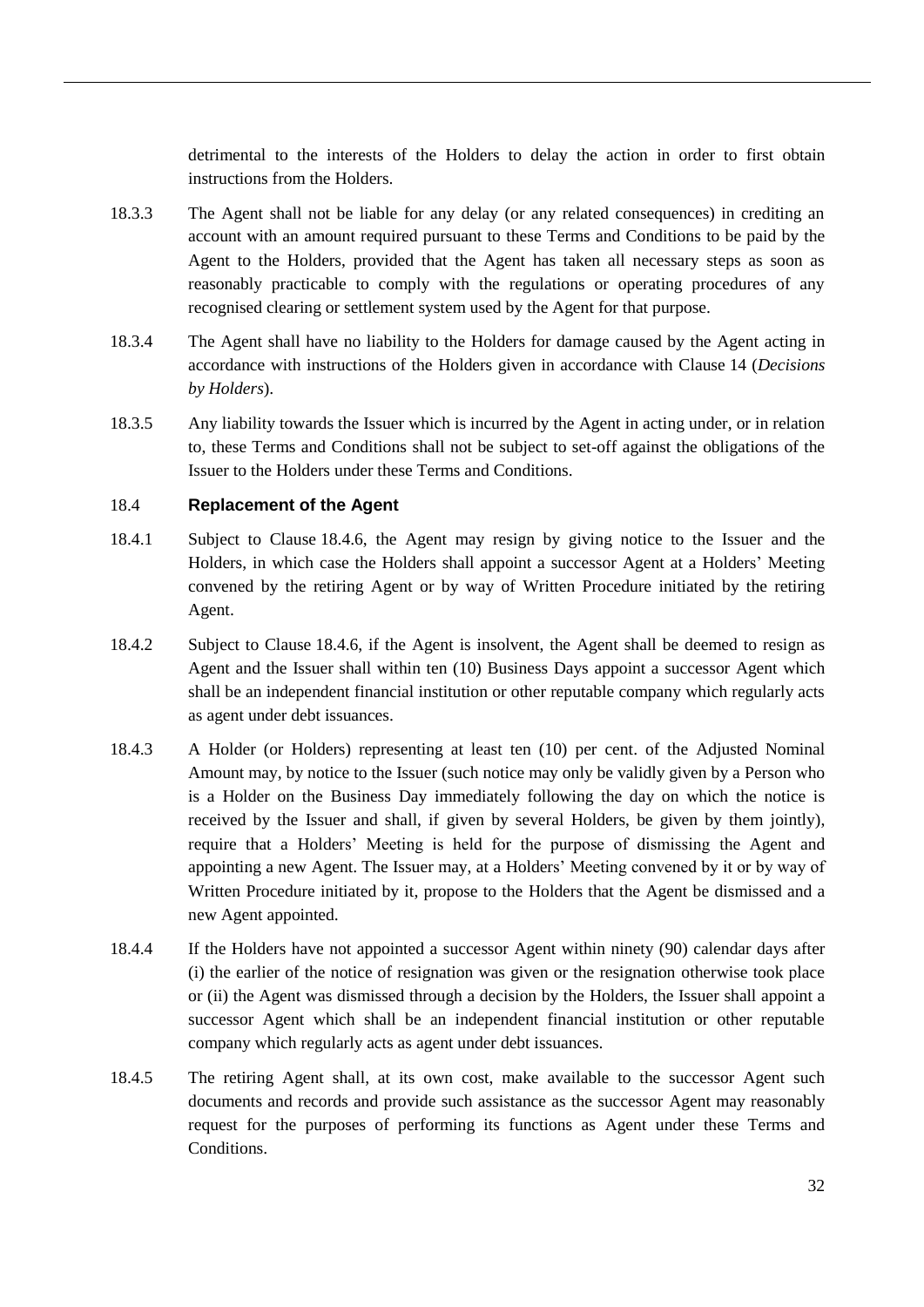- <span id="page-34-0"></span>18.4.6 The Agent's resignation or dismissal shall only take effect upon the appointment of a successor Agent and acceptance by such successor Agent of such appointment and the execution of all necessary documentation to effectively substitute the retiring Agent.
- 18.4.7 Upon the appointment of a successor, the retiring Agent shall be discharged from any further obligation in respect of these Terms and Conditions but shall remain entitled to the benefit of these Terms and Conditions and remain liable under these Terms and Conditions in respect of any action which it took or failed to take whilst acting as Agent. Its successor, the Issuer and each of the Holders shall have the same rights and obligations amongst themselves under these Terms and Conditions as they would have had if such successor had been the original Agent.
- 18.4.8 In the event that there is a change of the Agent in accordance with this Clause [18.4,](#page-33-1) the Issuer shall execute such documents and take such actions as the new Agent may reasonably require for the purpose of vesting in such new Agent the rights, powers and obligation of the Agent and releasing the retiring Agent from its further obligations under these Terms and Conditions and the Agent Agreement. Unless the Issuer and the new Agent agrees otherwise, the new Agent shall be entitled to the same fees and the same indemnities as the retiring Agent.

# **19. APPOINTMENT AND REPLACEMENT OF THE ISSUING AGENT**

- 19.1 The Issuer appoints the Issuing Agent to manage certain specified tasks under these Terms and Conditions and in accordance with the legislation, rules and regulations applicable to and/or issued by the CSD and relating to the Bonds.
- 19.2 The Issuing Agent may retire from its assignment or be dismissed by the Issuer, provided that the Issuer has approved that a commercial bank or securities institution approved by the CSD accedes as new Issuing Agent at the same time as the old Issuing Agent retires or is dismissed. If the Issuing Agent is insolvent, the Issuer shall immediately appoint a new Issuing Agent, which shall replace the old Issuing Agent as issuing agent in accordance with these Terms and Conditions.

# **20. APPOINTMENT AND REPLACEMENT OF THE CSD**

- 20.1 The Issuer has appointed the CSD to manage certain tasks under these Terms and Conditions and in accordance with the legislation, rules and regulations applicable to the CSD.
- 20.2 The CSD may retire from its assignment or be dismissed by the Issuer, provided that the Issuer has effectively appointed a replacement CSD that accedes as CSD at the same time as the old CSD retires or is dismissed and provided also that the replacement does not have a negative effect on any Holder or the listing of the Bonds listed on the corporate bond list of Nasdaq Stockholm (or any other Regulated Market). The replacing CSD must be authorised to professionally conduct clearing operations pursuant to the Swedish Securities Market Act (Sw. *lag (2007:528) om värdepappersmarknaden*).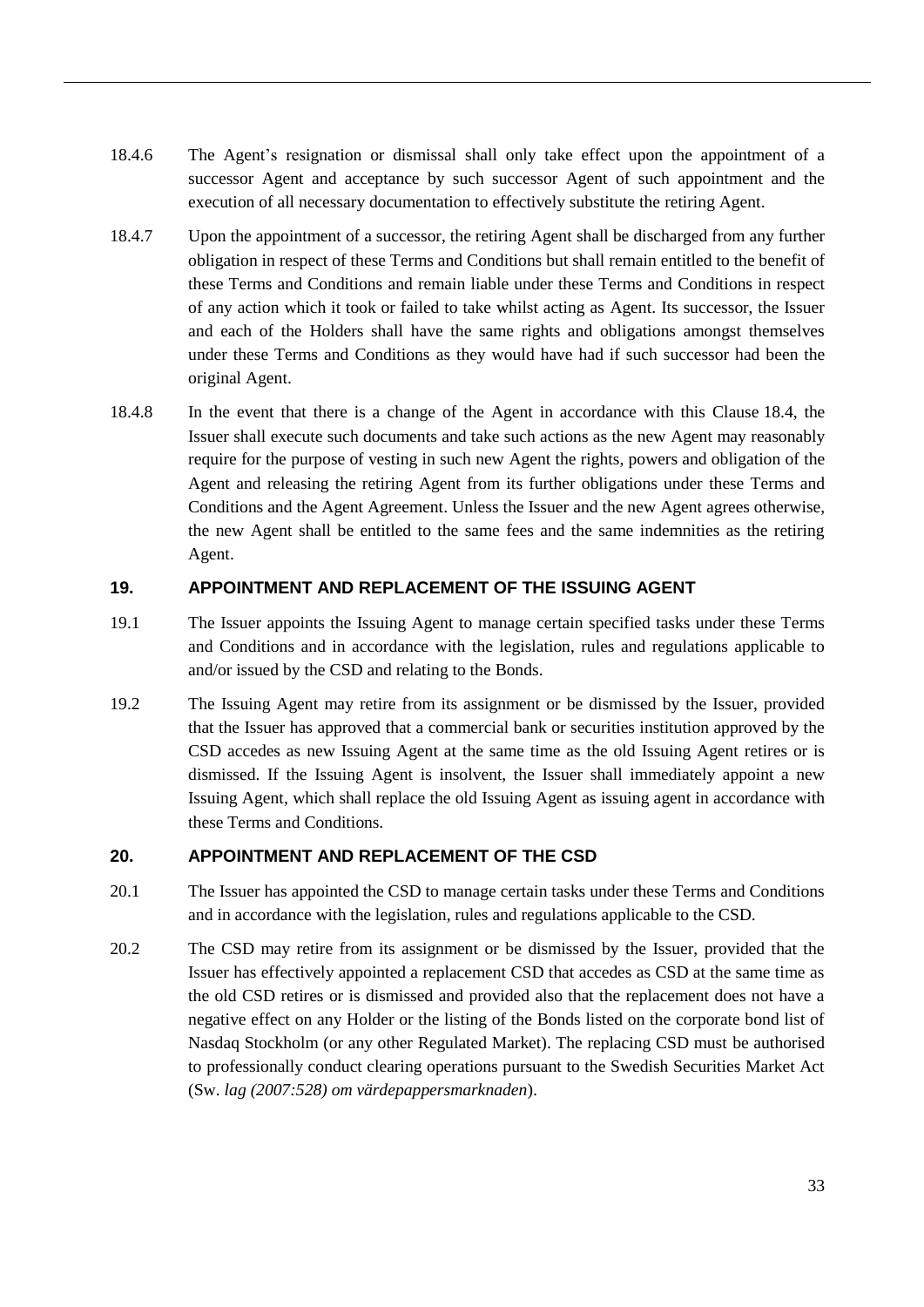# **21. NO DIRECT ACTIONS BY HOLDERS**

- <span id="page-35-0"></span>21.1 A Holder may not take any steps whatsoever against the Issuer or a Subsidiary to enforce or recover any amount due or owing to it pursuant to these Terms and Conditions, or to initiate, support or procure the winding-up, dissolution, liquidation, company reorganisation (Sw. *företagsrekonstruktion*) or bankruptcy (Sw. *konkurs*) (or its equivalent in any other jurisdiction) of the Issuer or a Subsidiary in relation to any of the liabilities of the Issuer under these Terms and Conditions. Such steps may only be taken by the Agent.
- 21.2 Clause [21.1](#page-35-0) shall not apply if the Agent has been instructed by the Holders in accordance with these Terms and Conditions to take certain actions but fails for any reason to take, or is unable to take (for any reason other than a failure by a Holder to provide documents in accordance with Clause [18.1.2\)](#page-31-0), such actions within a reasonable period of time and such failure or inability is continuing. However, if the failure to take certain actions is caused by the non-payment by the Issuer of any fee or indemnity due to the Agent under these Terms and Conditions or the Agent Agreement or by any reason described in Clause [18.2.10,](#page-32-1) such failure must continue for at least forty (40) Business Days after notice pursuant to Clause [18.2.11](#page-32-2) before a Holder may take any action referred to in Clause [21.1.](#page-35-0)
- 21.3 The provisions of Clause [21.1](#page-35-0) shall not in any way limit an individual Holder's right to claim and enforce payments which are due to it under Clause [10.4](#page-17-2) (*Mandatory repurchase due to a Change of Control Event or Listing Failure (put option)*) or other payments which are due by the Issuer to some but not all Holders.

# **22. TIME-BAR**

- 22.1 The right to receive repayment of the principal of the Bonds shall be time-barred and become void ten (10) years from the relevant Redemption Date. The right to receive payment of Interest (excluding any capitalised Interest) shall be time-barred and become void three (3) years from the relevant due date for payment. The Issuer is entitled to any funds set aside for payments in respect of which the Holders' right to receive payment has been time-barred and has become void.
- 22.2 If a limitation period is duly interrupted in accordance with the Swedish Act on Limitations (Sw. *preskriptionslag (1981:130)*), a new time-bar period of ten (10) years with respect to the right to receive repayment of the principal of the Bonds, and of three (3) years with respect to the right to receive payment of Interest (excluding capitalised Interest) will commence, in both cases calculated from the date of interruption of the time-bar period, as such date is determined pursuant to the provisions of the Swedish Act on Limitations.

# **23. NOTICES AND PRESS RELEASES**

# 23.1 **Notices**

- <span id="page-35-1"></span>23.1.1 Any notice or other communication to be made under or in connection with these Terms and Conditions:
	- (a) if to the Agent, shall be given at the address registered with the Swedish Companies Registration Office (Sw. *Bolagsverket*) on the Business Day prior to dispatch or to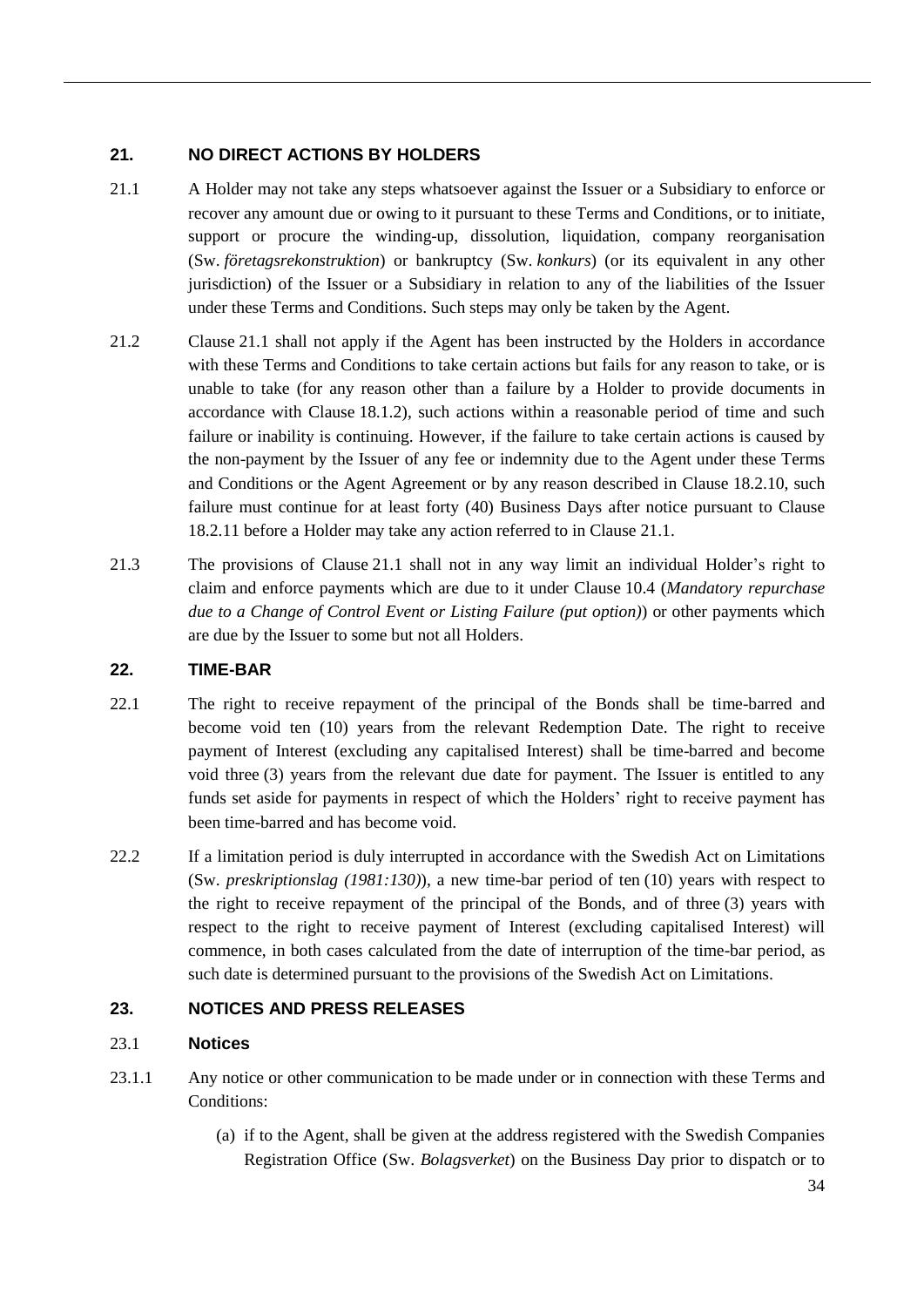such address as notified by the Agent to the Issuer from time to time, and if sent by email by the Issuer, to such email address as notified by the Agent to the Issuer from time to time;

- (b) if to the Issuer, shall be given at the address registered with the Swedish Companies Registration Office on the Business Day prior to dispatch or, to such address as notified by the Issuer to the Agent from time to time, and if sent by email by the Agent, to such email address as notified by the Issuer to the Agent from time to time; and
- (c) if to the Holders, shall be given at their addresses as registered with the CSD (or in relation to courier or personal delivery, if such address is a box address, the addressee reasonably assumed to be associated with such box address), on the Business Day prior to dispatch, and by either courier delivery or letter for all Holders. A notice to the Holders shall also be published on the websites of the Issuer and the Agent.
- 23.1.2 Any notice or other communication made by one Person to another under or in connection with these Terms and Conditions shall be sent by way of courier, personal delivery or letter (and, if between the Agent and the Issuer, by email) and will only be effective, in case of courier or personal delivery, when it has been left at the address specified in Clause [23.1.1](#page-35-1) or, in case of letter, three (3) Business Days after being deposited postage prepaid in an envelope addressed to the address specified in Clause [23.1.1](#page-35-1) or, in case of email to the Agent or the Issuer, when received in legible form by the email address specified in Clause [23.1.1.](#page-35-1)
- 23.1.3 Failure to send a notice or other communication to a Holder or any defect in it shall not affect its sufficiency with respect to other Holders.

#### 23.2 **Press releases**

- <span id="page-36-1"></span>23.2.1 Any notice that the Issuer or the Agent shall send to the Holders pursuant to Clauses [10.3–](#page-16-3) [10.4,](#page-17-2) [11.14.1](#page-20-0) [\(e\),](#page-20-3) [12.6,](#page-24-0) [13.4,](#page-25-4) [14.16,](#page-28-2) [15.1,](#page-28-1) [16.1,](#page-29-2) [17.3,](#page-30-4) [18.2.11](#page-32-2) and [18.4.1](#page-33-2) shall also be published by way of press release by the Issuer or the Agent, as applicable.
- 23.2.2 In addition to Clause [23.2.1,](#page-36-1) if any information relating to the Bonds, the Issuer or the Group contained in a notice the Agent may send to the Holders under these Terms and Conditions has not already been made public by way of a press release, the Agent shall before it sends such information to the Holders give the Issuer the opportunity to issue a press release containing such information. If the Issuer does not promptly issue a press release and the Agent considers it necessary to issue a press release containing such information before it can lawfully send a notice containing such information to the Holders, the Agent shall be entitled to issue such press release.

# <span id="page-36-2"></span>**24. FORCE MAJEURE AND LIMITATION OF LIABILITY**

<span id="page-36-0"></span>24.1 Neither the Agent nor the Issuing Agent shall be held responsible for any damage arising out of any legal enactment, or any measure taken by a public authority, or war, strike, lockout, boycott, blockade or any other similar circumstance (a "**Force Majeure Event**"). The